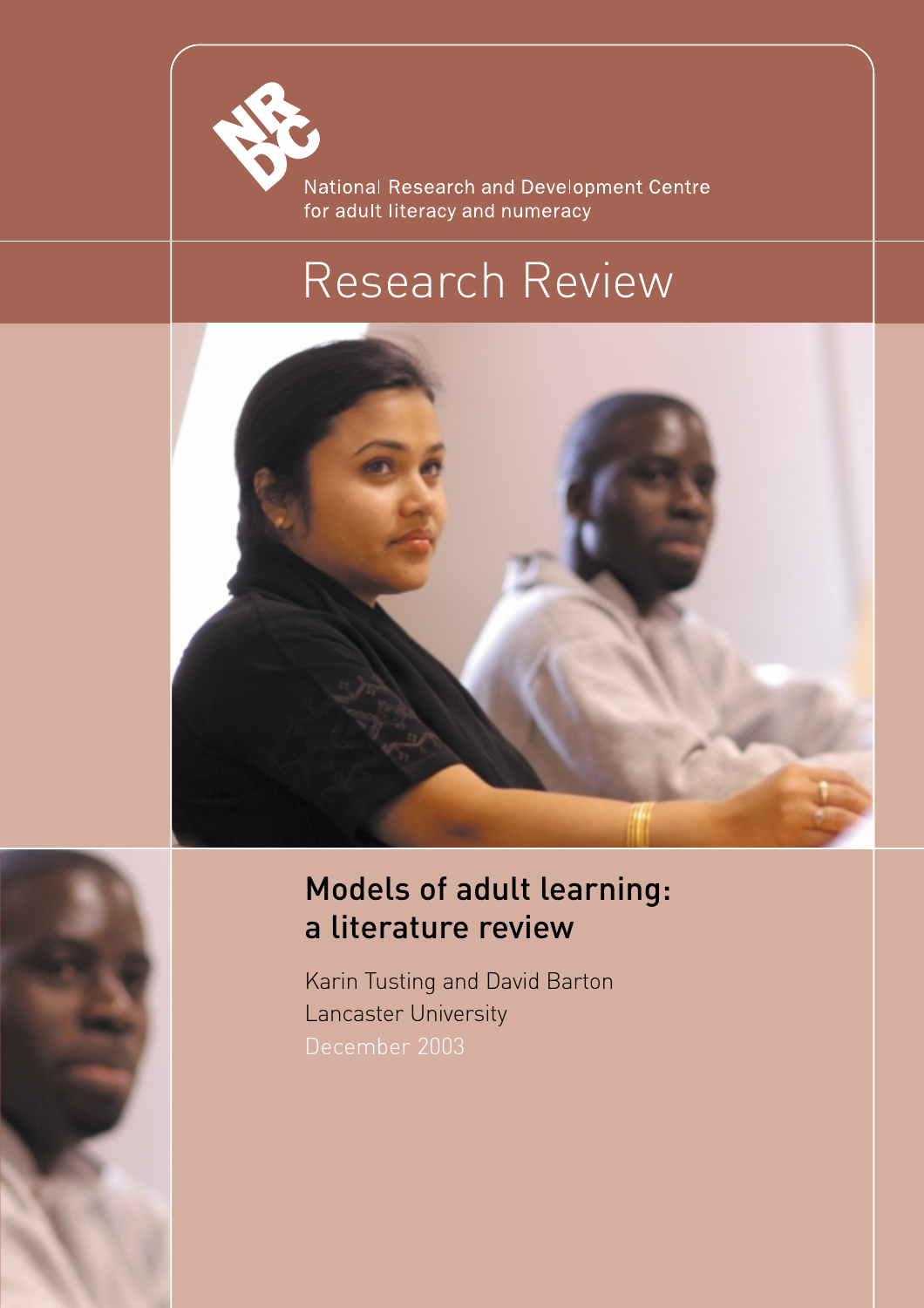Published by the National Research and Development Centre for Adult Literacy and Numeracy

This report may be downloaded as a PDF document from the NRDC website at **www.nrdc.org.uk**

We welcome feedback on the content and accessibility of this publication. This should be sent to: **Publications NRDC Institute of Education 20 Bedford Way London WC1H 0AL.**

Telephone: +44 (0)20 7612 6476 Fax: +44 (0)20 7162 6671 email: publications@nrdc.org.uk

ISBN 0 9546492 1 4

© Crown Copyright 2003

Extracts from this publication may be used or reproduced for non-commercial, research, teaching or training purposes on condition that the source is acknowledged.

NRDC is a consortium of partners led by the Institute of Education, University of London (see back cover for a list of members) and is part of the Bedford Group for Lifecourse and Statistical Studies at the IoE. **www.ioe.ac.uk/bedfordgroup**

Design: chapmandesign Photography: Phillip Meech Print: Bradell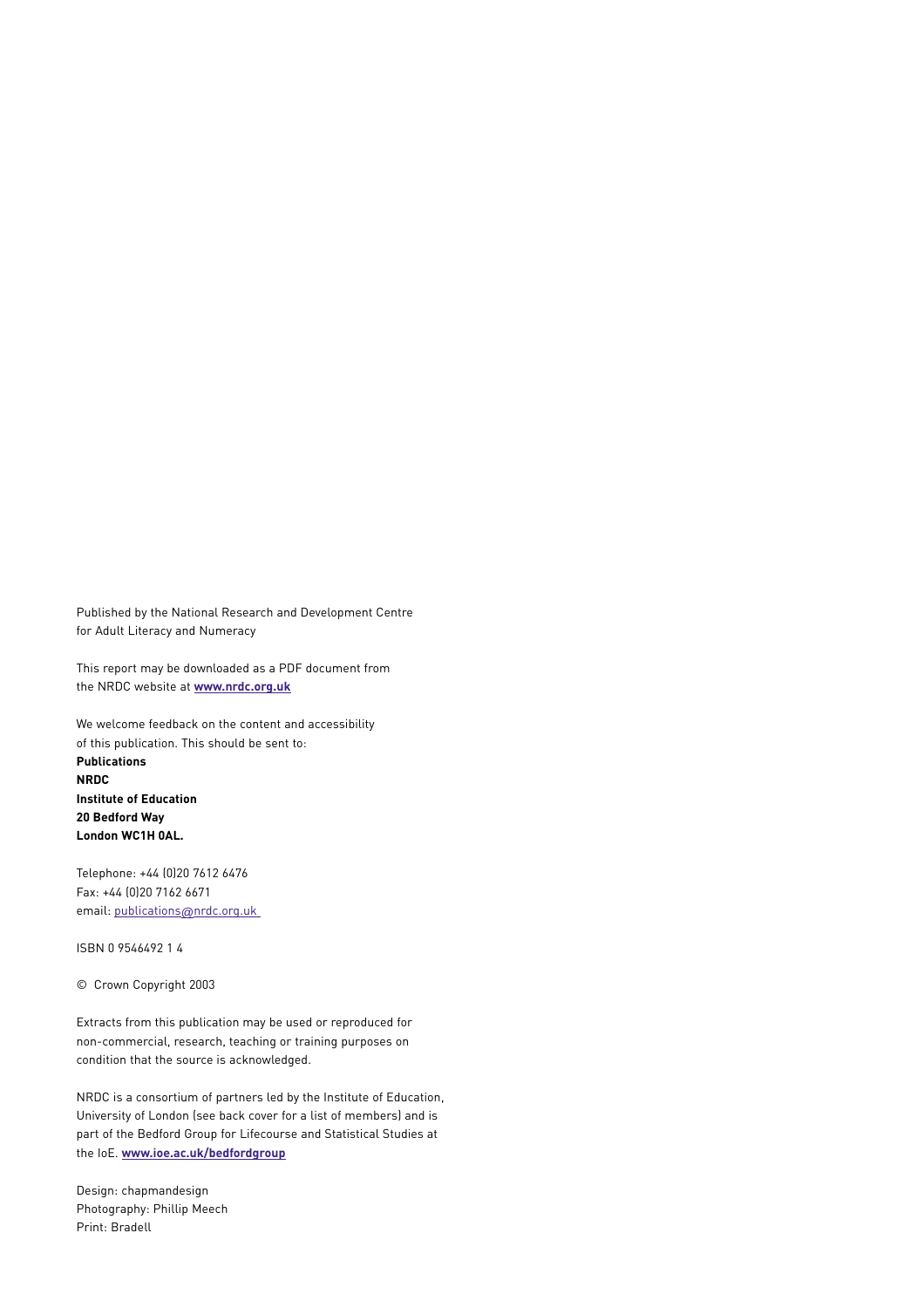### Models of adult learning: a literature review

Karin Tusting and David Barton Lancaster University

### **CONTENTS**

| <b>SUMMARY</b>                                                                                                                                                                                                                                                                                                         | 5                                                        |
|------------------------------------------------------------------------------------------------------------------------------------------------------------------------------------------------------------------------------------------------------------------------------------------------------------------------|----------------------------------------------------------|
| <b>INTRODUCTION</b>                                                                                                                                                                                                                                                                                                    | 6                                                        |
| MODELS FROM PSYCHOLOGY                                                                                                                                                                                                                                                                                                 | 7                                                        |
| Behaviourism<br>Cognitivism<br>Cognitive constructivism<br>Developmental theories<br>Activity theory and social constructivism<br>Situated cognition<br>Brain science                                                                                                                                                  | 7<br>8<br>9<br>10<br>13<br>14<br>17                      |
| MODELS FROM ADULT EDUCATION                                                                                                                                                                                                                                                                                            | 19                                                       |
| Distinctive characteristics of adult learning<br>Humanistic psychology<br>Critiques of andragogy<br>Self-directed learning<br>Learning how to learn<br>Informal learning<br>Reflective and experiential models<br>Transformative learning<br>Postmodern perspectives<br>MODELS OF LEARNING IN CONTEXTS OF RAPID CHANGE | 19<br>20<br>21<br>23<br>24<br>25<br>26<br>30<br>31<br>32 |
| SUMMARY AND CONCLUSIONS                                                                                                                                                                                                                                                                                                | 34                                                       |
| References                                                                                                                                                                                                                                                                                                             | 37                                                       |

This report is funded by the Department for Education and Skills as part of **Skills for Life**: the national strategy for improving adult literacy and numeracy skills. The views expressed are those of the author(s) and do not necessarily reflect those of the Department.

X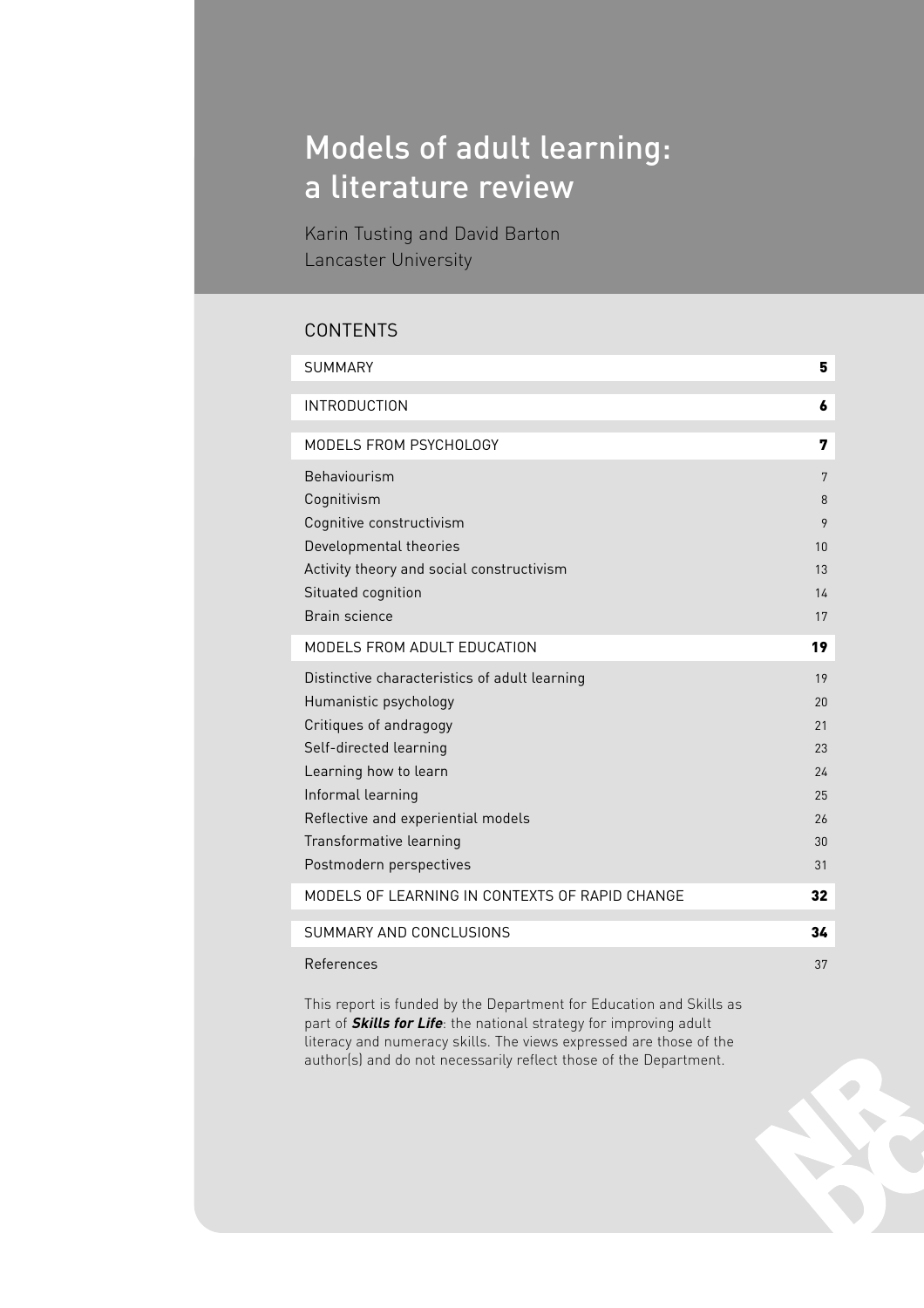## Summary

Ideas about what learning is and how it is achieved are central to all aspects of work in adult basic skills. Theories of learning provide a starting point for principles of teaching. Any curriculum or training course has views of learning built into it and any teaching plan is based upon a view of how people learn.

Most educational research is on children and most views of learning have been developed in the context of children learning within a formal educational system. Inevitably such views have been tied into child development and compulsory schooling. In contrast, this paper is a review of models of learning that have focused on adults. It is a wide-ranging review and covers ideas from many fields about how adults learn: the aim is to provide ideas that are useful for NRDC research into teaching and learning. The theories covered are ones that have proved useful in other areas of the education of adults.

The adult research began as a reaction to child-based models and aimed to sketch out the distinctiveness of adult learning, developing an adult-based *androgogy* to be contrasted with child-based pedagogy. This work has shifted to recognise that there are different types of learning and that different models of learning are appropriate to different situations. These models point to the richness and complexity of learning and, rather than seeing them as right or wrong, we aim to show how they contribute to one another and add to the understanding of learning. They are presented here as providing potential for use in adult basic skills.

The key ideas about how adults learn are that:

- 1. Adults have their own motivations for learning. Learners build on their existing knowledge and experience. They fit learning into their own purposes and become engaged in it. People's purposes for learning are related to their real lives and the practices and roles they engage in outside the classroom.
- 2. Adults have a drive towards self-direction and towards becoming autonomous learners. Learning is initiated by the learner and one role of the teacher is to provide a secure environment in which learning can take place.
- 3. Adults have the ability to learn about their own learning processes, and can benefit from discussion and reflection on this. They are able to learn how to learn. For instance, there are different learning styles that people synthesise. Teaching can enable learners to develop their range of learning styles.
- 4. Learning is a characteristic of all real-life activities, in which people take on different roles and participate in different ways. People learn by engaging in practice and their participation can be supported in new ways. Teaching can 'scaffold' these activities, enabling learners to develop new forms of expertise.
- 5. Adults reflect and build upon their experience. Reflective learning is generated when people encounter problems and issues in their real lives and think about ways of resolving them.
- 6. Reflective learning is unique to each person, since it arises out of the complexities of their own experience. A great deal of learning is incidental and idiosyncratically related to the learner: it cannot be planned in advance. While there are things that can be done to

<sup>1</sup> This NRDC project was directed by David Barton and Diana Coben. We are grateful to Diana Coben and Rachel Hodge for detailed comments on earlier drafts of the paper.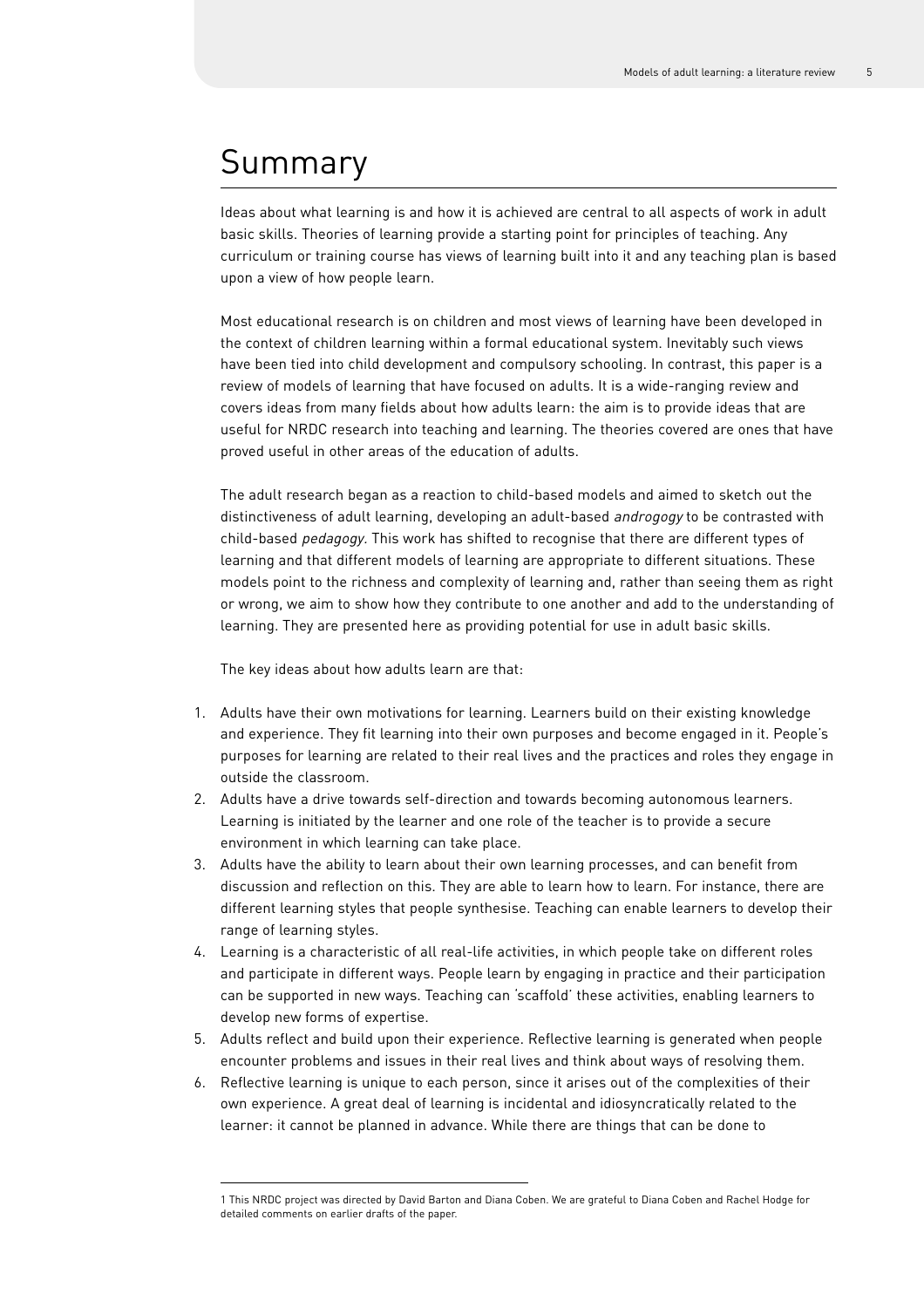encourage reflective experiential learning, there is no set of steps that can be followed to guarantee it will happen.

7. Reflective learning enables people to reorganise experience and 'see' situations in new ways. In this way, adult learning is potentially transformative, both personally and socially.

### Introduction

This paper summarises a wide-ranging review of literature on adult learning, drawing out the different models of adult learning and their significance for research and development in adult literacy, numeracy and ESOL. Most research in learning has focused primarily on children, and most views of learning have been developed within the context of children being educated in a formal school system. However, when one moves away from models of child development, and examines the models produced from disciplines looking at settings beyond compulsory schooling, a very different view of learning emerges. The aim of this review is to survey these fields and thereby provide useful ideas for developing teaching and learning within the **Skills for Life** strategy.

Historically, the field that has addressed learning most directly is psychology. Early theories developed in the USA and Europe saw learning principally as a phenomenon of the individual. This review outlines the principal features of these theories, focusing on behaviourism, cognitivism, cognitive constructivism and developmental psychology. At the same time, within the fields of sociocultural psychology, activity theory and situated cognition, work in the Soviet Union developed understandings of learning as a form of social participation, and this has been followed by more recent research in Europe and the USA that takes the same approach. We summarise the main features of this body of work.

In outlining these approaches, we bring to light two distinct paradigms of learning in psychology: that which sees learning as principally concerning processes going on within an individual, and a more recent one which understands learning as being a socially situated phenomenon, best described and understood in terms of people's ongoing participation in social contexts and interaction. Brain science has seen a similar shift: from theories that focused on the development and characteristics of the brain as an isolated entity to more recent understandings of the brain as developing in a fundamentally interactive way with the world around it. We therefore also briefly mention developments in this field.

Adult education is of course another significant area in which theories of adult learning have been developed. Much of the literature in this field is driven by the question of whether or not there are features of adult learning that make adult education a field of work and enquiry in itself, separate from the discipline of studying learning in schools. We begin by considering models that have taken this starting point, describing the characteristics of learning that have been identified as being 'distinctive' to adults. Several of these features have become significant fields of theory in their own right.

One key idea within the field of adult learning theory is the model of the adult as a selfdirected or autonomous learner. Any model of adult learning that claims to be complete has to take into account the self-directedness of much learning, and the fact that the majority of learning in people's lives takes place outside formal learning provision. We present a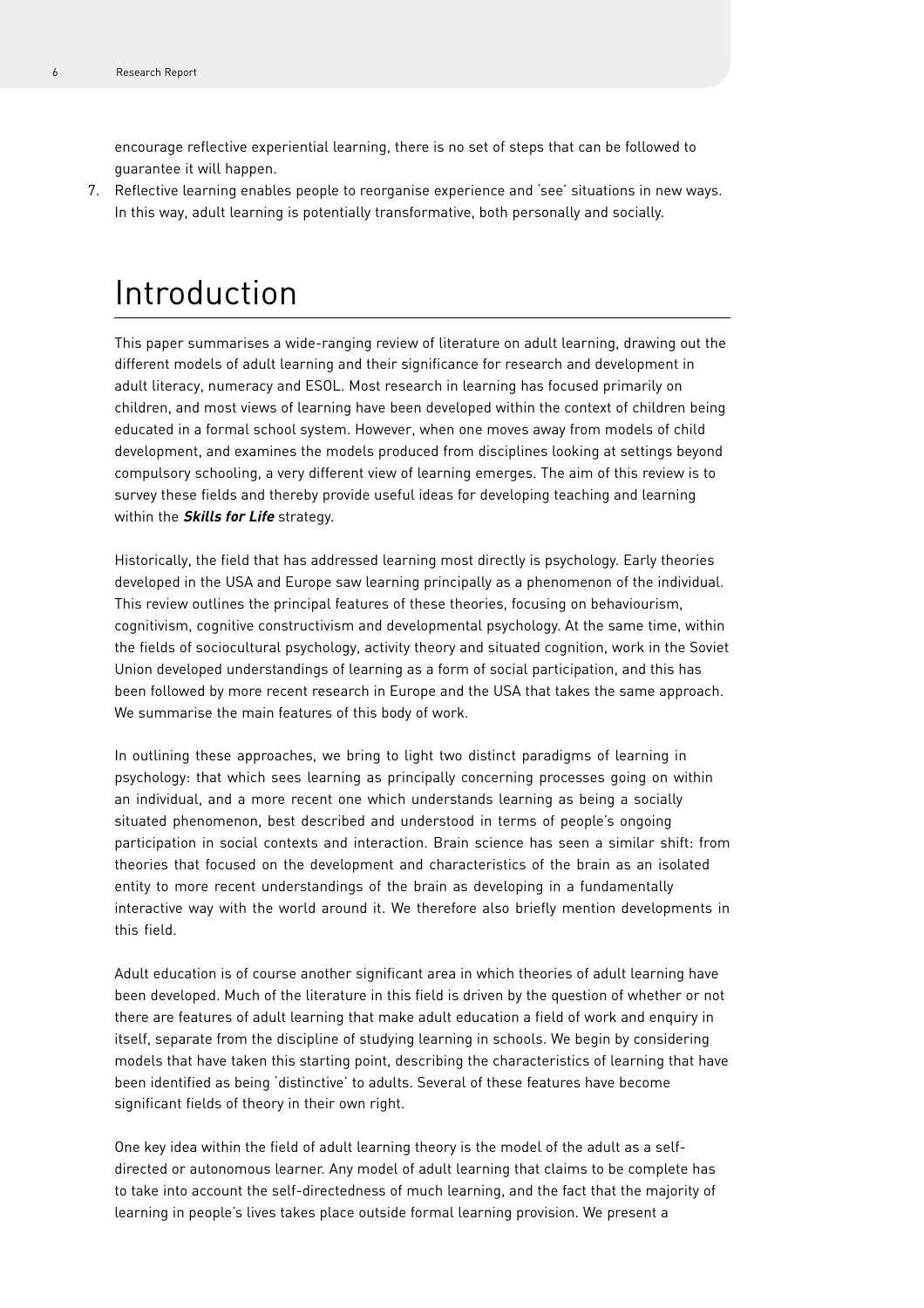summary of work on self-directed learning, informal learning and learning how to learn. Another influential idea in the field has been that adults learn primarily through reflection on their experience. We briefly present the ideas of the primary theorists in the field of reflective and experiential learning. Critical reflection is often central to those models of adult learning which see learning as individually and/or socially transformative, and these transformative models will be described. We also examine the claims made by theorists taking a postmodern approach to learning.

We then move on to address models of learning produced from other fields. It is often said that we live in a context of continual, rapid and unprecedented change, and that this is one of the reasons why adult learning has become increasingly important. We examine models of learning developed in two fields that address this question of change directly: management learning, and online and distance learning.

We conclude by summarising the main findings of the review and suggest that a full understanding of adult learning must be a complex one. Rather than seeing learning principally as an individual, cognitive phenomenon, it must take into account the interrelationship of the many factors in the learning situation, and place the learner's contexts, purposes and practices at the centre. We also list the implications of the review for our understanding of adults' learning.

### Models from psychology

#### Behaviourism

The first significant psychological theories of learning were developed within the field of behaviourism. Coming from a paradigm that limited scientific study only to those things which could be observed directly, behaviourist psychologists avoided using any internal 'mentalist' concepts, such as thought, to explain behaviour. They restricted their explanations to those material parts of the situation that could be seen and described. Their explanations for human behaviour were therefore expressed purely in terms of conditioned responses to environmental stimuli.

The best-known theory of learning and instruction to emerge from this field is Skinner's 'operant conditioning' (see Skinner 1974 for a summary of his work). This approach uses reinforcement to shape changes in behaviour gradually, by breaking down a complex behaviour into a series of much smaller steps, and immediately rewarding any change in the desired direction. The learner then tends to repeat this behaviour, thus operating on their own environment in order to elicit more positive reinforcement.

Variants of this approach have been used to address problem behaviours such as smoking, weight gain, drug use and phobias, through 'behaviour modification' programmes. It has also formed the basis of a number of instructional models. These tend to see the role of the teacher as primarily one of 'delivering' or 'transmitting' learning by breaking complex learning down into smaller, simpler tasks. These tasks are practised repeatedly, and students are rewarded for correct completion. Pre-determined learning outcomes, phrased purely in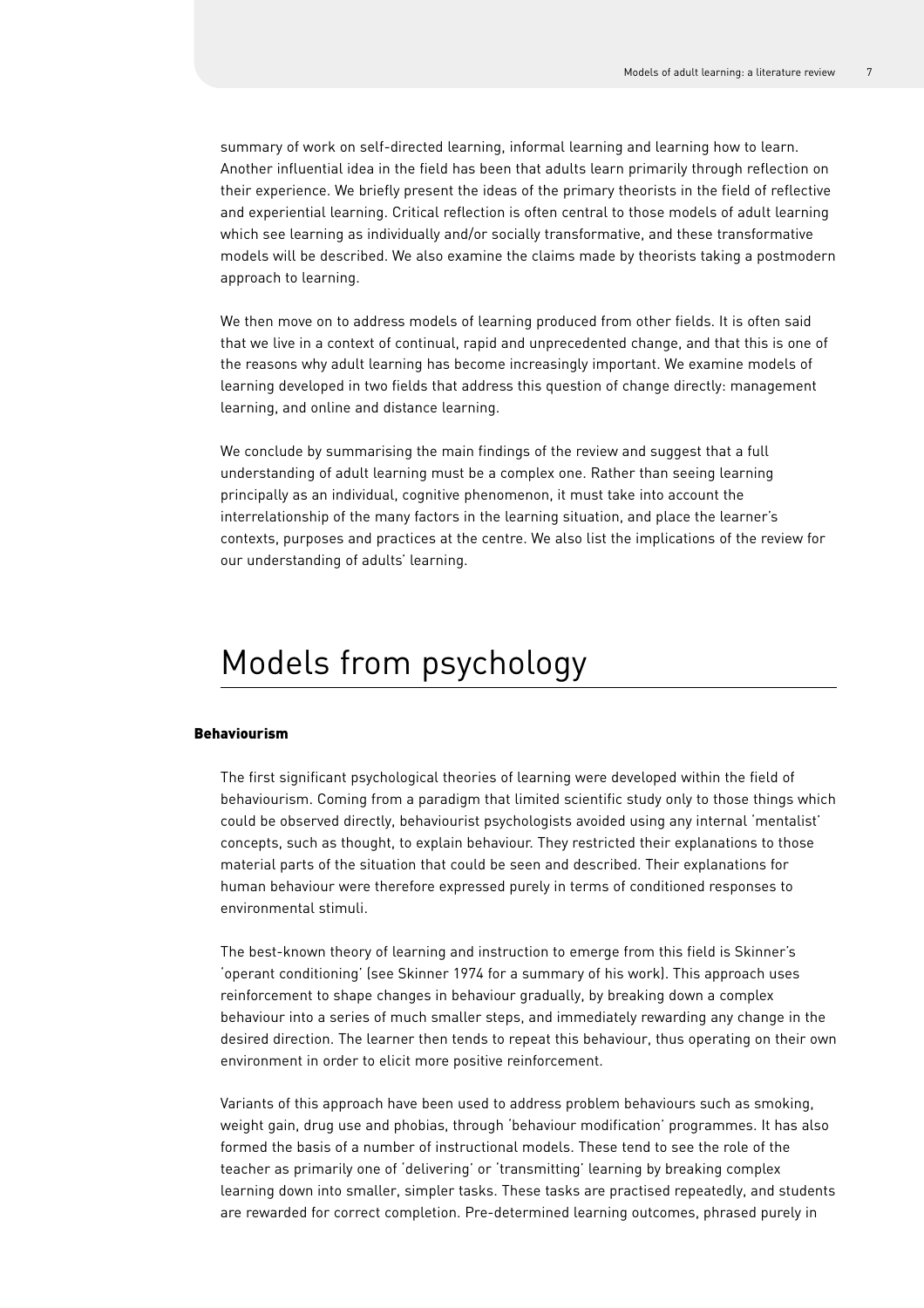terms of observable behaviours, are set at the start of a course or session. Behaviour that approximates to these outcomes can then be measured and rewarded.

Behaviourist models of learning offer simplicity, control, a method for approaching the teaching of complex behaviours in relatively straightforward ways, a way of measuring whether this has been achieved, and an attractive appearance of scientific rigour. However, in considering the potential for their application to adult literacy, numeracy and ESOL provision, they have significant weaknesses. The behaviourist paradigm is concerned only with physical, observable behaviours so that the mental processes of understanding and making sense of things are beyond its remit. While it may be useful for the small sub-set of desired learning outcomes that do not require the learner to experience changed understandings in order to change behaviour patterns, it is not enough to draw on in helping people who want to learn to read, write and do maths. These are complex practices that bring together observable behaviour with non-observable understandings and beliefs.

**Behaviourist models of learning imply that it may be possible to 'train' learners' responses within adult literacy, numeracy and ESOL by using behavioural techniques, breaking complex behaviours down into simple chains and rewarding correct performance. However this model can offer little to help conceptualise learners' developing understandings or autonomy.**

#### **Cognitivism**

The first attempt to address this weakness in psychological theories of learning came with the development of cognitivist models, which acknowledged the limitations of seeing learning purely in terms of stimulus response and behaviour change. Instead, cognitivist approaches studied the roles of individual, internal, information-processing elements of learning. The roots of cognitivist approaches to learning can be traced back to Gestalt psychology, which drew attention to the significance of questions of perception, insight and meaning. In particular, it identified the importance of moments when learning reorganises experience so that the learner suddenly 'sees' the whole phenomenon under study in a new way.

Cognitivism rejects the model that sees learning only as changes in observable behaviour, and instead understands learning as consisting of changes in mental constructs and processes, the development and increasing sophistication of 'mental maps' and 'schemata' for representing the world. Since these processes are not directly observable, the development of theory often proceeds by making inferences about these internal cognitive processes, primarily by setting up laboratory experiments designed to be interpretable in these terms.

Work from within behaviourism began to perceive the significance of the social setting for learning. Miller and Dollard's work in the 1940s (Miller and Dollard 1941) demonstrated how reinforcement occurred not only when the subject themselves received a reward, but also when they observed another subject experiencing a stimulus-reward pattern. This proved that internal (and therefore unobservable) factors had a part to play in the learning process. This work influenced Bandura's (1977) development of a 'social learning theory'. While rooted in the behaviourist paradigm, this acknowledged the existence of observational learning and drew attention to vicarious, symbolic and self-regulatory processes that are not directly observable.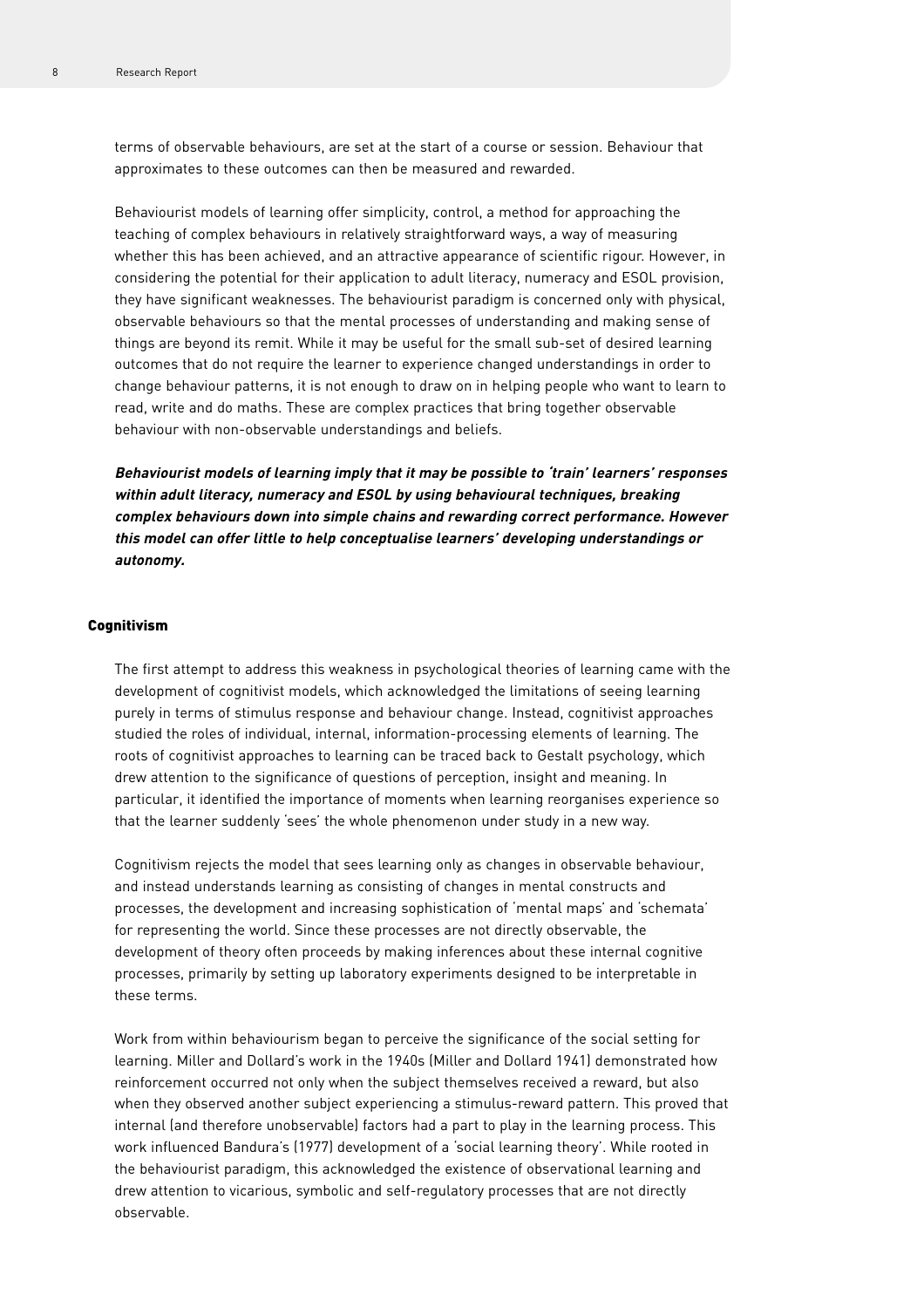Cognitivist theorists include Gagné (see, for example, Gagné 1985), who developed a model in which learning is primarily about information processing. Gagné's theory of instruction is based on a taxonomy of learning outcomes and he suggests that particular conditions are necessary to achieve these different learning outcomes. This includes both those internal to the learner, such as the skills and capacities the learner has already mastered, and those external to the learner, such as the conditions arranged by the teacher or facilitator. He studied the conditions under which successful learning occurs, and tried to describe these objectively so that they could be replicated in other instructional settings.

For Gagné, learning is progressive in that learners draw on previously-learned skills and capacities when learning new material. He therefore states that in order to attain a particular learning outcome, such as mastery of a task, it is necessary to produce a 'learning hierarchy', by breaking the task into its more basic component skills. The teacher guides the learner through nine steps or 'events of instruction' to ascend the learning hierarchy: gaining attention (reception); informing learners of the objective (expectancy); stimulating recall of prior learning (retrieval); presenting the stimulus (selective perception); providing learning guidance (semantic encoding); eliciting performance (responding); providing feedback (reinforcement); assessing performance (retrieval); and enhancing retention and transfer (generalisation).

The roots of Gagné's thinking in behaviourism are clear, both in his terminology and in the 'chaining' structure he describes. However his focus on internal information processing, rather than externally observed behaviour, places him in the realms of the cognitivists. His work has been particularly influential in the USA where his ideas have been taken up by the military and the educational establishment.

Others have also developed theories of instruction based on cognitivist understandings of how the mind works. Ausubel's (1963) theory of instruction states that, in order for meaningful learning to take place in a context of expository instruction in school-type settings, new information needs to fit in with existing cognitive structures. He suggests the use of 'advance organisers' when presenting new material, to organise the material at a higher level of generality and abstraction before it is progressively differentiated in detail and specificity.

**Cognitivist models of learning moved psychology on from the reductionism of the behaviourist approaches to a better understanding of the mental complexities associated with learning. The important implications of these models for adult literacy, numeracy and ESOL lie in the importance of building on learners' existing knowledge, and in the need to find ways to ensure that learners have understood or made sense of what they are learning, rather than simply focusing on eliciting the required performances.**

#### Cognitive constructivism

Despite the shift in focus from seeing learning as changes in observable behaviour to seeing learning as developing internal information-processing mechanisms and models, purely cognitivist models of learning were still predicated on the notion that learning was a matter of finding ways to assimilate 'objective' knowledge. The next step in developing understanding was when theorists became aware that learners themselves played an active role: not merely in assimilating but also, and more importantly, in *constructing* the things that they were learning. While cognitivist models of learning focus on learners developing representational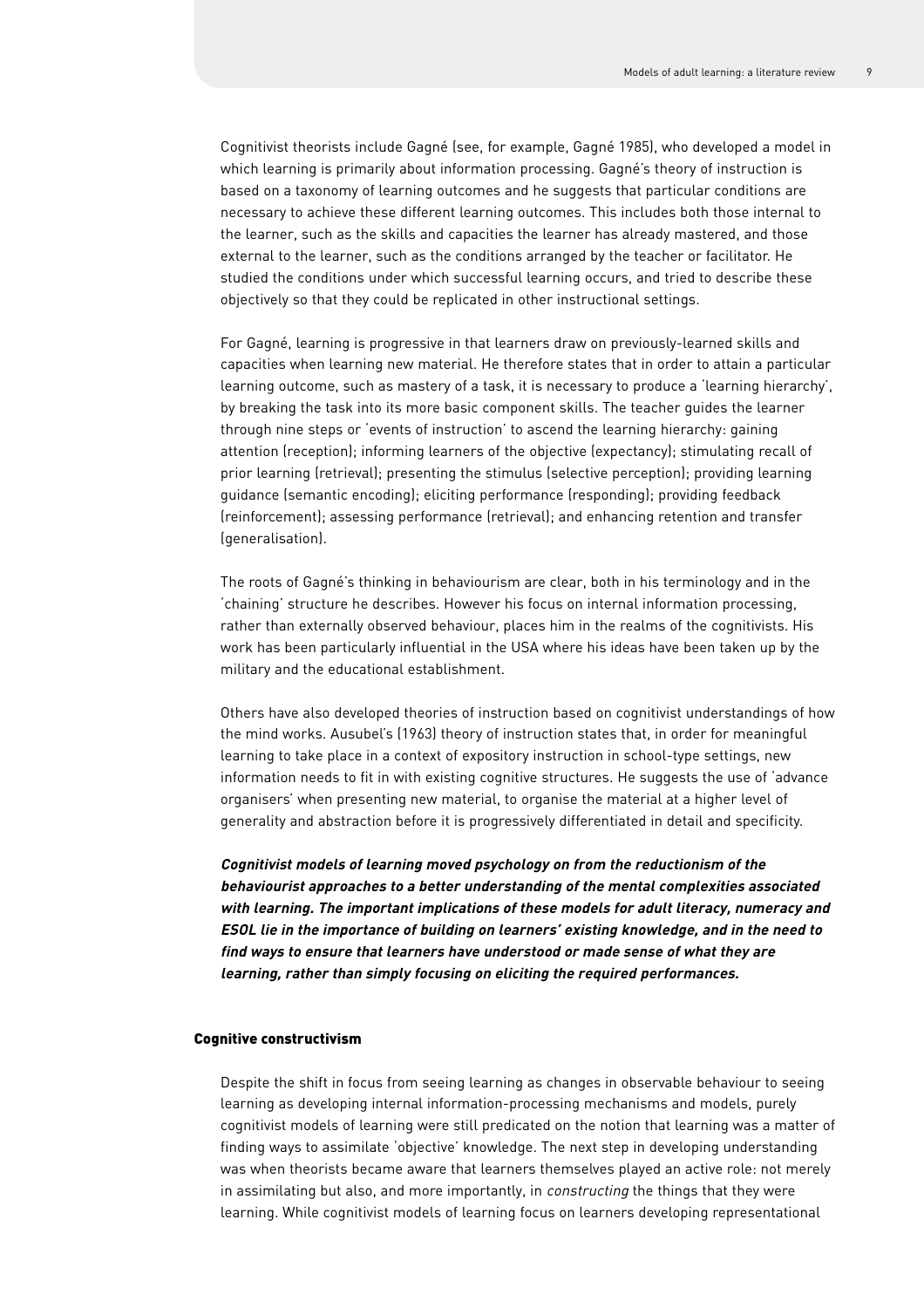models of knowledge provided to them by their environment, cognitive constructivism shifts the focus to the learner's own process of actively constructing these models through interaction with their environment

Many of these are inspired by Piaget's (1950; 1970) developmental model of learning. On the basis of long-term, detailed observation of children's development, Piaget suggested that a child's cognitive structure develops through a series of distinct stages. His significant contribution was in drawing attention to the active role of children themselves in this process. He demonstrated that, rather than simply undergoing an inevitable maturing process, the children's development occurs through their active interaction with the environment in different ways.

Cognitive constructivism started from this understanding of child development and applied it to all learners, examining learners' participation in the learning process through the active construction of new models, engaging in new experiences and thereby building on and extending their existing schemata. Learning becomes an active process: not the accumulation of 'truth' or 'knowledge', but an ongoing dynamic of personal construction of meaning.

Cognitive constructivist theories of instruction reflect this understanding. For example, this is the principle behind Bruner's (1960, 1977) 'spiral curriculum'. Bruner suggests that the basic principles of any subject can be grasped very early on in its study, if the learner is helped to discover the underlying cognitive structure of the subject in a way that both fires their imagination and fits in with their existing modes of thinking. Thereafter, their learning proceeds by rearranging new evidence in a meaningful way within these existing basic structures. The role of the educator is to present new material and experiences in a way that facilitates this process; but it is the learners themselves who construct their own learning.

**In terms of adult literacy, numeracy and ESOL provision, cognitive constructivist theories would suggest that it is important to allow learners the choice and autonomy to develop their learning in their own way, by giving them space to follow their own individual interests and understandings, and by recognising that this process will be different for each learner.**

#### Developmental theories

Since learning is often related to developmental processes, the field of developmental psychology has also proved influential within adult education. Many theories of human development understand humans as developing in terms of a series of stages, and suggest that the sorts of learning that occur and the forms of instruction that are most appropriate are qualitatively different in each of these stages.

Perhaps the best known and most influential of these stage theories of development is Piaget's cognitive theory of child development, mentioned above. In this model, children pass through four stages of cognitive development, each associated with different forms of cognitive structuring, reaching a final 'formal-operational' stage in their teens which marks the first time they are able to deal with abstract logic.

Piaget's model has been very influential within education, but has also been criticised. One of the reasons is that a 'privileging' of formal abstract thought is implicit in the four-stage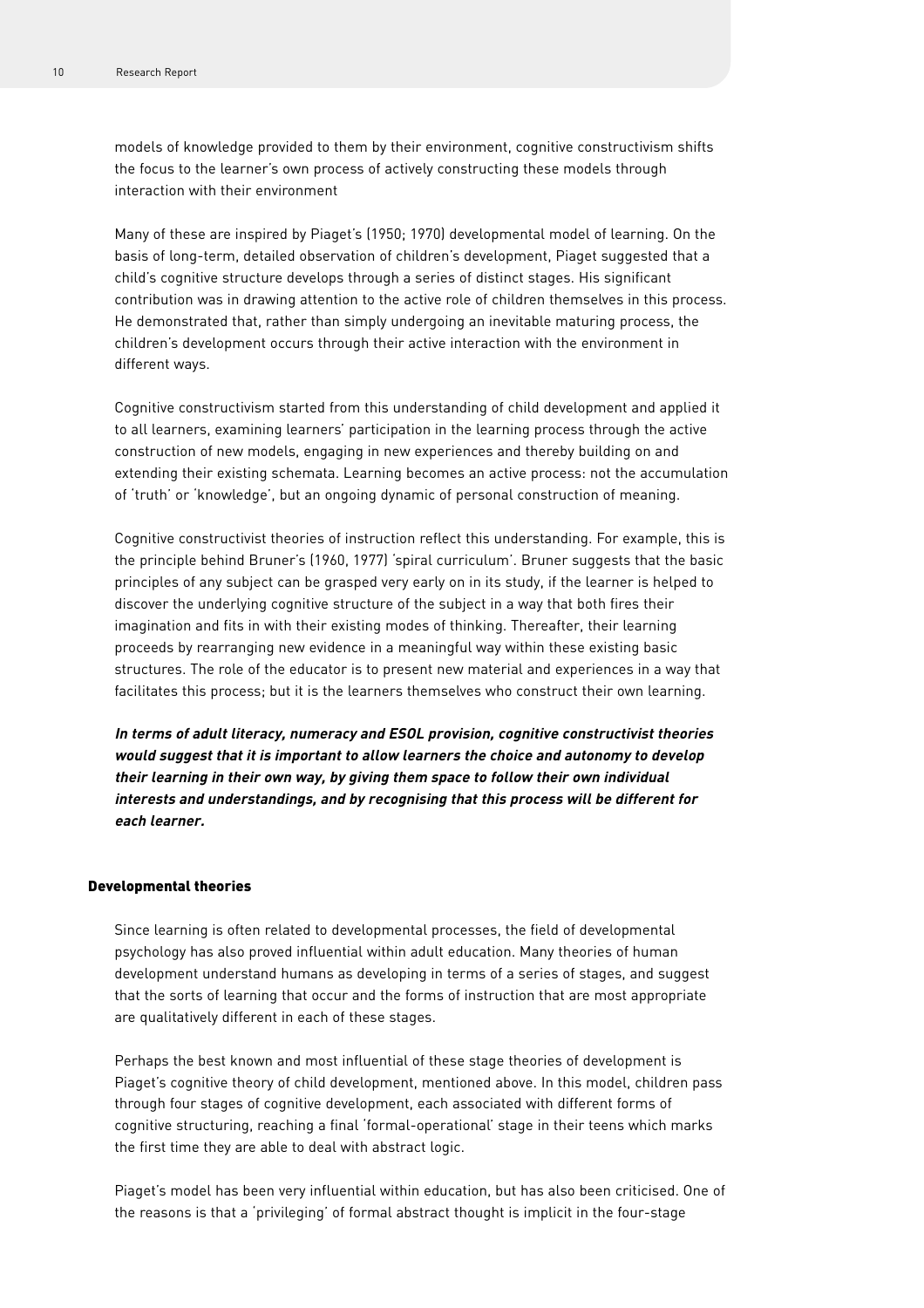theory. While this is very common in Euro-American cultures, it is becoming increasingly clear that abstract thought is only one of many modes of thinking, and is not necessarily the most powerful or appropriate in every situation (see sections on situated cognition and experiential learning for more on this). Piaget's model has therefore been seen as limited and culturally-specific and, of course, it applies principally to children.

However, the basic idea that there are stages of cognitive development has also been applied in several different ways within the context of adult education. (Merriam and Caffarella (1998) contains a good review of such work.) Perry's (1970) study, based on work with college students, suggests that undergraduates' thought processes typically develop along a continuum of nine positions, from absolutism through relativism to contextualised reasoning. Similarly, King and Kitchener (1994) identify seven stages in the process of developing reflective judgement. Belenky et al.'s influential study, 'Women's Ways of Knowing' (1986), is again based on work in academic institutions but also used research with women in parenting classes. It suggests that women's thought develops in five stages, from silence, through received knowledge, subjective knowledge and procedural knowledge, to constructed knowledge.

Baxter Magolda's work (1992) followed a group of male and female college students over five years, interviewing them yearly. It identifies a progression in developing epistemological reflection from absolute, through transitional and independent, to contextual forms of reasoning. Kohlberg's work (1981; 1984) focused on moral development, claiming that there are six phases of moral development through which people must pass, from pre-conventional ideas of obedience and punishment, through conventional morality concerned with gaining the approval of others and following laws, to post-conventional morality which, in its most developed form, is guided by principles and conscience.

Many of these stage theories appear to be describing a similar process in which learners move from absolute theories of what is right and wrong, through a stage of relativising and subjectivising everything, to a final stage where they accept the contextual and situated nature of knowledge. At this final stage, the search for truth is inflected by an awareness of the inevitability of alternative points of view and the inherent contradictions and uncertainties of real life (see also Brookfield 2000 for a characterisation of adult thinking in similar terms). While this is clearly a model that reflects the complex nature of everyday cognition more clearly than Piaget's 'formal-operational' stage, there are also questions to be raised about it. Many of these studies are based on work with small samples of college students undergoing training in a particular kind of thinking, and therefore it is doubtful whether this work can be generalised to adults as a whole.

**Some theories of development identify a small number of discrete cognitive stages that people supposedly pass through in a relatively linear fashion. However, many of these models were developed through researching small samples of particular sorts of learners, often college students, so we cannot assume that they can be directly applied to all adult learners. And there is little evidence to suggest that adults' needs with regard to literacy, numeracy and ESOL are necessarily related to any more generalised stage of cognitive development. Whereas cognitive developmental models imply a fairly reductionist, linear process of progress, we know that adult learners typically exhibit 'spiky profiles', that is to say, varying levels of ability and confidence, even within different elements of literacy and numeracy practices. This 'spikiness' is likely to extend to their lives as a whole.**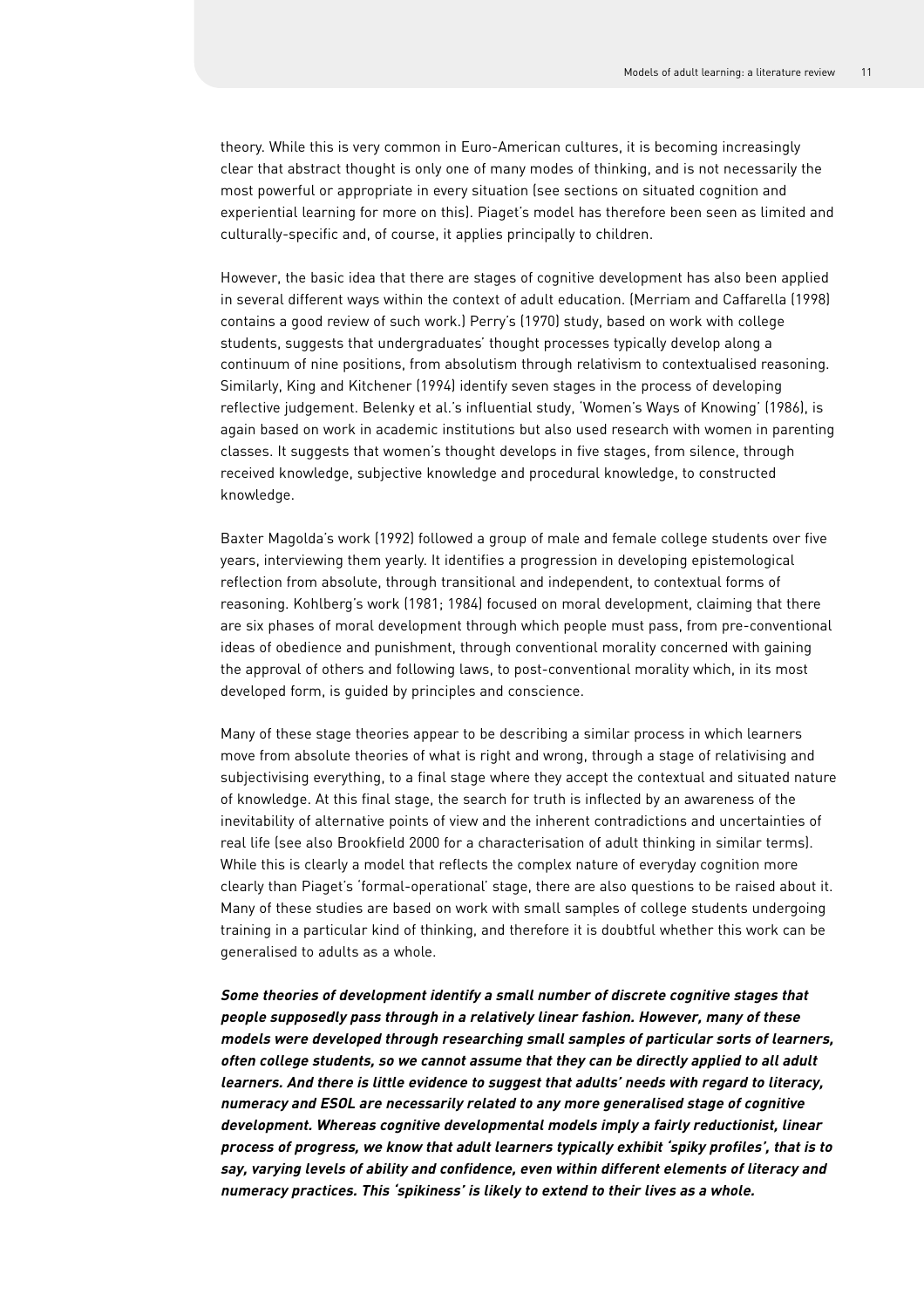Other theories of development in adulthood focus more on the significance of the different stages, phases, tasks and roles that adults engage in, in social life, and the impact of these on their learning processes. One such early study was by Levinson et al. (1978) involving the study of 40 males using biographical interviews. Levinson developed a theory of a life cycle consisting of four eras, each lasting approximately 25 years, with each era having a distinctive character and period of development, and a transitional stage between each. Erikson's lifestage model similarly maps a series of stages through which people are supposed to pass, and suggests that within each there is a 'teachable moment' at which learning appropriate to that particular stage of development can happen (Erikson 1963; 1978; 1982; Erikson et al. 1986).

Again, these models of development suggest a single linear path through which everyone is expected to progress. This absolutist thinking has been questioned by theorists who suggest that similarities in people's development are more likely to relate to the contexts, cultures and communities within which they grow, than to development understood as a phenomenon which acts in the same way irrespective of context.

Neugarten (1976) points out that every society has expectations about age-appropriate behaviour, but these differ from one society to another and are socially constructed rather than absolute. She argues that when life changes occur other than in the order society expects, they are experienced as problematic. Riegel (1976) develops a more complex understanding of human development as consisting of at least four dimensions: innerbiological, individual-psychological, cultural-psychological, and outer physical. He argues that periods of equilibrium between these dimensions are the exception rather than the rule. He suggests that when any two (or more) of these dimensions are in conflict, there is potential for change, and that development is therefore normally an ongoing, continual process.

Tennant and Pogson (1995) explore the significance of this development literature for adult education practice. They argue that more recent work moves beyond stage theories and comes to understand that adults develop through having the experience of dealing with reallife problems, rather than as an inevitable progression through a given series of stages. The problems adults encounter in the real world are often not the kind which can be addressed by formal-operational logic. They tend to be open-ended, contradictory and ambiguous. They seldom have a single logical or correct solution, but nevertheless require a commitment to a single course of action such as buying one house or choosing one job from among several possibilities. This sort of problem is not 'solved', but is 'resolved' in an ongoing process. Tennant and Pogson claim that, as a result of experiencing this type of problem, adults develop a form of reasoning that they call 'dialectical thinking', in which working through the formal logical properties of a task becomes less important than the ability to draw on one's accumulation of experience in dealing with similar problems.

Tennant and Pogson suggest that notions of fixed phases and stages and ideal end-points should be abandoned, with the focus shifting to processes of change and transformation and the learning involved in these, acknowledging the multiple and non-linear pathways through which adults tend to pass. (They cite Merriam and Clark's (1991) 'Lifelines' study of work, love and learning as one which takes this perspective.) This changes the focus from normative life stages to the social and cultural processes that trigger changes and developments. It involves (but is not limited to) understanding the socially-prescribed life course patterns in different historical, social and cultural settings, as well as paying attention to psychological development. By acknowledging the social and historical dimension of development, adult educators can try to distinguish changes and learning experiences that genuinely transform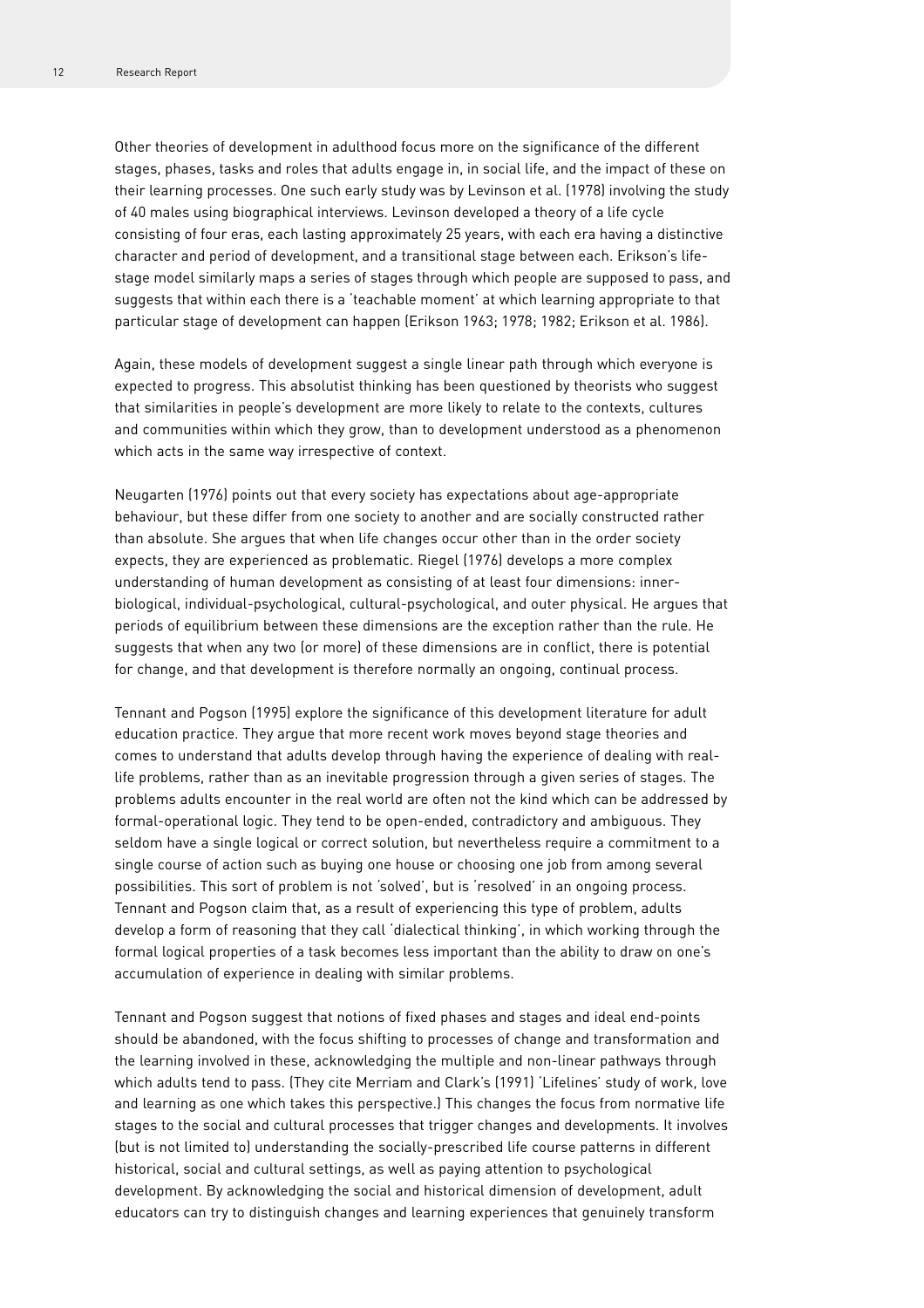and liberate from those that merely key into socially-approved life course expectations.

**The implications of developmental models of adult learning for adult literacy, numeracy and ESOL are that we should not see development in adulthood as a single linear process with fixed goals towards which we are trying to move people. We must understand that many of these theories of development are socially and culturally contingent. Rather than trying to impose a single model of development, we need to know learners' current social roles and positions and the practices they engage in, and come to an understanding of the role of literacy, numeracy and ESOL within these. This should enable us to teach in a way that enriches learners' current lives and encourages them to develop further in their desired direction.** 

#### Activity theory and social constructivism

The Soviet school of sociocultural theory or activity theory (Vygotsky 1962; 1978; Wertsch 1985a; 1985b; 1991) offers a different focus, bringing together theories of development and a constructivist approach. This was an attempt to develop a different form of psychology from the behaviourist understandings that were predominant at the time. Rather than studying behaviour in a decontextualised way, this new form of psychology examined how the human mind develops in the context of ongoing, meaningful, goal-oriented action and interaction with other people, mediated by semiotic and material tools.

Vygotsky was interested in the emergence of higher mental functioning in human beings. He therefore made developmental analysis the foundation for his study of mind (Wertsch 1985b; 1991). On the basis of a series of rigorous experimental observations, Vygotsky concluded that the development of higher mental functioning in the individual, while dependent on and rooted in biophysical processes such as the maturation of the brain, derives essentially from social interaction. Without this social interaction, higher mental functioning would not emerge. His main aim was to specify the processes involved in this.

Whereas Piaget's work developed a form of cognitive constructivism, Vygotsky is generally seen as taking a social constructivist approach. From this perspective, interaction with other people and cultural artefacts, not just with new ideas, is crucial for learning. His 'general genetic law of cultural development' claimed that any function in the child's cognitive development must first appear on the social plane, that is in interaction with others, and only thereafter on the psychological plane.

While acknowledging that the internalisation of the process changes its nature, Vygotsky claimed that the specific structures and processes of intramental functioning can always be traced to their intermental precursors. Therefore, social relations underlie the development and learning of all higher cognitive functioning. This leads to an understanding of higher mental functions, such as thinking, voluntary attention and logical memory, as being potentially social as well as individual activities. An example would be when two people 'remember something together', prompting or 'scaffolding' one another until recall is achieved.

Learning is also seen as involving this scaffolding process (Bruner 1985), particularly as it is involved in perhaps the best-known of Vygotsky's concepts in the educational field, the ZPD or Zone of Proximal Development. This refers to the difference between a learner's current level, as determined by independent problem solving, and the higher level of their potential for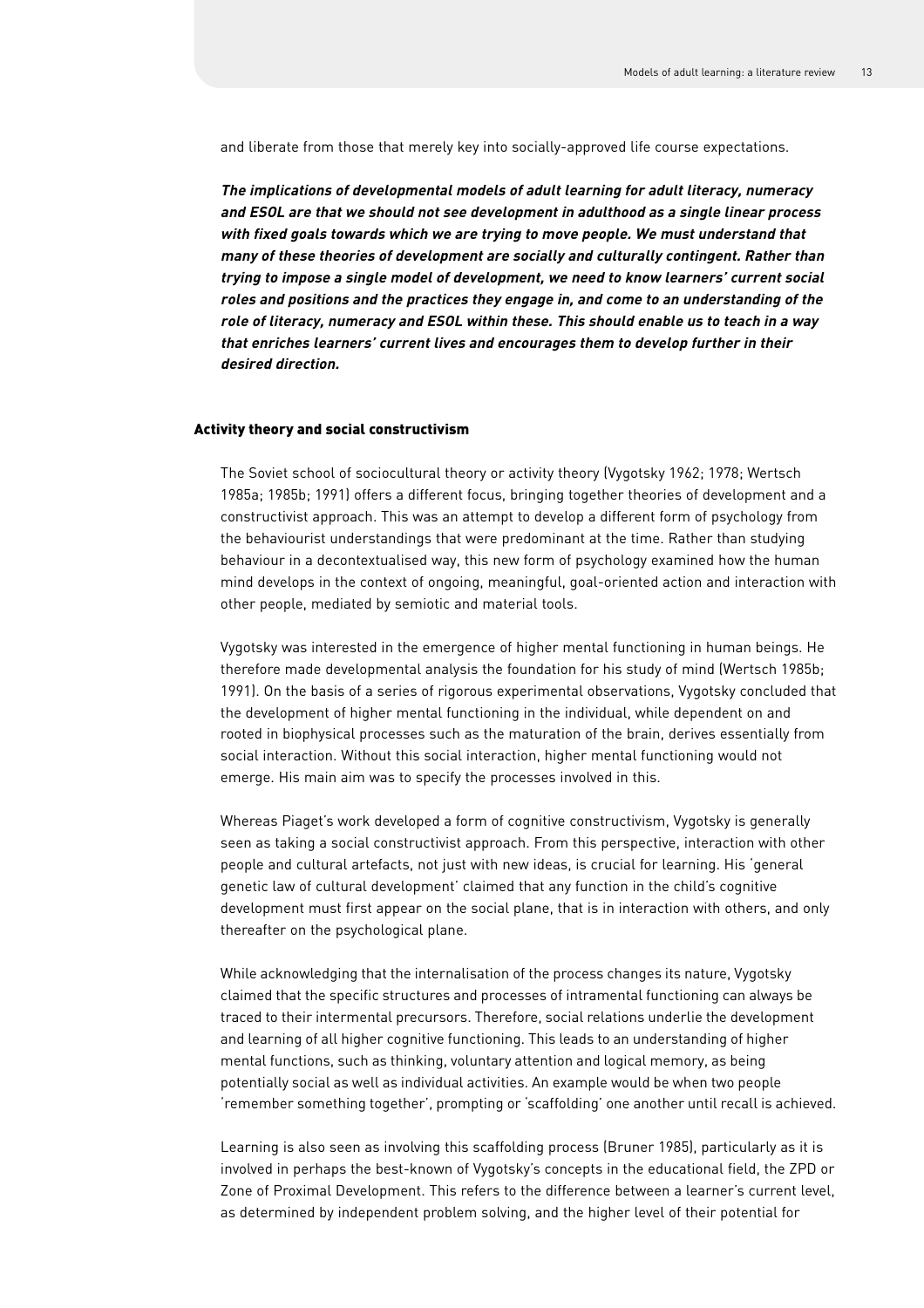development, as determined through problem solving under guidance, or in collaboration with peers (Vygotsky 1978).

Vygotsky's work also draws attention to the role of mediating tools or artefacts, both material and non-material, in this interactional process. People's interactions draw on concepts, strategies, and technologies, including writing and other representational technologies, which mediate the meanings constructed. Vygotsky and colleagues showed the significance of such mediational artefacts through a series of experiments with children and with adults with impairments such as Parkinson's disease. These demonstrated that very simple mediational tools, such as coloured cards or paper templates, enabled people to perform tasks they could not otherwise do (Vygotsky 1978). Vygotsky's work supports not merely a social, but a sociocultural theory of learning, which sees cognition as distributed both between the people present in the interaction, and across such mediating 'tools for thinking' as are present in the culture more generally.

This is clearly a very different understanding from that developed by the cognitivist model described above. Rather than focusing on the role of the individual actor in constructing meaning, Vygotsky's sociocultural theory has interaction with other people at its very core.

#### **A sociocultural understanding of adult learning suggests that in adult literacy, numeracy and ESOL provision, learners need interaction with others at the right level for their own stage of development, and appropriate mediational tools and artefacts play a crucial role in the learning process.**

Activity theory was further developed by Vygotsky's associates Leont'ev (1978; 1981) and Luria (1976; 1978). Translations of these writers into English in the 1970s led to their ideas being taken up by researchers in the West who developed the potential offered by understandings of human action and learning in terms of activity systems: that is, as communities of people engaging in a common activity. Studies of learning in activity systems draw our attention to the role of interaction and mediational artefacts (both material and semiotic) in goal-oriented activity, developing a very different sort of understanding from the much more individualistic cognitivist or behavioural models.

Activity theory has been developed more recently in psychology through the works of Cole, Engeström, Scribner and colleagues. A good summary of the work in this field can be found in Cole, Engeström and Vasquez' 'Mind, Culture and Activity' (1997), which draws together seminal papers from the 'Quarterly Newsletter of the Laboratory of Comparative Human Cognition'. This collection shows the historical development of an approach that studies the actions of people participating in routine, culturally-organised activities. It generates a psychology that places context, rather than individual cognition, at the centre of our understanding of human thought and activity.

#### Situated cognition

When psychologists began to look at how cognition occurs in real situations rather than in decontextualised laboratory settings, a situated model of learning and cognition began to emerge (Lave 1988; Rogoff and Lave 1984; Scribner and Cole 1981). Many of the cognitive processes that had been seen as universal and transferable within cognitive psychology were now understood to be closely tied to the particular experimental situation in which they were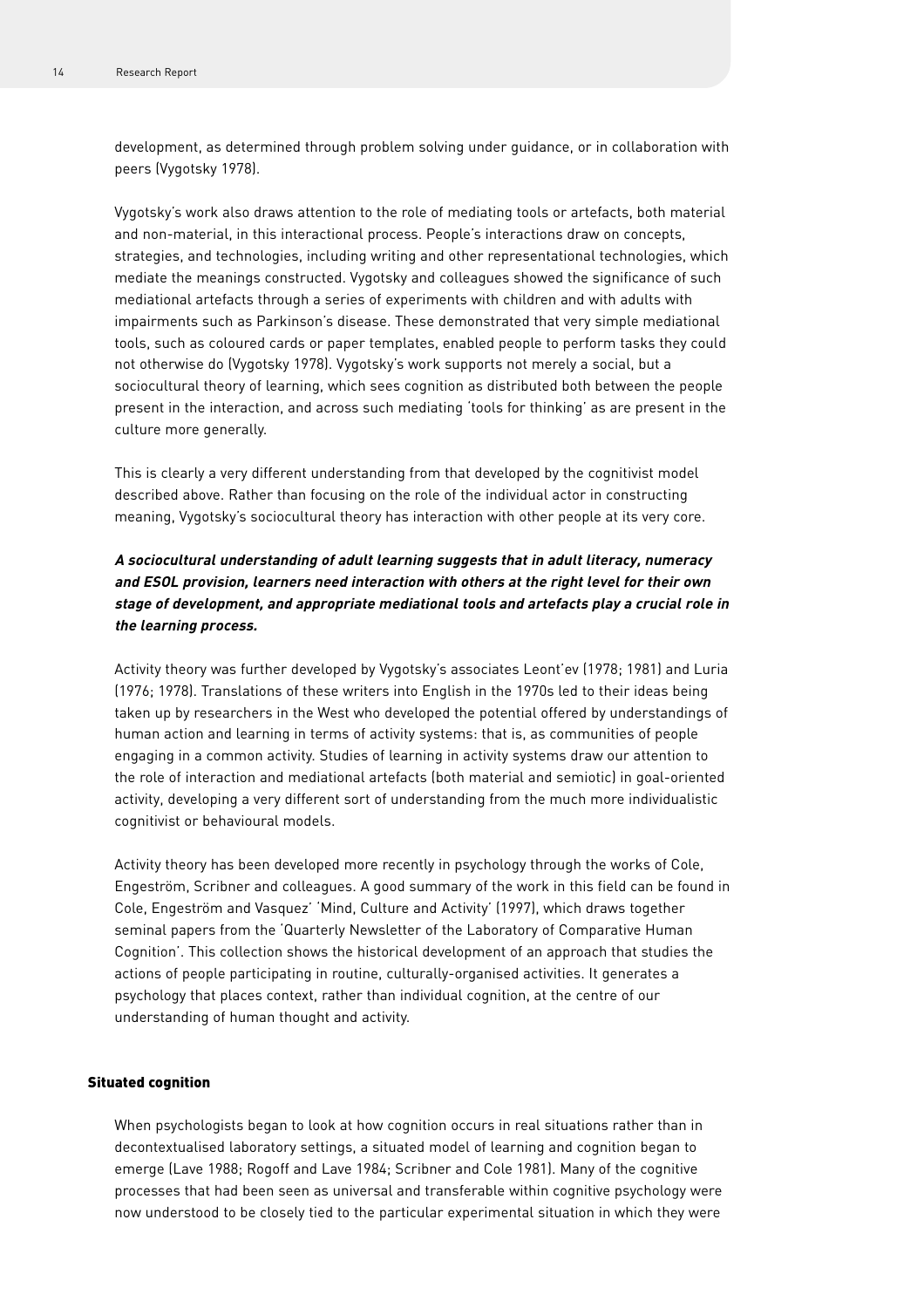exercised. It became clear that decontextualised studies of learning could give very misleading results.

A particularly good example is the Adult Math Project in the US, reported in Lave (1988). This research combined traditional testing of mathematical skills with ethnographic observations of the mathematical practices in which people engaged in their everyday lives: for instance, while doing their grocery shopping in the supermarket. It was found that adults performed very differently in experimental settings and in normal everyday activities. Murtaugh (1985) states that, on average, US grocery shoppers scored 59% correct in calculations in decontextualised tests, and 98% correct when shopping in a supermarket. Similar phenomena have been found with Brazilian street children whose ability to perform complex calculations while selling in the streets is not reproduced in 'school maths'-type tests and settings (Nunes et al. 1993).

This distinction between the results people achieve in tests and the way they deal with reallife problems is brought out by Tennant and Pogson (1995). Drawing on the work of Robert Sternberg (see, for example, Sternberg 1985), they outline common differences between typical test problems and real-life problems. While written test problems are already defined, a key skill in adult life is the ability to define a problem and its parameters in the first place. Test problems usually have a single correct answer, whereas everyday life problems often require people to find a resolution from many different possibilities, none of which is necessarily completely right or wrong. While a test would normally provide all the information necessary to get the right answer, problems in everyday life often have to be resolved without enough information, or on the basis of conflicting pieces of information. Even when decisions have been made, feedback in everyday life is rarely unambiguous. Finally, where test problems are normally required to be solved alone, most of the problems encountered in everyday life are addressed in conjunction with other people. Therefore, the thinking and problem-solving processes in which people engage in everyday situated activity are often very different from the decontextualised cognitive skills addressed by intelligence tests and the like.

This is not to say that transfer between the learning setting and the everyday life setting (where these are separate) is not possible, but it highlights the fact that this is not an unproblematic process. Evans' (2000) research with adults on the relationship between mathematical thinking and emotion develops a model of transfer which acknowledges its complexities. He draws attention to the need for transfer to be seen not as directly carrying over the same 'skill' from one context to another, but as '…a series of reconstructions of ideas and methods from the context of learning, so that they are appropriate for the target setting.' (p.232). In addition he claims it is necessary to take account of the often unpredictable influences of affect and emotion, and of the ways in which meanings flow along semiotic chains. He suggests that the ability of a signifier to take on different meanings within different discursive practices provides both the basis of, and limitations on, translation of learning between different practices.

Tennant and Pogson (1995) relate the historically powerful distinction between abstract thought and situated practice to the distinctions made between the theoretical and practical in Western culture, beginning with Greek thinkers such as Plato. 'Practical' intelligence emphasises practice rather than theory, direct usefulness rather than intellectual curiosity, and procedural usefulness rather than declarative knowledge. Everyday action and thought tends to have immediate, visible consequences and a real-life end in mind, which is not the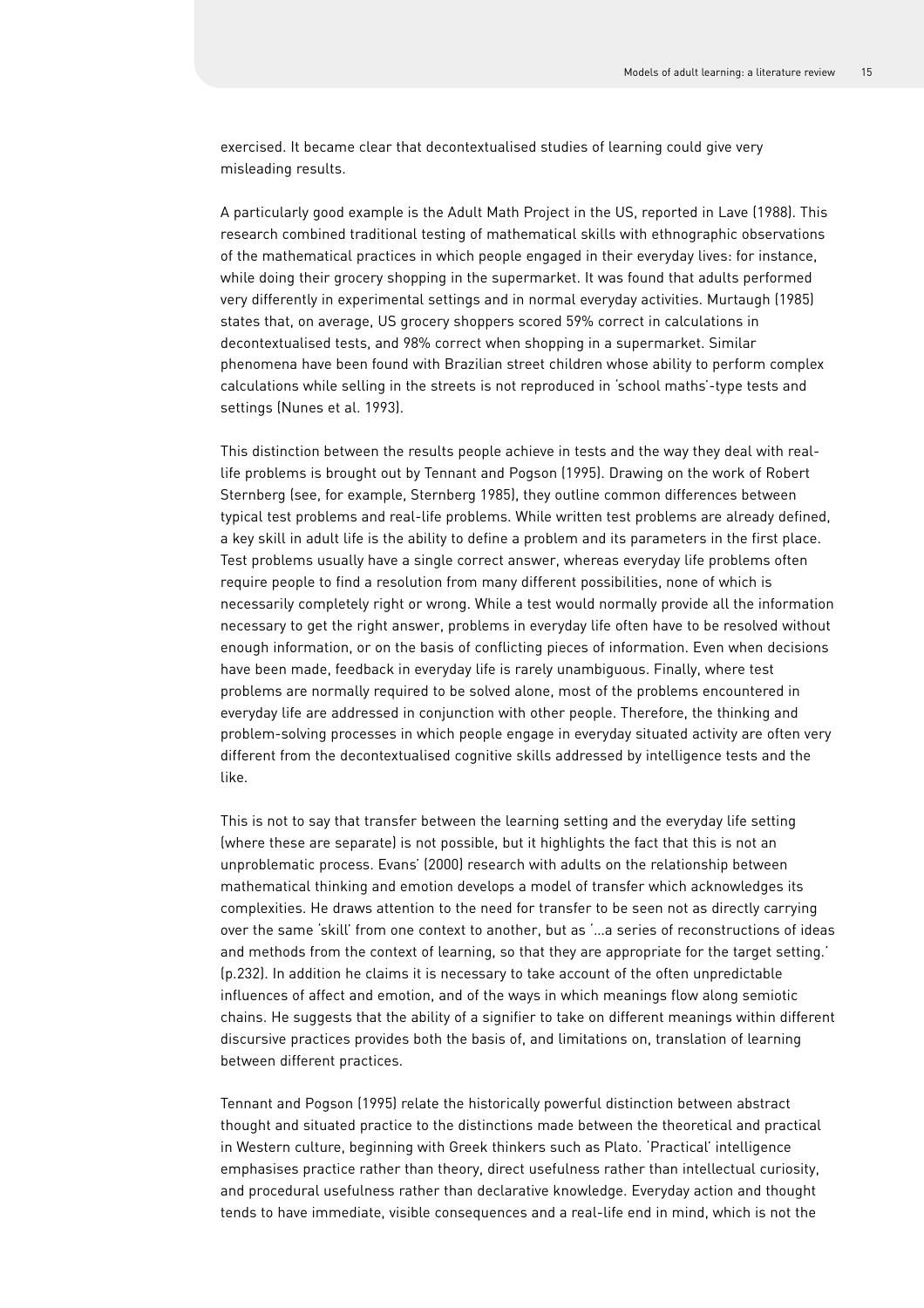case for 'academic' intelligence.

The authors describe Scribner's 'Milk factory studies' (1983/1997) as an example of this sort of everyday practical reasoning. Scribner combined ethnographic work in an industrial dairy with job simulations and controlled laboratory experiments. The experiments tested hypotheses relating to processes of problem solving and the features distinguishing skilled workers from novices that arose from the ethnographic work. On the basis of this work, she developed a model of 'practical thinking' as a dynamic process embedded in the purposive activities of everyday life, rather than purely as a cognitive construct.

Practical thinking for Scribner has the following characteristics: it is flexible; it is able to solve similar problems in different ways responding to the situation at hand; its problem-solving system is finely tuned to the environment, drawing on social, symbolic and material resources outside the mind of the individual problem-solver; it is driven by principles of economy, with experts designing strategies to save effort wherever possible; it is dependent on knowledge that is specific to the setting (one characteristic of experts was that they used specific dairyand job-related knowledge to generate flexible and economic procedures); and it is about problem 'formation', that is, reformulating or redefining problems, rather than simply problem 'solving'. Within this model, adult development and adult intelligence must be reconceptualised as comprising practical knowledge and expertise, not cognitive processes alone, and learning is something that happens through sustained engagement in this practice.

Tennant and Pogson go on to explore the implications of several other studies of expertise, knowledge and skill gained through sustained practice and experience, to develop a different way of conceptualising learning. They identify common factors in these studies: experts excel mainly in their own domains; they perceive large meaningful patterns in those domains; they are faster and more economical in what they do; they have superior memory in that particular domain; they see and represent a problem in that domain at a deeper level than novices; they spend a great deal of time analysing a problem qualitatively; and they have strong selfmonitoring skills. The authors state that there has been little attempt so far to analyse the implications for adult education of research into expertise.

A significant point made here is that it is important to maintain a distinction between expertise as an outcome, and the acquisition of expertise as a process. It is by initially behaving as novices that experts finally develop expert-type behaviour. Therefore education and training programmes that attempt to teach expertise first may be misguided, if novicetype behaviour is an essential part of the process through which expertise is developed.

Lave and Wenger (1991) studied situated learning in a variety of contexts, developing an understanding of 'learning by doing'. They developed the concept of learning as 'legitimate peripheral participation' in 'communities of practice', as a way of conceptualising the process of development of expertise in practice. They point out that it is possible within a given community for experienced 'old-timers' to engage in the practice that defines the community and, at the same time, for 'novices' to have a legitimate peripheral role, gradually moving into a more central position as they continue to participate in the community's activity.

They examine five ethnographic studies of apprenticeship, looking at the learning processes involved in becoming a Yucatec midwife, a Vai tailor, a naval quartermaster, a supermarket meat cutter and a nondrinking alcoholic. They suggest that the forms of learning in these settings (or failure to learn, particularly in the case of the meat cutters) may be accounted for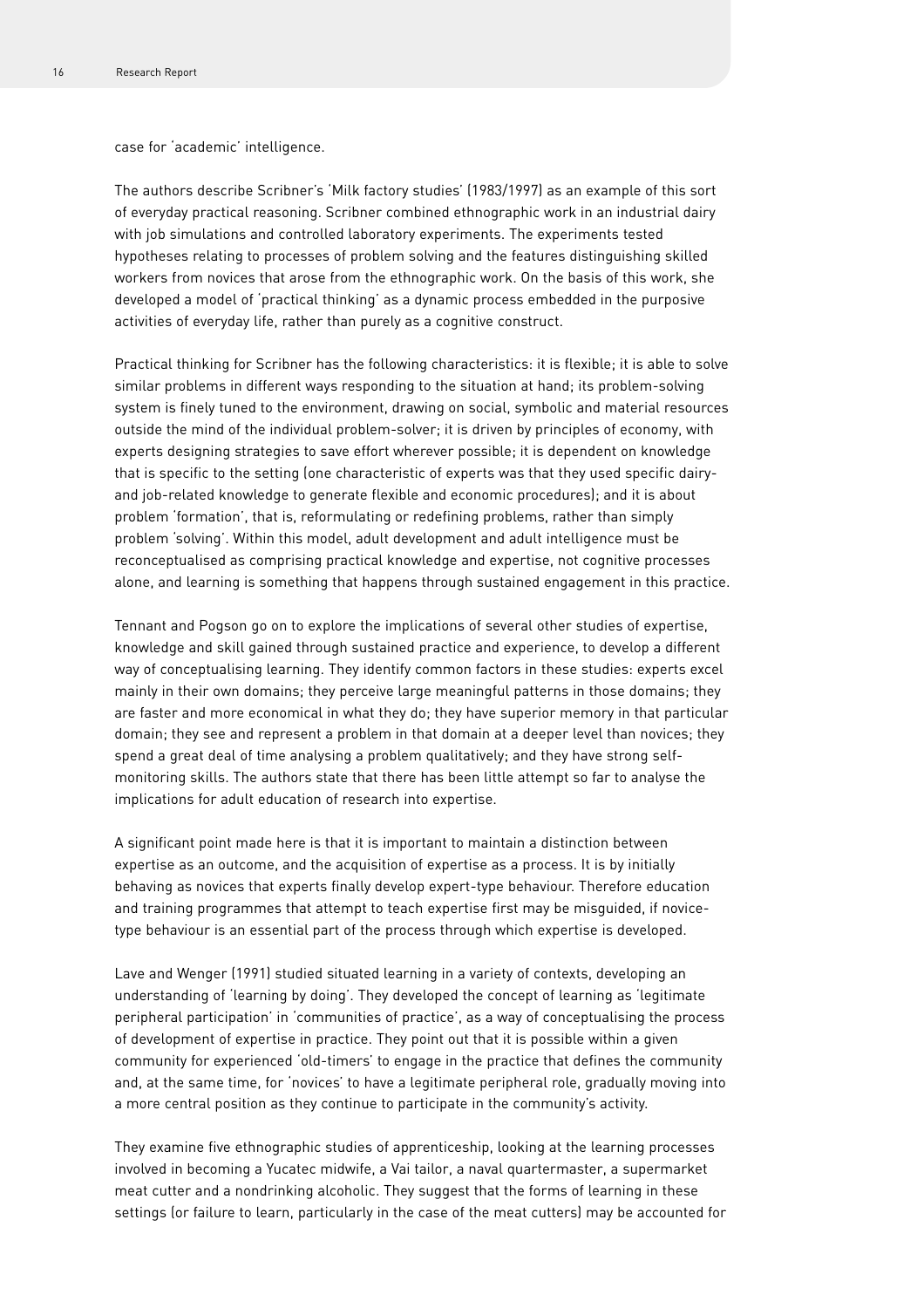in terms of the underlying relationships of legitimate peripheral participation in these communities, that is, whether its 'structuring resources' offer the novice possibilities for participating directly in the community's practice.

Wenger (1998) developed the concept of the 'community of practice' in more theoretical detail, defining a community of practice as being a group of people who regularly engage in activity in pursuit of some jointly-negotiated enterprise, thereby developing a shared repertoire of ways of going about things that is constituted in the ongoing process of the community's practice. He refines the notion of learning as participation in practice, and underlines the central role of this participation in the constitution of individual and group identities. This workhas been particularly influential within management, with many large companies attempting to promote the development of particular sorts of communities of practice in the workplace.

Other detailed studies of practice in a variety of settings reinforce this perspective on learning in practice. Singleton (1998) is an edited collection of studies from Japan which shows similar processes at work in the way people are trained in traditional arts such as Noh theatre, calligraphy and martial arts, and in everyday socialisation in a variety of Japanese settings. The book 'Understanding Practice' (Chaiklin and Lave 1996) includes studies of a wide variety of activities, from university examinations to maritime navigation. These show how, in each of these settings, learning as situated social practice is ongoing in the community's activities, developing an inherently contextualised understanding of learning to challenge the prevailing decontextualised cognitive models.

The accumulated evidence of this field therefore convinced some to shift from "a view according to which cognitive processes (and thus learning) are primary and a view according to which social practice is the primary, generative phenomenon, and learning is one of its characteristics" (Lave and Wenger 1991). This means that whenever people engage in social practice, learning will inevitably take place. This is an understanding of learning that moves beyond looking only at changes in people's thought processes, to seeing learning as becoming able to participate in particular sorts of social practices. Learning is understood to be embedded in other forms of social participation, and therefore provision that helps people to engage in social participation is likely to be of more use than provision that aims to equip people with decontextualised skills.

**Situated models of learning suggest that in adult literacy, numeracy and ESOL provision we need to understand the sorts of social practices that learners want or need to participate in, and to offer opportunities that enable them to learn through engaging in these practices. More importantly, perhaps, it implies that learners already engage in sophisticated forms of social practice in their everyday lives, in ways that the practices of the classroom may hide. An approach to adult literacy, numeracy and ESOL teaching that acknowledges adults' competence in engaging in practice in their everyday lives, and uses this as a starting-point for education, is a powerful antidote to some prevailing deficit models of adult basic education.**

#### Brain science

Even within the field of brain science, which might seem to be the place where one might most expect to find individual internalised models of human thinking, recent research has demonstrated the socially-situated nature of brain development and the dialectical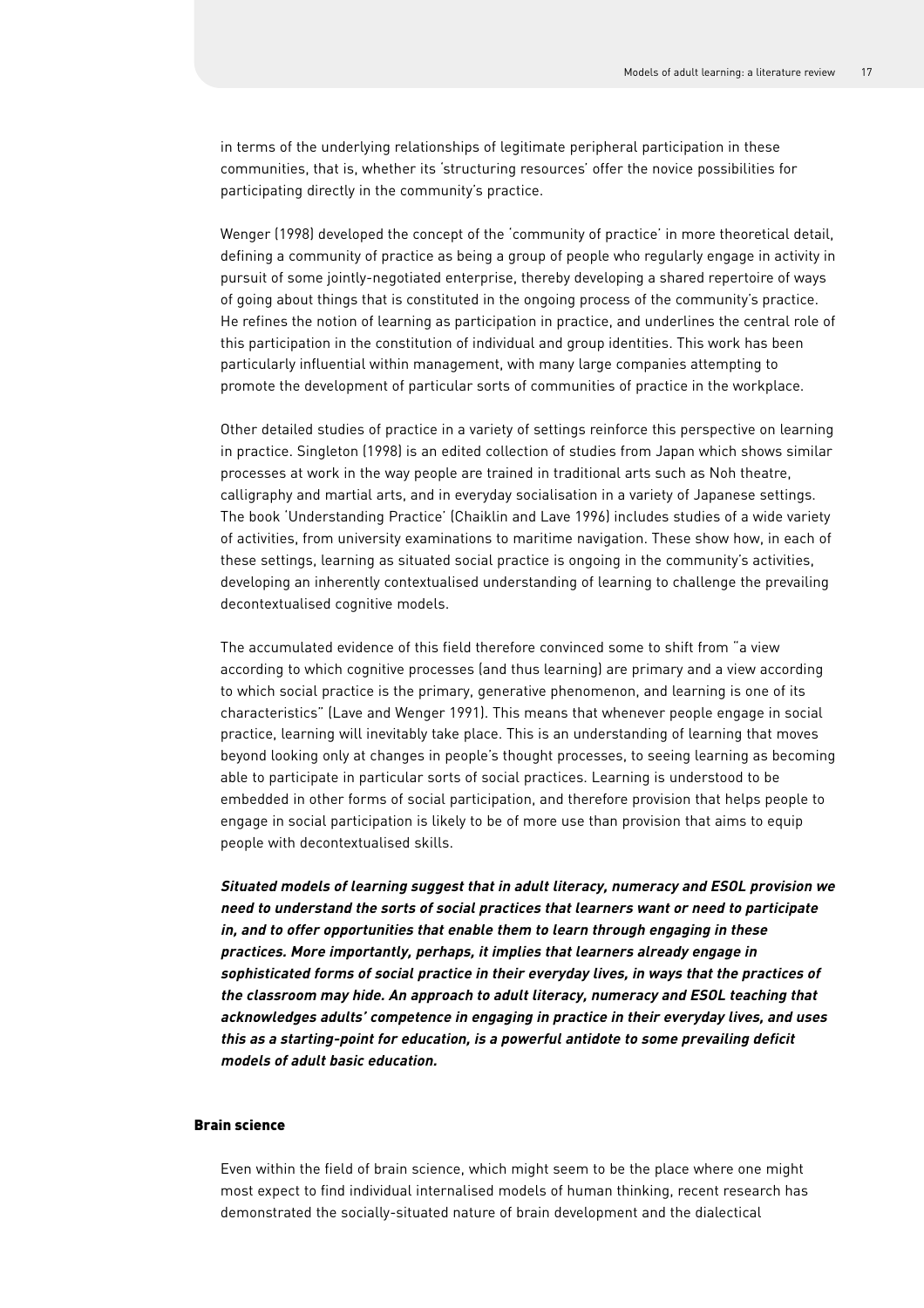interpenetration of individual thinking and learning with social context. Early theories in brain science tried to map different areas of the brain to different thought processes, developing concepts such as the idea that the 'right brain' was the location of creativity and the 'left brain' the location of rational processing.

Advances in neuroscience have enabled us to understand more clearly the way the brain is constructed in process, emergent from the interaction between the brain and the environment. Cohen and Leicester (2000) describe how new techniques such as PET and MRI scans have allowed us to develop a better understanding of how the brain works and that, as a result, many neuroscientists have moved on from looking at the brain in terms of specialised areas for particular tasks to seeing it as a network of paths working and recombining in parallel. These pathways are continually developed and recombined as people interact with the world around them. The brain is physically formed by this ongoing process of interaction between 'intelligence' and 'extelligence', the cultural capital available in a given context (Stewart and Cohen 1997). Cohen and Leicester suggest that the brain is best understood not in terms of areas reserved for particular sorts of processing, but rather as 'permeable, branching and flexible moving pathways criss-crossing and recursively interacting with each other and with incoming information from the external world (imagine Spaghetti Junction "reeling and writhing" and repeatedly re-assembling).'

This vision of the brain's networks constantly reconstructing themselves through interaction with the world around is similar to the models drawn on by Gee (1992), who develops a model of the mind based on theories of neural networks. Constructors of artificial neural networks have found that artificial neuronal units, arranged in parallel processing networks, can 'learn' to perform tasks simply through a process of trial and error, beginning with a purely random network and 'nudging' it in the direction of increasing accuracy. (The example he gives is of a system to distinguish between sonar signals from mines and from rocks.)

Gee suggests that our capacity for learning can be explained in terms of the brain engaging in this sort of ongoing interaction with the world, only in a much more complex way involving recursive interrelationships between many millions of neurons. Again, this is an intrinsically social model of learning, in that the interactions between the neural networks and the world beyond always take place within a socially-constructed world, with the resources drawn on being socially and historically constituted.

**In summary, there are two contrasting families of models of learning within psychology. The earlier models, including behaviourism, cognitivism and cognitive constructivism, focused primarily on learning as something that takes place for an individual, whether this learning is seen in terms of changed behaviour patterns or altered mental models and processes. More recently, an alternative paradigm has developed in fields such as sociocultural psychology, social constructivism, activity theory and situated cognition, in which learning is seen as a socially-situated phenomenon, best understood as a feature of people's ongoing participation in social contexts. This second understanding is supported firstly by research that has left the experimental setting and examined the learning processes in people's everyday lives, and secondly by advances in neuroscientific research.**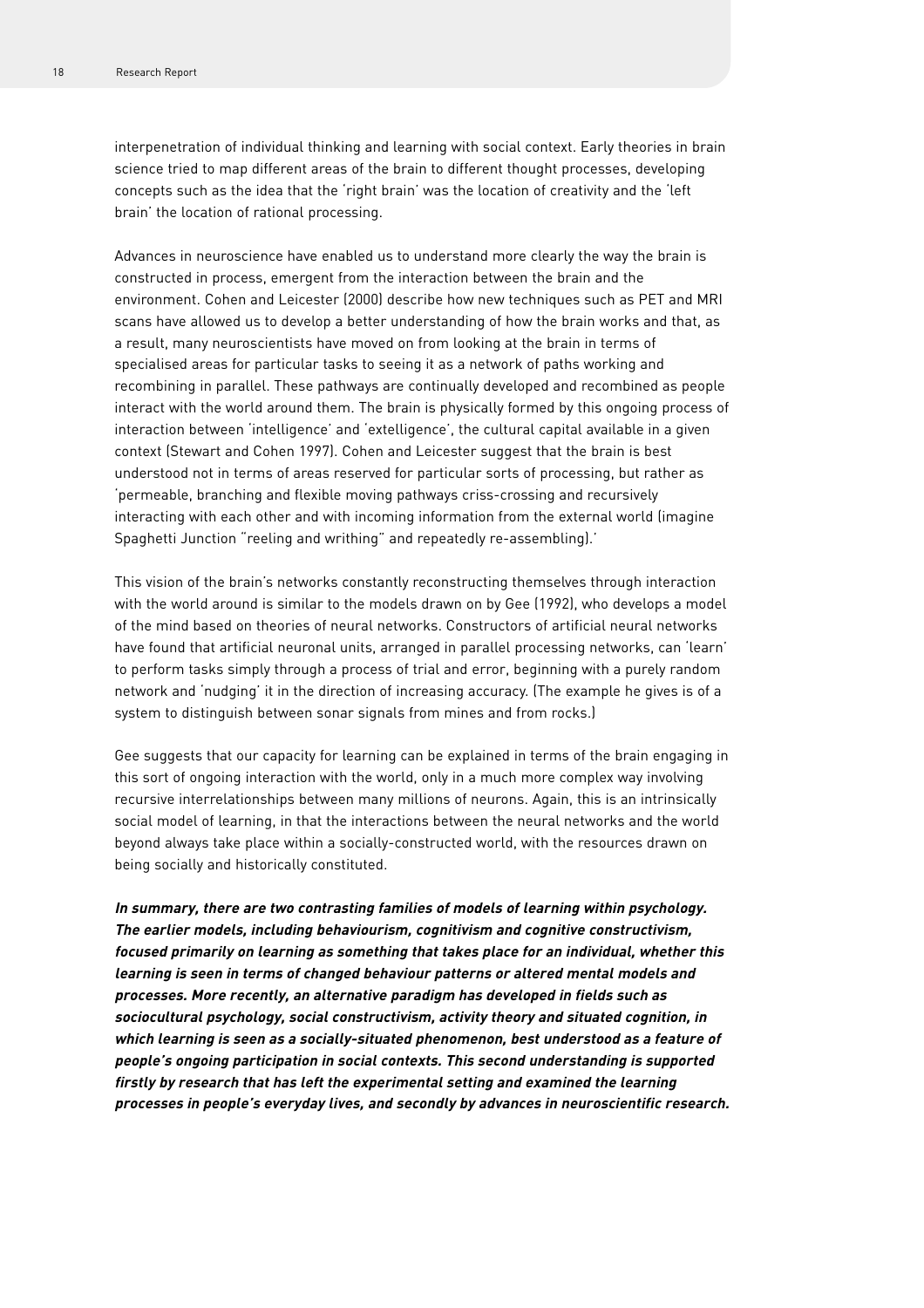### Models from adult education

The review above has examined the principal theories of adult learning developed within various fields of psychology. The discipline of education has also generated a number of models of adult learning, most of which come from within the discipline of adult education. We begin by considering the theories that attempt to define the distinctive characteristics of adults as learners. We briefly outline the humanistic psychologies on which many of these models draw. We then consider certain elements in models of adult learning that have become particularly influential, including ideas about self-directed learning, learning how to learn, informal learning, reflective and experiential learning and transformative learning. While most of these models come from studies of adult education, we also mention work from research in higher education where this is relevant.

#### Distinctive characteristics of adult learning

As we have shown above, until the early 1970s most theories of learning came from psychology. Many of these psychological theories of learning are general in nature, often assuming that similar learning processes occur for everybody, whether children or adults. In contrast, theories emerging from the field of adult education have tended to focus more on what is distinctive about adult learning in particular. Coben and Llorente (2003) draw attention to the strengths and weaknesses of this approach. While it has been good to encourage the development of research and theory in the field, it has also closed off some possibilities of dialogue with other fields of social sciences, pedagogy in particular. This has encouraged attention to the differences between working with adults and working with children, rather than to the core issue of the purposes and practices of 'education for all'.

In the early 1970s several influential books were produced which argued that there is something particular about the way adults learn, and that research and practice in adult education should reflect these particularities. These included Houle's 'The design of Education' (1972), Kidd's 'How Adults Learn' (1978), and perhaps most influentially Knowles' 'The Adult Learner: A Neglected Species' (Knowles 1973; Knowles et al. 1998).

Knowles outlined a model of adult learning that he called 'andragogy', which consists primarily of a set of assumptions about the adult learner. Knowles claimed that adults have to know why they need to learn something before they undertake to learn it. They must move from a dependent self-concept to a self-directing one. They have accumulated more experience, and experiences of a different quality, than children and their readiness to learn is linked to the tasks associated with their social role and stage of life. Adults engage in problem-centred, rather than subject-centred learning and are driven by internal rather than external motivation.

In the pedagogical model, which Knowles identifies as having been linked historically with teacher-directed education of children, these assumptions are reversed. This model assumes that learners need to know only that they must learn what the teacher teaches and their personality becomes dependent, rather than self-directing. Their own experience is positioned as being of little worth, the experience that counts in the classroom being that of the teacher. They learn what the teacher tells them they need to learn, not what is relevant to their own lives. They are understood to have a subject-centred orientation to learning, and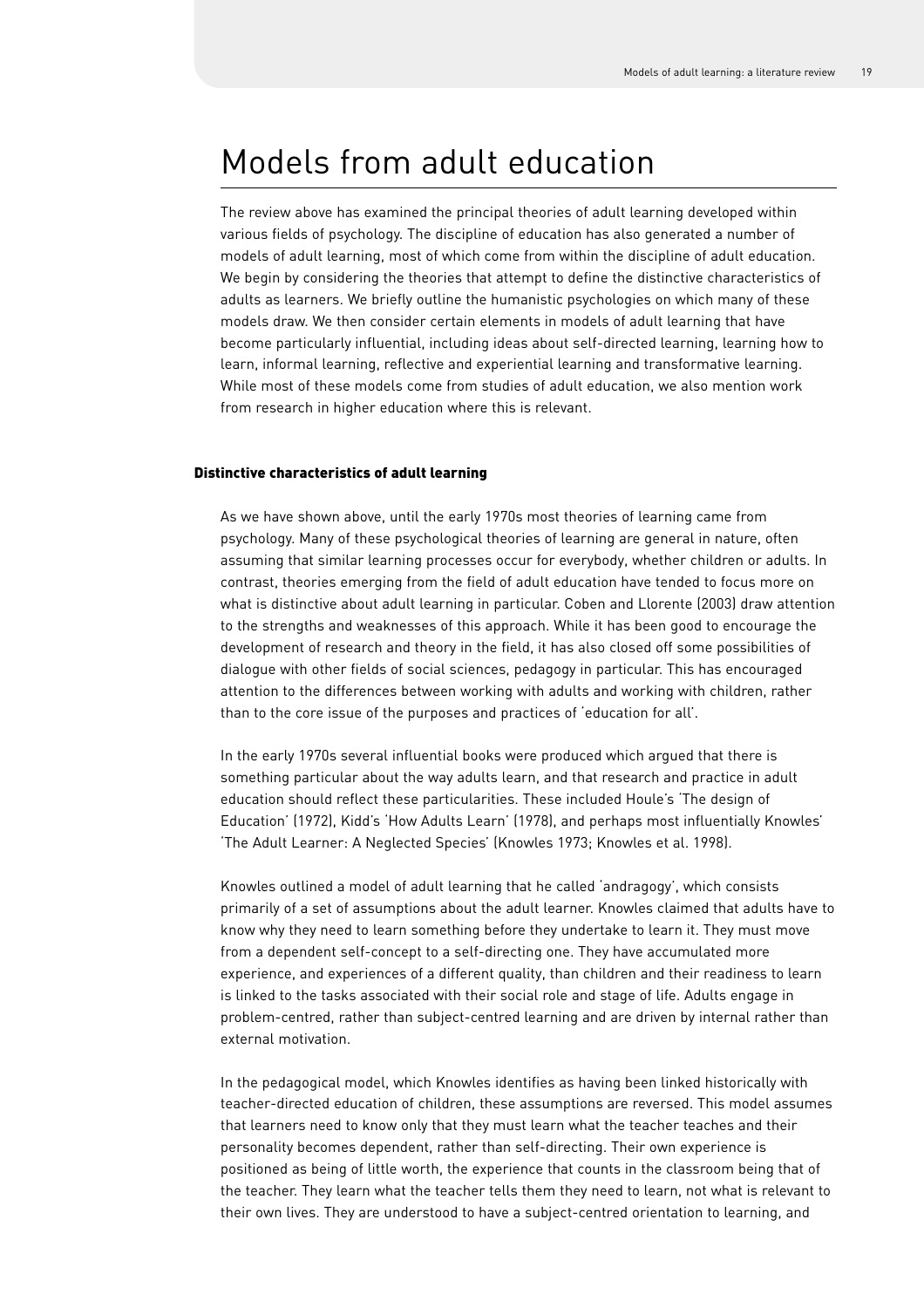they are seen as being best persuaded to learn through the use of external forms of motivation.

Early editions of Knowles' work make a clear distinction between pedagogy as suitable for children and andragogy as suitable for adults. However, he later came to recognise that different models of teaching and learning are appropriate for different situations. A pedagogical strategy rather than an andragogical one may be most appropriate in some contexts, such as when learners are completely new to a particular subject area (Knowles 1980). However, he claims that the andragogue will only use pedagogical strategies as a first step, and will do everything possible to make the learner themselves responsible for their own learning. He abstracts principles of teaching from these theories of learning.

**The implications of the theory of andragogy for adult literacy, numeracy and ESOL are that we need to know why people are engaged in learning and make the reasons why we are teaching particular things, in particular ways, explicit. We should support the development of self-direction in learners, be ready to draw on their own experiences where possible, and be aware of the tasks they are engaged in outside the learning environment and the social roles and stages these are associated with. We should relate learning to genuine problems and issues in people's lives, rather than just focusing on decontextualised topics and skills, and we should understand and respect people's own motivations for learning.**

#### Humanistic psychology

Underlying Knowles' model (and many of the other models of adult learning that focus on self-transformation and self-development) are humanistic theories of personal development, such as those of Rogers (Rogers and Freiberg 1994) and Maslow (1970). Humanistic psychology takes human potential and desire for growth as a basic assumption, and sees people as having unlimited potential to improve themselves and seek fulfilment. Maslow and Rogers both assume that people have an intrinsic drive towards growth and self-direction.

Rogers developed his ideas on the basis of years of dealing with clients in therapy. His theory is built around the idea that there is a single force of life known as the 'actualising tendency': a built-in motivation, present in every life form, to make the very best of their existence. He developed a client-centred approach to therapy based on avoiding directiveness and helping the client to reflect on their experiences.

In 'Freedom to Learn', he transferred these person-centred understandings to educational situations. Rogers saw learning as a process initiated by the learner, with the teacher (if there is one) acting simply as a facilitator. The teacher's principal role is to create a secure environment in which learning becomes possible, by developing a relationship with the learner in which the learner's own exploration of themselves and encounter with others is fostered.

Maslow's work developed a model of human development in which there is a hierarchy of needs, the most basic being physiological, followed by needs for love and belonging, and selfesteem. Each of the basic needs must be fulfilled before the next need in the hierarchy becomes salient. At the top of the hierarchy is the need for self-actualisation. When all the previous needs have been satisfied, Maslow suggests that people will naturally turn to learning for self-actualisation.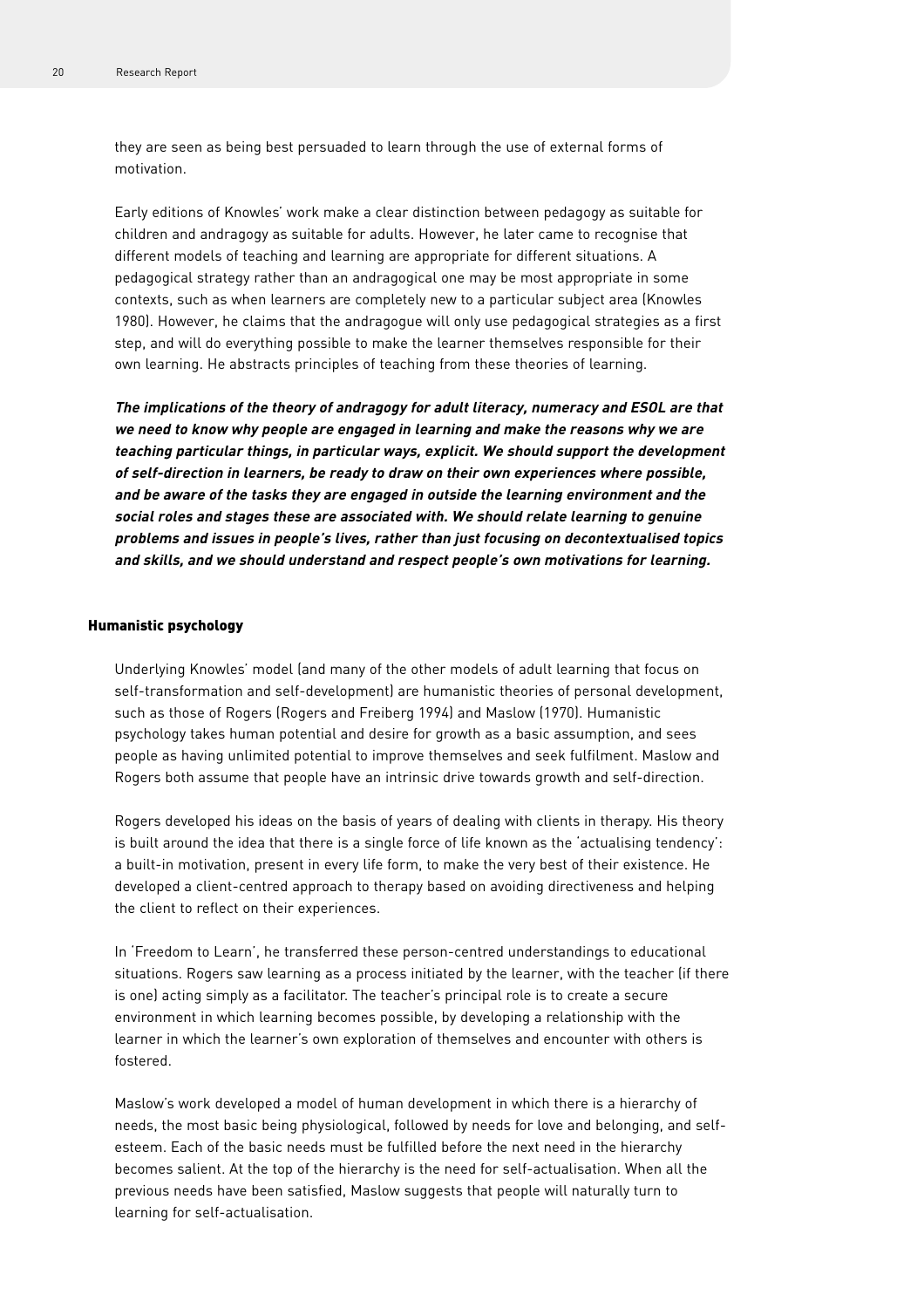**Models of adult learning from humanistic psychology imply that people have an intrinsic drive for self-development and that this can and should be fostered in education. Another significant implication of these models, particularly in the context of adult literacy, numeracy and ESOL provision, is that people's more basic needs have to be fulfilled before learning can take place. Someone who is hungry, thirsty, sleepy or ill, feeling excluded, or feeling unsafe is unlikely to learn effectively, because these needs will take priority. It therefore becomes an essential part of the learning process to address issues of this nature. This is especially important given that many learners in our field live in conditions of social difficulty, many have health problems, and many have had negative experiences of school and other forms of prior learning which can cause them to feel unsafe in any formal learning environment.**

#### Critiques of andragogy

Although the theory of andragogy has been widely taken up, it has also been criticised (Brookfield 1994; Edwards et al. 1995), often on the basis that it is less a theory of adult learning than an ideal state for adult learners to be in – a prescriptive, rather than a descriptive model. People have also questioned whether this model is really a description of the specific characteristics of adult learning, or merely specific to the types of situations that adult learners tend to be in. This would suggest that it may also apply to some forms of children's learning. The model as it stands largely ignores the significance of the context in which the adult learning takes place. Merriam and Caffarella (1998) cite a variety of empirical studies that have attempted to test the theory, with very mixed results.

Hanson (1996) asks whether there is any need for a separate theory of adult learning at all. She argues that there is little real evidence for an absolute difference between adults and children in terms of their learning. The differences that many theorists believe accumulate with increased age and increased experience may not be as significant as the theory of andragogy assumes. Rather than having a generalised theory of adult learning, based on unsubstantiated, culturallyspecific, abstract individualist assumptions about what all adults have in common, she calls for analysis of individuals' own particular characteristics, of the settings and social contexts within which they learn and of their relationships with peers and tutors. She claims that these all contribute to the learning process in specific ways and that:

All-embracing theories only get in the way of developing an understanding of the differing strategies necessary to enable diverse adults to learn different things in different settings in different ways. There are differences, but they are not based on the difference between children and adults, of pedagogy and andragogy. They are differences of context, culture and power.

Hanson, A. (1996) **'The search for a separate theory of adult learning: does anybody really need andragogy?'**, p. 107

The principal difference in context, culture and power between child learning and adult learning remains that adult learning is usually voluntary, although this is changing in certain settings, for instance where provision of welfare benefits has been linked to compulsory basic skills education. This means that adults normally engage in formal provision in response to needs and wants that they experience in their own lives, rather than because they are following an external directive.

However, most adults engaging in learning in Britain will have experienced compulsory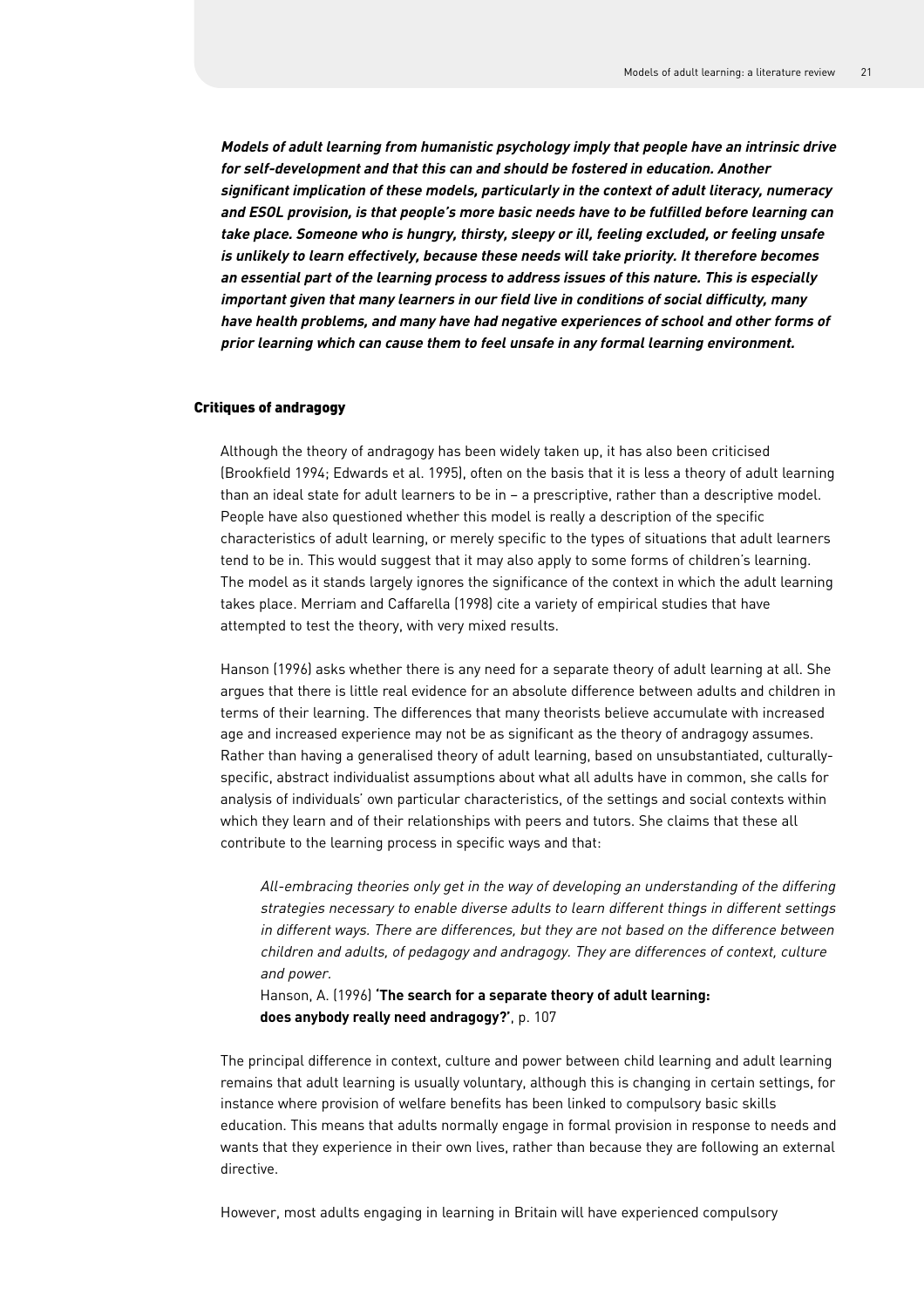education at some point, the majority for many years. They therefore have a set of memories and associations with learning that they will bring to their experiences of learning in adulthood. While experience clearly serves as a significant basis for learning in adulthood, many adults entering basic skills provision have some negative elements in their previous experiences of learning (Calder 1993). This means that we must take into account not only the factors that pull people towards learning (the reasons why people choose to engage in it), but also the prior associations that may push them away from learning.

Adults are also likely to have other things going on in their lives that can affect their experience of learning. We must not overlook practical issues such as time, money and childcare, all of which need to be addressed if people are to engage with provision.

Brookfield (2000) suggests one possible resolution of this which acknowledges the value of the concept of 'lifelong learning' (seeing learning as a continuum throughout the lifespan), but also takes into account the distinctiveness of learning in adult life in modern Western cultures. Although it is misleading to see adulthood as a completely separate time of life, there are some capacities that appear to be more visible in adult learners in contemporary society. These include the ability to think dialectically and contextually, moving back and forth between general and particular, objective and subjective; the ability to employ practical logic, reasoning within a particular situation in a way that springs from a deep understanding of the context of the situation and pays attention to its internal features; and an ability to become aware of how we know what we know and 'learn to learn'.

Brookfield argues (like Mezirow, see below) that the ability to be critically reflective is only developed as adults pass through experiences of breadth, depth, diversity and differential intensity, over a long period of time. This makes possible critical reflection on the assumptions, beliefs and values assimilated during childhood and adolescence, and assessment of the accuracy and validity of those norms for the contexts of adult life.

A similar perspective is expressed by Coben, FitzSimons and O'Donoghue in the introduction to their work on adults learning mathematics, with specific regard to numeracy (Coben et al. 2000). They claim that the work presented in this volume demonstrates clearly that numeracy is not a decontextualised skill, and that it is not possible to separate the numeracy aspects of everyday activities from the general purposes, goals and social dimensions of action. Therefore, numeracy can be learned and developed only in specific contexts.

**More recent work on adult learning argues against seeing adults as intrinsically special or different, and in favour of developing more complex understandings of the contextual and cultural assumptions this is based on. Adult learning takes place in specific social contexts, and is engaged in for specific purposes. The way learning develops is directly related to the combination of factors in these specific settings and purposes. Therefore there may not be a singular 'right' model of adult learning that can be applied in teaching adult literacy, numeracy and ESOL. The important thing is to understand the particularities of the contexts and practices in which adult learners are engaged.**

Certain elements of the andragogy model have been taken up and developed in depth, and have become influential concepts within adult education research. We will now move on to describe and assess the contributions of writers who have focused on the elements of self-directed learning, learning how to learn, informal learning, reflective and experiential learning, and transformative learning.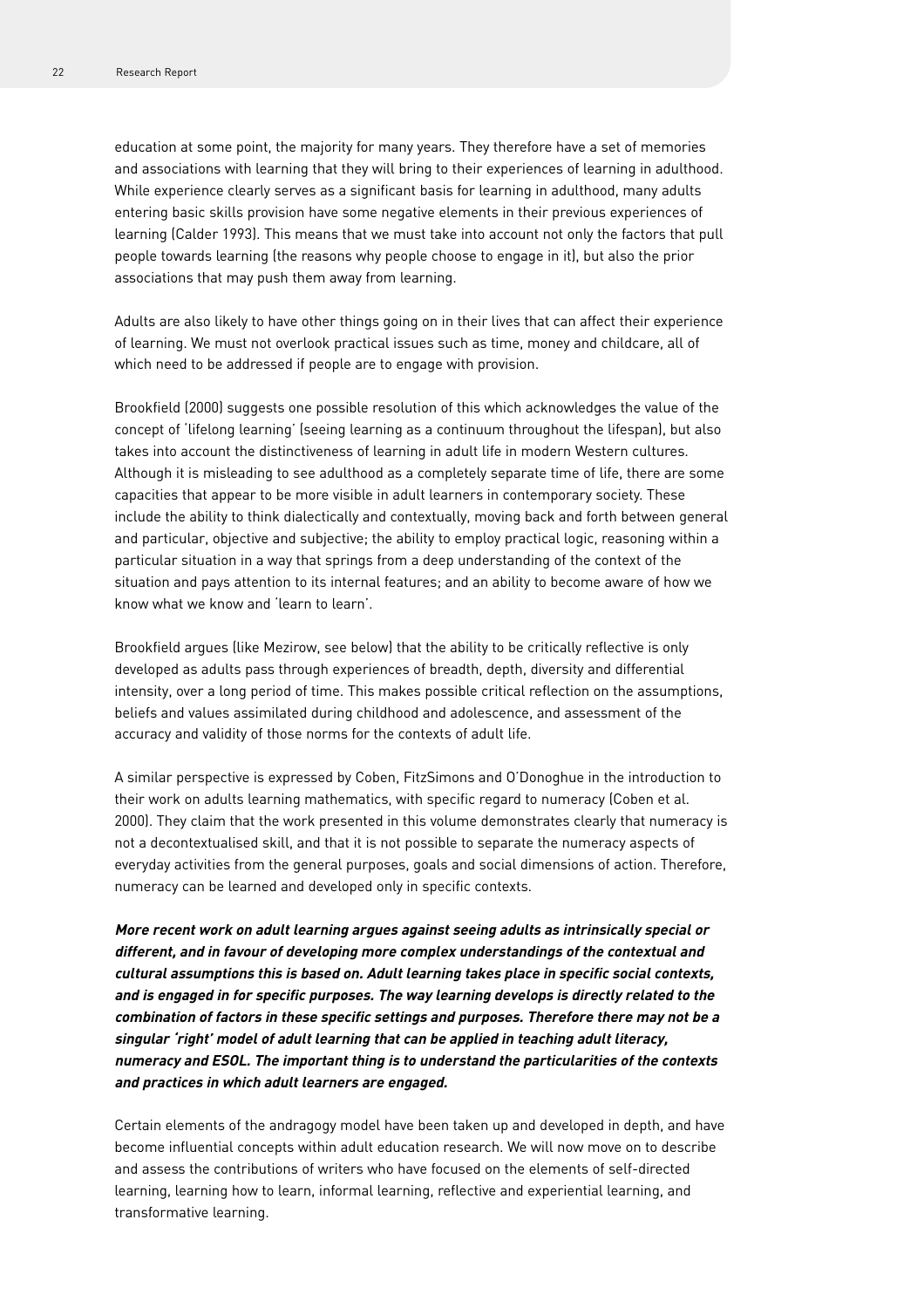#### Self-directed learning

The concept of 'self-directed learning' has been represented both in a descriptive way (as another way in which adults are distinctive) and prescriptively (as something which should be encouraged in adult learning provision). It first gained currency with Tough's (1979) studies of adult learning projects in which, through interviews with a wide variety of people, Tough discovered that most adults had engaged in a specific learning project in the previous year, even though most had not been engaged in any formal education.

Since then, the concept has proliferated and is often encountered in adult education literature, used in many different ways. Brockett and Hiemstra (1991) offer one attempt to make sense of the field. They draw attention to the confusion that has surrounded the term, and suggest that it is necessary to distinguish between self-direction as an instructional method, and self-direction as a dimension of personality. Surveying the existing empirical research in the field, they conclude that self-directed learning is not an unusual phenomenon, but a way of life that cuts across socio-economic strata, including supposedly 'hard-to-reach' groups who do not engage readily with formal learning provision.

Any relationship between self-direction in learning and particular demographic variables remains undiscovered, but Brockett and Hiemstra claim that there seems to be a link between self-direction and positive self-concept, and more tentatively between self-direction and life satisfaction. They suggest strategies for enhancing self-direction, which include facilitating critical reflection through reading and writing, promoting rational thinking, and developing people's 'helping skills'. Their understandings are rooted in a humanistic selfdevelopment model.

Candy (1991) provides another comprehensive survey of the field. He demonstrates how the concept of self-direction is actually used to gloss at least four distinct concepts. Two of these are activities: autodidaxy, the independent pursuit of learning outside of formal institutional structures; and learner-control, as a way of organising instruction. Two are personal attributes or characteristics: autonomy, as a personal quality or attribute; and selfmanagement in learning, the manifestation of independence of mind or purpose in learning situations.

There are complex relationships between these concepts, and often some conceptual slippage between them. For instance, learner-control in an instructional domain is different from autodidaxy outside formal education. Autonomy in learning does not necessarily give rise to general personal autonomy, nor vice versa. The concepts are also complex in their own right. Autonomy has both a personal and a situational dimension – people who are autonomous in some settings can become very dependent in others, or while dealing with some areas of work rather than others. Most research on autonomy in learning has tended to focus on selfmanagement skills or qualities of personal autonomy, at the expense of the dimension of the learner's construction of the situation.

Candy calls for alternative methods of research that see learning as a search for meaning and coherence in one's life, rather than as the acquisition of quantities of information. Thus the emphasis is on the personal significance of the learning to the learner, rather than on 'how much' is learned. He also argues that it is necessary to place the discussion about selfdirection into a broader and less individualistic framework. He suggests that interpretive approaches often exaggerate the extent to which the individual's intentions influence the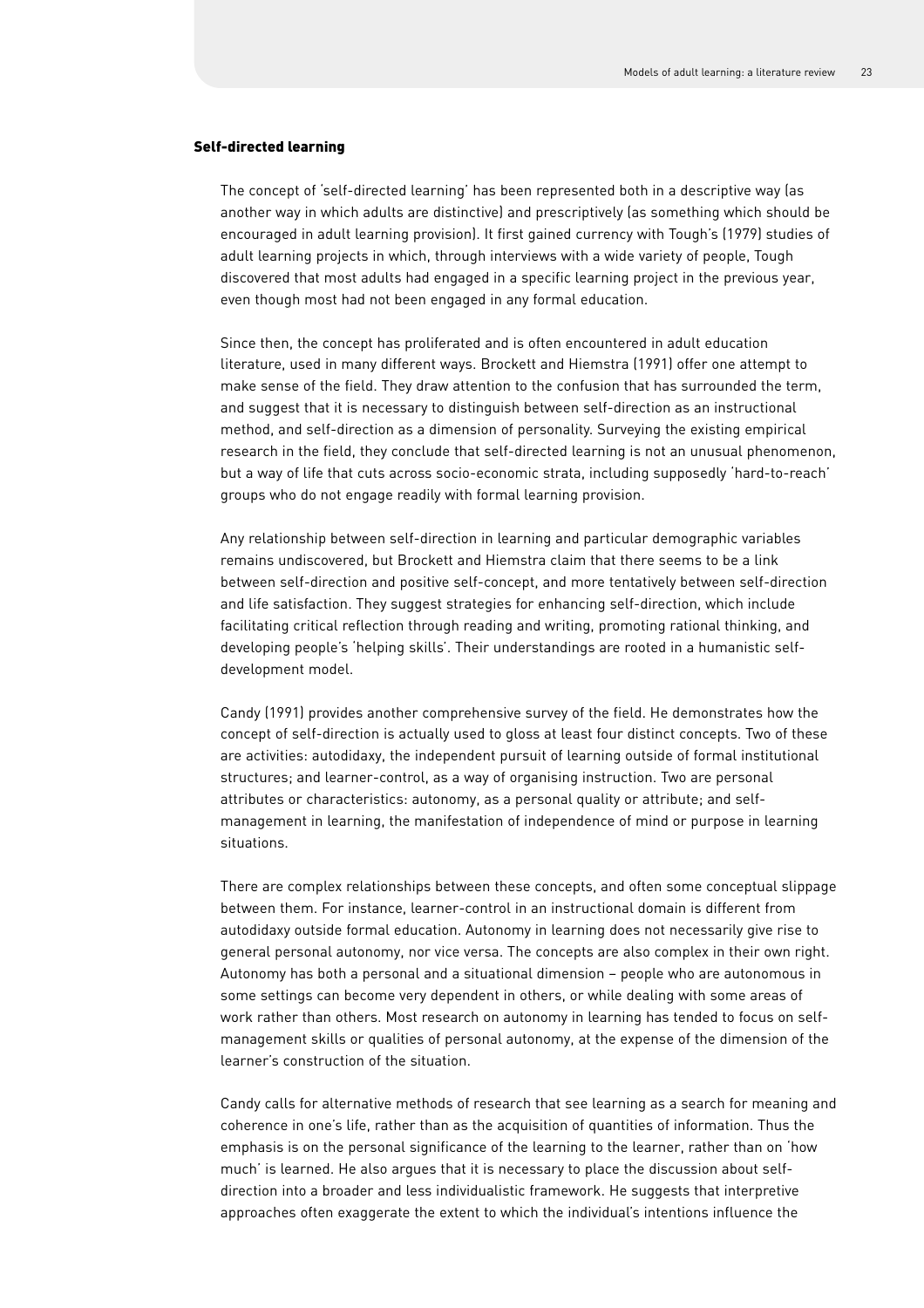actions they engage in, and underestimate the power of social and cultural factors, such as structures of class, gender, ethnicity and age, to limit people's freedom and choices.

Candy claims that there are important constraints on the extent to which people can or should strive to be self-directed, especially when learning formal or technical bodies of knowledge, as opposed to acquiring greater self-knowledge. He points out that you cannot simply 'graft on' self-directedness in instruction to an education system that is antipathetic to that goal. Approaches to the development of self-directed learning must be congruent with the underlying assumptions of the model which means, among other things, honouring the right of learners to be self-directed with regard to their own self-directedness. It is therefore not necessarily adequate simply to apply learning methods that emphasise learner-control.

This shift to a less individualistic understanding of self-directedness in learning is taken a step further by Collins' (1988) meta-analysis of research and theory in adult learning, which raises questions about the political dimension of the concept, and Hammond and Collins' (1991) account of a course for rural health workers in South Africa which sought to facilitate self-directed learning as a critical practice. For them, this meant a form of learning that started from the assumption that the purpose of education was the betterment of society, and allowed learners to meet their individual learning needs in a way that was informed and guided by a critical analysis of prevailing social needs. This approach saw critical awareness and social action to promote emancipation as desirable results of any educational intervention. Self-directed learning was seen as a way to empower learners to use their learning to improve the conditions under which they lived and worked.

**Within adult literacy, numeracy and ESOL, work on self-directed learning implies we should remember that learners have their own motivations for engaging in provision, and are capable of (and probably have a history of) engaging in self-directed autonomous learning. We should therefore respect the autonomy and self-directedness of the learner and see this as a resource to be drawn on in the classroom. We also need to be aware that self-directedness arises from the interaction between an individual and the broader social context in which they engage. We must be conscious of the possibilities for selfdirectedness that adult literacy, numeracy and ESOL learners experience within the current structures of provision, and also of the constraints upon it.**

#### Learning how to learn

One outcome of the focus on self-directed learning has been the development of the idea that adults can and should become aware of their own learning processes and how to manage them. 'Learning how to learn' is a concept that has become increasingly popular, particularly with the advent of policies encouraging lifelong learning. The trailblazer in this field was Smith (1983; 1990). His basic point was that adults benefit from actively learning about the cognitive processes thought to be involved in learning, so that they can put them into practice. His book, 'Learning How to Learn: Applied Learning Theory for Adults' (Smith 1983), combined explicit description of a theory of learning with practical guidelines for putting learning how to learn into application in a variety of different settings. These included selfeducation, group learning projects, learning within educational institutions, learning systematically through reflection on everyday experience, and even learning through intuition and dreams.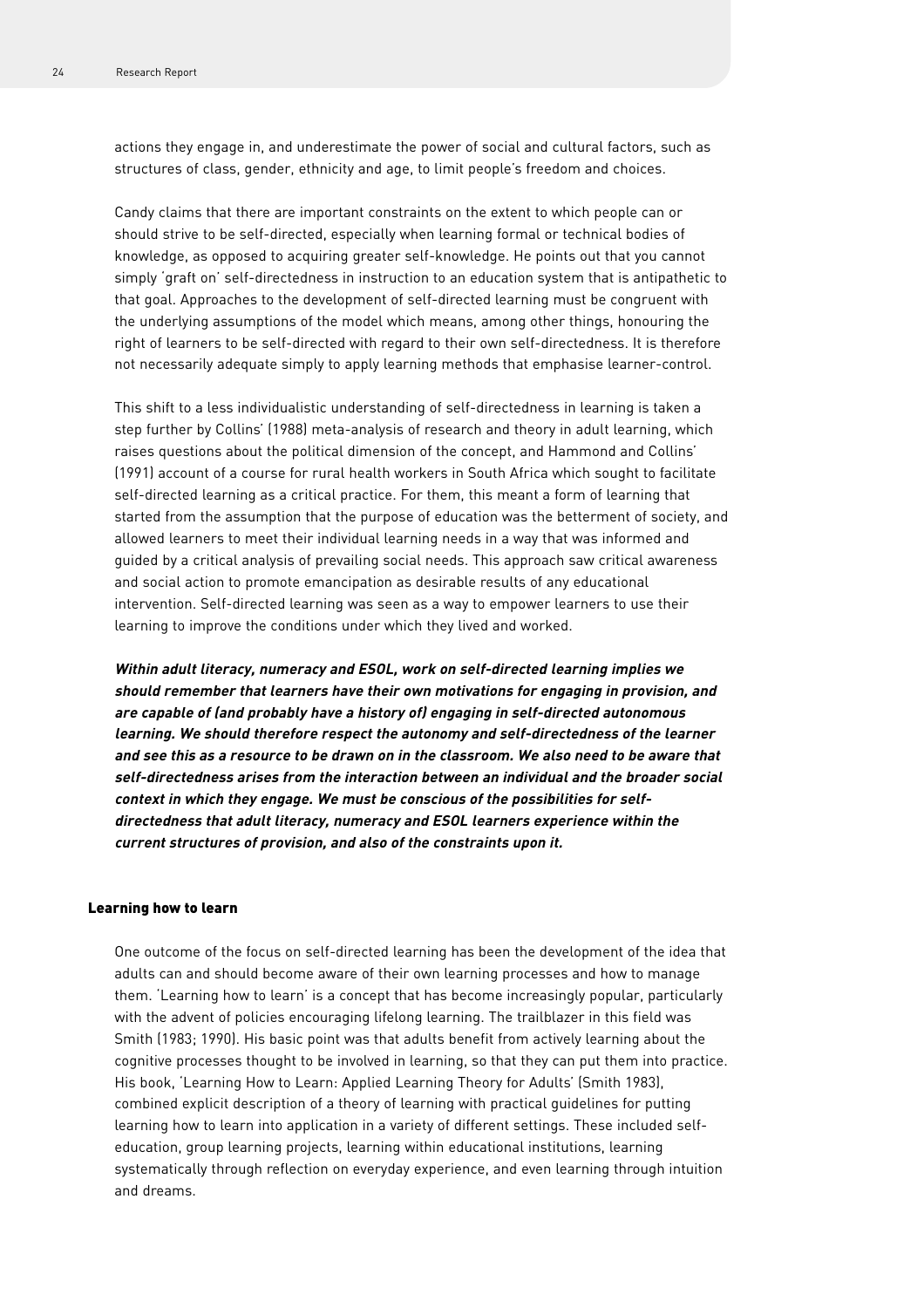Smith suggests that there are four distinctive characteristics of adult learners. Firstly, they have a different orientation to learning from children, since they choose for themselves to engage in education and therefore value time spent in learning. Secondly, they have an accumulation of experience that forms the basis for new learning, and this sum of experience becomes increasingly idiosyncratic as people get older because of the unique nature of each person's path through life. Thirdly, different developmental tasks await adults at different points in their lives, and education is sought during periods of transition. Finally, adult learning is often characterised by anxiety and ambivalence related to negative experiences of early schooling, the contradictory status of being both an autonomous adult and a dependent student, and other similar emotional challenges. Central to the theory of learning underlying his work is the intensely personal nature of the learning process, and the demonstrated capacity of adults to assume partial or total responsibility for educating themselves.

Elements from many of the models described above can therefore be found underlying Smith's work. His distinctive contribution is to suggest that it is in developing an explicit understanding of these models (including, for example, becoming aware of one's preferred learning style) that adults can learn how to learn and become autonomous learners. Since the publication of the first book he has gone on to lead empirical research in the field of learning how to learn (see, for example, Smith 1987; 1990).

**Work on learning how to learn implies that adult literacy, numeracy and ESOL provision should not merely focus on delivering learning or skills, but also needs to include space for discussion and reflection on learners' experiences of their learning, how they learn best, and what they can do to gain more control over and improve their own learning.**

#### Informal learning

There is some overlap between the literature on self-directed learning and that on 'informal learning', a term that has come into favour in recent years. As with self-directed learning, the term has been used in a variety of ways: to describe the way adults learn outside formal provision; to refer to unplanned or unpremeditated learning, or learning which has not been formally structured; to refer to provision in the community as opposed to that which is provided by formal educational institutions; or to refer to any non-accredited provision. This makes a synthesis of the field of informal learning as a whole very difficult. However, it is clear that much of the research examining the way people learn over the course of their lives has brought to light the crucial importance of some form of informal learning in adults' lives, and that this has often been overlooked in favour of work that situates learning primarily within formal provision.

Coffield's (2000) report on the ESRC's 'The learning society: knowledge and skills for employment' programme is powerfully entitled, 'The Necessity of Informal Learning'. He underlines the importance of informal learning in the formation of knowledge and skills, describing formal learning in institutions as being merely 'the tip of the iceberg'. The research programme discovered that informal learning is often necessary to do the job, while formal learning is often dispensable. Coffield calls for a profound change in the thinking of government, employers, practitioners and researchers to reflect this insight.

This assessment of the significance of informal learning in adults' lives has been reinforced by a nationwide Canadian telephone survey (Livingstone 2000) which found that over 95% of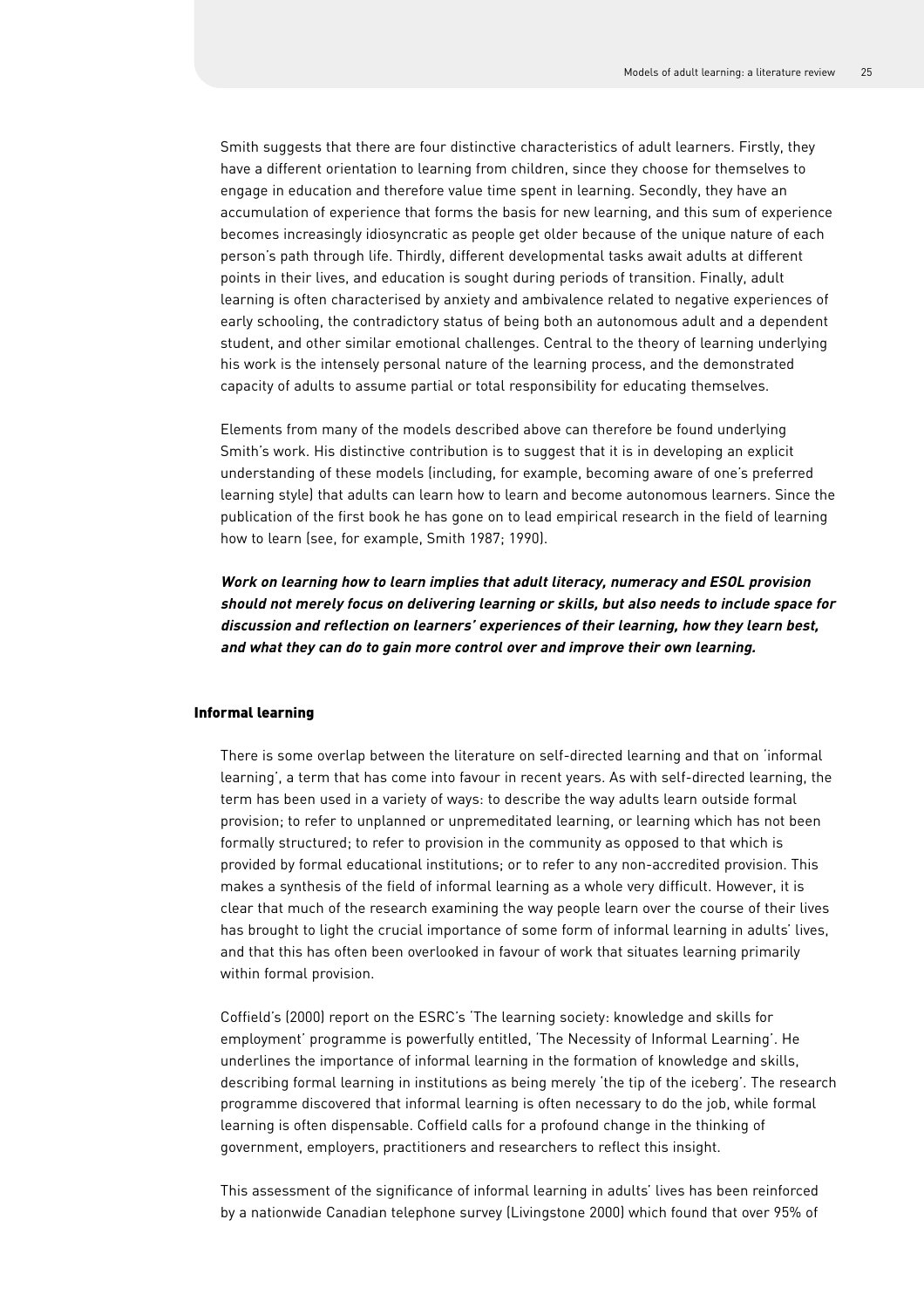adults were involved in some form of informal learning activity which they thought of as being significant.

McGivney (1999), in a DfEE study exploring the role of community-based informal learning in widening participation, found that this sort of learning has wide-ranging benefits. It can start people on a path towards more formal, structured or accredited learning provision, and it provides other benefits such as increased confidence, self-esteem, improved personal and social skills, greater autonomy and community regeneration. Similarly, Foley's (1999) work shows the close link between learning and a commitment to transform power relations, through an account of the various forms of incidental learning that can take place when people become involved in social struggle and political activity.

**Work on informal learning implies that in adult literacy, numeracy and ESOL we need to be aware that learners will probably engage in learning outside the classroom as well as within provision. It suggests that the relation of basic skills provision to this other learning should be considered. Research on the amount of unplanned or incidental learning in a variety of settings also suggests that much of the learning, even within a formal classroom, is not under the teacher's control. Recognising this as something valuable, rather than as something to be avoided, is an important step.**

#### Reflective and experiential models

Adult learning has also been said to be distinctive in that experience, and reflection on this experience, has a central role to play in the process. Each adult life is an accumulation of a unique set of experiences and contexts. Many theories of adult learning developed within adult education look at the significance of this experience for learning.

Dewey's philosophical work underlies much of the literature on reflective and experiential learning. He was interested in the theory of knowledge, and particularly in the application of his theory of inquiry to education. His book, 'How we Think' (1933), originally written for teachers, looked at the relationship between reflective thinking and education. His pragmatic epistemology saw reflective thinking as being essentially about real-world problem solving. Encountering a problem, issue or dilemma in the real world sparked a process of reflective thinking, and therefore of learning.

He identified five stages of thinking involved in the process of moving from an initial state of confusion to a final cleared-up, unified, resolved situation:

(1) suggestions, in which the mind leaps forward to a possible solution; (2) an intellectualization of the difficulty or perplexity that has been felt (directly experienced) into a problem to be solved, a question for which the answer must be sought; (3) the use of one suggestion after another as a leading idea, or hypothesis, to initiate and guide observation and other operations in collection of factual material; (4) the mental elaboration of the idea or supposition as an idea or supposition (reasoning, in the sense in which reasoning is a part, not the whole, of inference); and (5) testing the hypothesis by overt or imaginative action.

Dewey, J. (1933). **How We Think** p. 107.

Despite the apparent neatness of this list, it is crucial to understand that these stages are not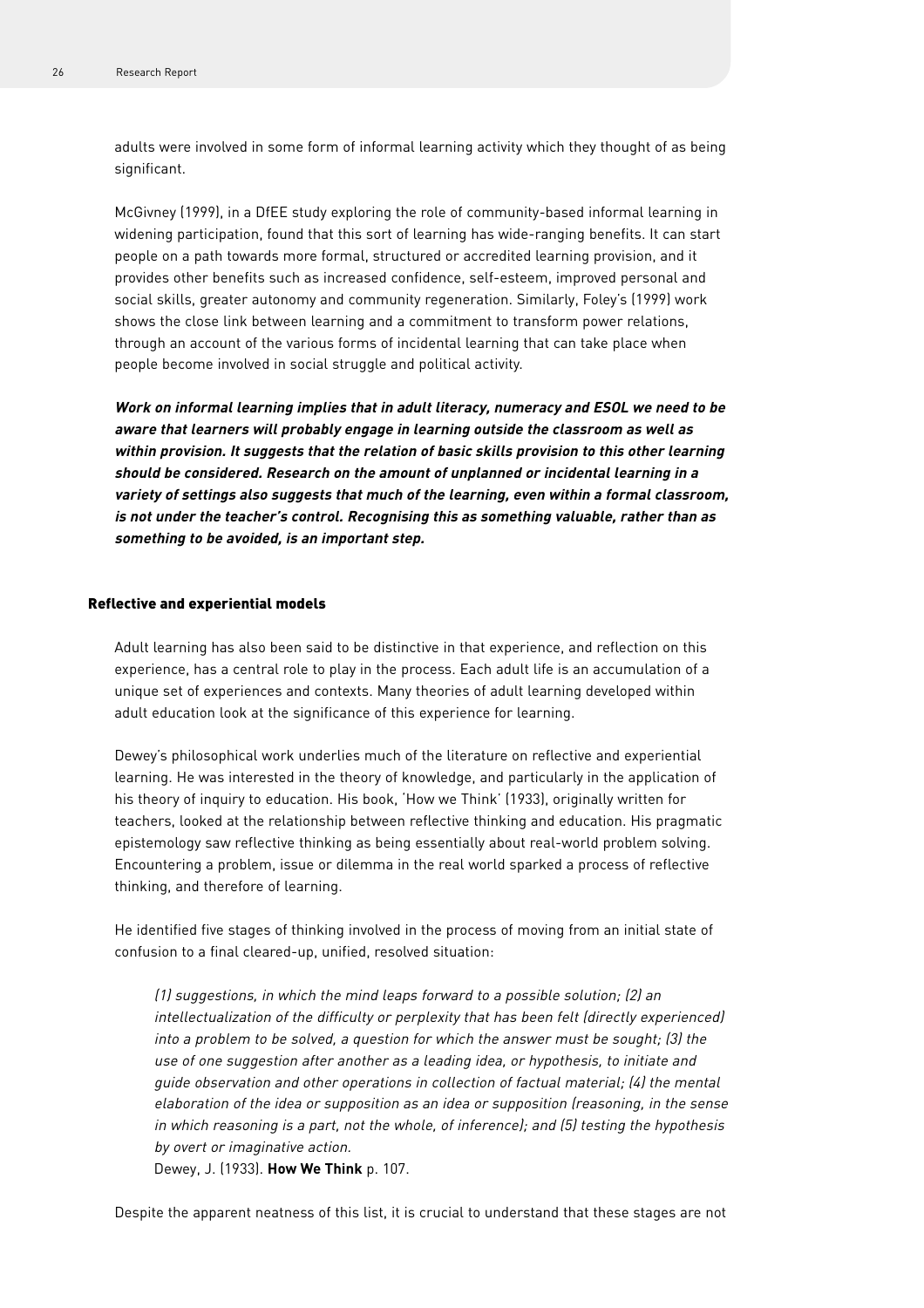presented as a recipe or algorithm to be followed slavishly. He describes the process of reflective thinking as dynamic, 'messy', and full of false starts and wrong turnings. He makes the important point that the eventual logical form of the solution is the end of a process, rather than a starting-point. The logical product can neither be predicted nor attained without engaging in the messiness of the process. Therefore the fostering of reflective thought does not come in teaching logical form or structure, but in encouraging the pondering of real issues and problems. It is through this process of thinking, making connections, and having the clear gradually emerge from the unclear that concepts and ideas are formed and that learning happens.

In more recent years, Kolb's has been the name most closely associated with reflective and experiential learning. His 'Experiential Learning: Experience as the Source of Learning and Development' (1984) is framed as a 'systematic statement' of the theory of adult learning and its applications to education, work and adult development. Drawing centrally on the work of Lewin, Dewey and Piaget, and reviewing other contributions to the field, Kolb proposes a model of the underlying structure of experiential learning as a continual process of experience of and adaptation to the world, rather than as a series of outcomes.

This process is conceptualised as a cycle that requires the resolution of four conflicting modes of adaptation to the world: concrete experience, reflective observation, abstract conceptualisation and active experimentation. He suggests that the way in which conflicts between these modes are resolved determines the level of learning that results and that, for higher levels of learning, they need to be integrated into a creative synthesis. Learning is thereby defined as a holistic process of adaptation to the world, as well as a process of creating knowledge as the learner interacts with the environment. 'Learning is the process whereby knowledge is created through the transformation of experience.' (Kolb 1984)

Kolb's well-known theory of learning styles comes out of this idea of a four-stage cycle. He suggests that four different learning styles are associated with the four different parts of this cycle. Ideally the learner would draw on different styles at different moments in the cycle, but the uniqueness of each individual's experience means that different people have often acquired different distributions of the four learning styles.

Many see reflection as the crucial element in Kolb's cycle. Brookfield (1994) writes that critical reflection is the 'idea of the decade' for educators looking to prove the uniqueness of adult learning. They take evidence from developmental psychology to claim that it is only adults who are capable of this type of thinking, involving questioning, reframing or replacing existing assumptions, taking alternative perspectives on ideas that were previously taken for granted, and potentially coming to recognise the hegemonic aspects of dominant cultural values. Boud, Keogh and Walker (1985) also see reflection as the part of Kolb's cycle that is most important in turning experience into learning. This volume brings together articles that address the role of reflection in learning in different ways, within a framework that stresses the need to take time out for active reflection so that learning can come out of experience.

Kolb's work, and particularly the idea of different learning styles, also underlies a great deal of contemporary 'learning to learn' practice. Smith's (1983) work, described above, claims that:

A growing body of research now emerges that leaves little doubt that there is a sound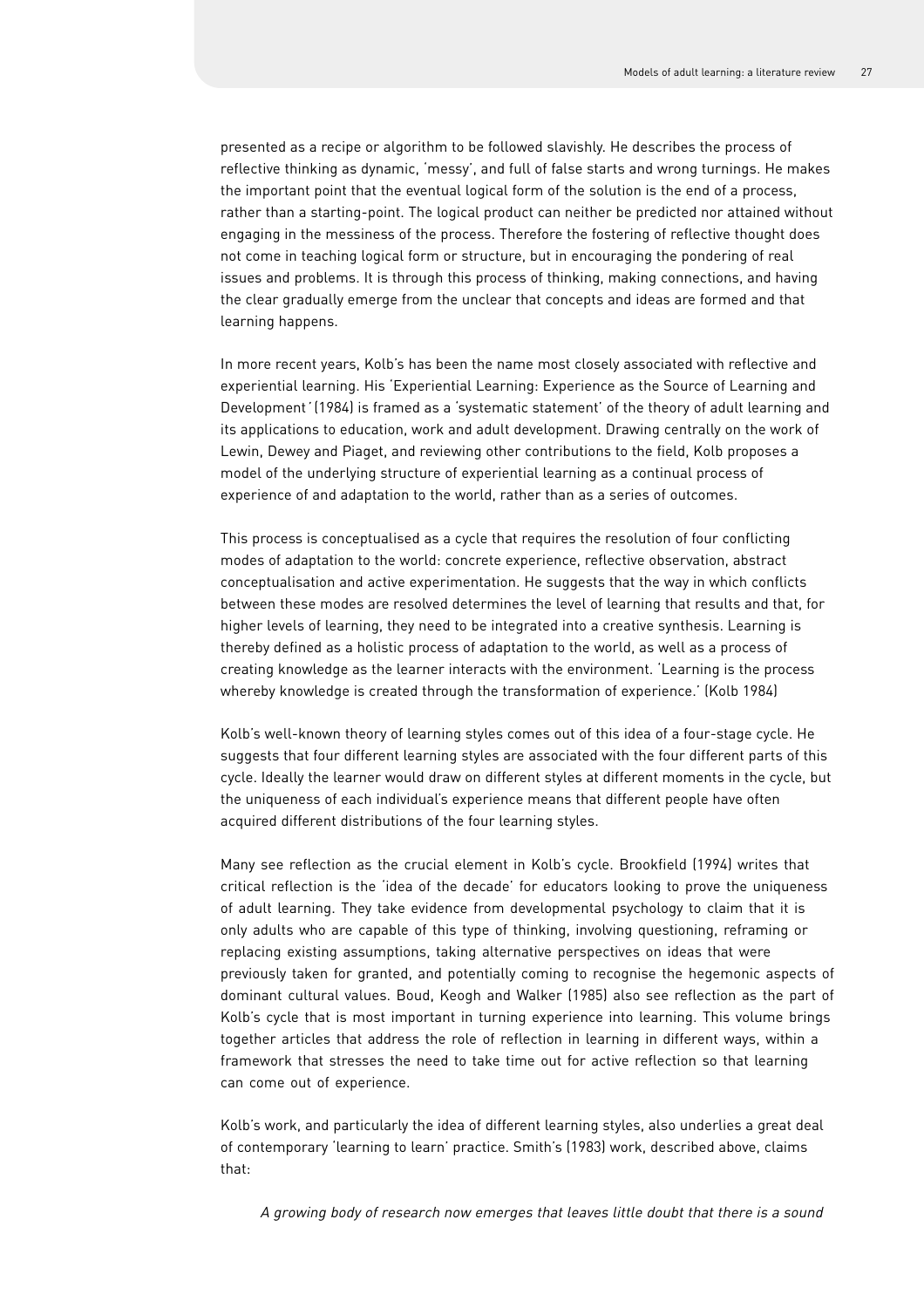basis for taking seriously what has come to be called learning style – and that style represents a viable component of the whole learning how to learn concept. Smith, R. M. (1983). **Learning How to Learn: Applied Learning Theory for Adults, p. 24**.

However, much of the work around the concept of learning styles over-simplifies Kolb's analysis. A vast number of different resources and instruments now exist to help people diagnose their own or their students' learning style and then to provide teaching to match this, in ways that sometimes make it appear that a learning style is an essential or fixed trait. Kolb's idea is rather that the development of each learning style comes in a process of dialectical adaptation to experience. The 'ideal learner', far from favouring one particular style, would develop a balance between all four stages in the cycle, and therefore would master all four learning styles as appropriate.

Some have argued that Kolb's own neat four-part distinction is itself based on an oversimplified model of experience. Miettinen (2000) compares Kolb's analysis of experience to Dewey's, showing how the subtleties of Dewey's philosophical approach (which insists, as explained above, on the impossibility of a simple algorithmic approach to reflection) are lost in this four-part model. Therefore, the idea of identifying one's own or one's students' learning style and then teaching to this should not be taken up uncritically.

**The work of Dewey and Kolb highlights the central importance to reflective and experiential learning of finding solutions to real-world problems. In both of these models, this process involves a variety of different types of thinking and modes of adaptation to the world. While the idea of identifying different students' preferred learning styles has become influential in adult education, for Kolb and Dewey it is the integration of multiple learning styles or ways of thinking in an ongoing process that is most important.**

Others who have developed ideas around reflective and experiential learning include Jarvis (1987), whose model of adult learning in social context is based on the idea that learning becomes possible whenever there is a disjuncture between biography and experience. On the basis of interviews and discussions held at a series of workshops with adult educators, he develops a model of learning according to which there are nine potential responses to this disjuncture: three non-learning responses, three non-reflective responses, and three reflective learning responses. This suggests that if there are many different types of learning, no single set of principles for adult learning is likely to cover them all.

The real strength of Jarvis' model is that it allows for the fact that it is the interaction between individuals' experience and biography that makes learning possible. If the disjuncture between biography and experience is either too small or too great, then the experience that occurs is more likely to result in meaninglessness than in meaning construction. This interaction will vary from person to person, depending on their particular biography and the particular experiences that they undergo. Thus experience can serve both as a spur and as a barrier to learning, and educators need to try to understand the complexities of learners' biographies, rather than seeing a simple correlation between experience and learning.

Also, given that meaning comes from an interaction between the person and society, a person must be seen as being intrinsically a person-in-society, whose mind and self are themselves socially constructed through this ongoing learning process. He therefore claims that selfdevelopment is not necessarily the highest end-product of education. If our aim is for the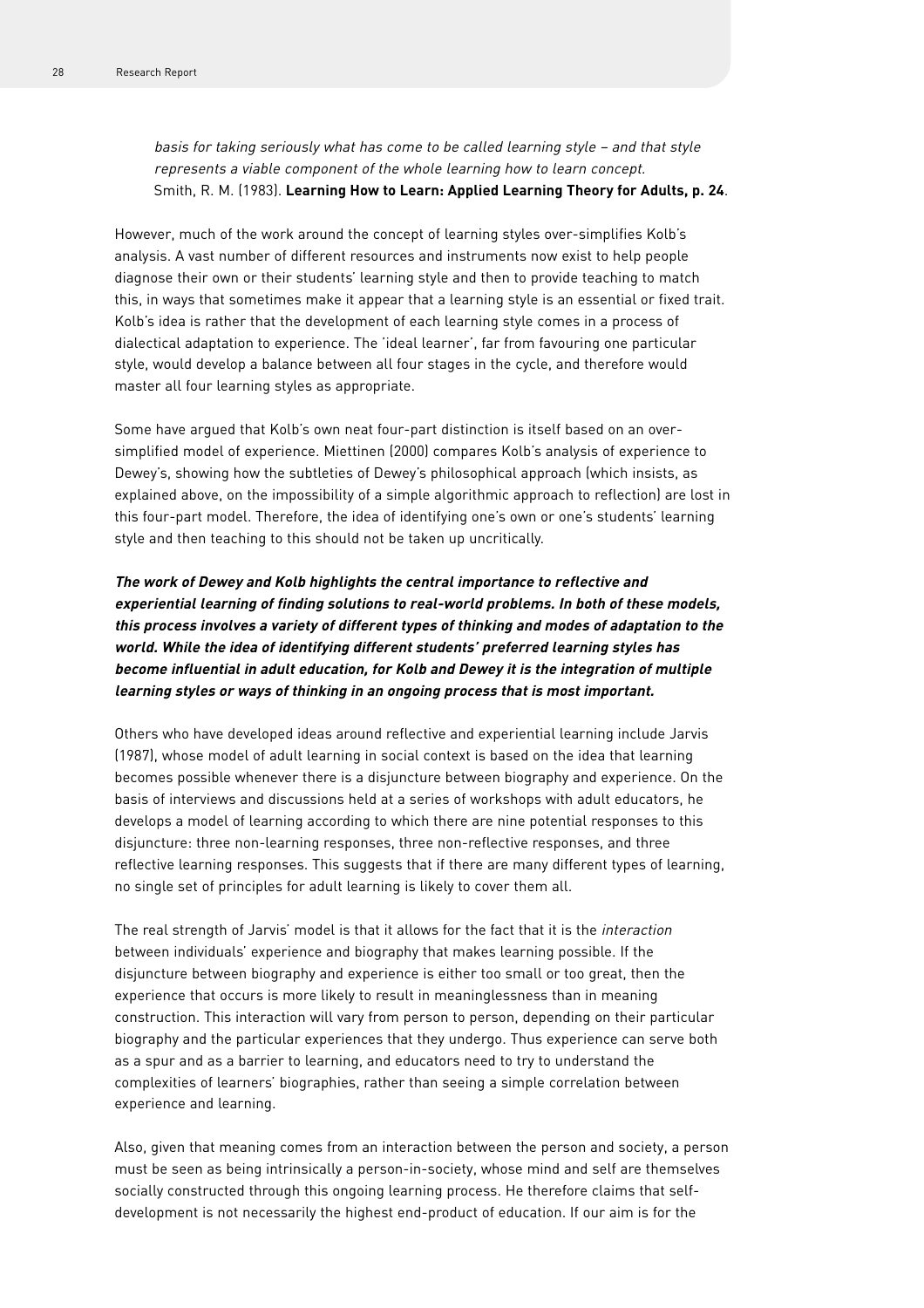enhancement of the person-in-society, then education needs to aim towards both the individual and the social good.

Tennant and Pogson (1995) examine the various ways in which adult educators have attempted to incorporate experience into learning. The justification for the centrality of experience within adult education practices comes from a variety of work: Kolb and Dewey, as described above; Freire's critical literacy, addressed below; the social and cognitive constructivists, such as Piaget and Bruner, who stress the interactive nature of the relationship between learning and experience; and Rogers' and Maslow's stress on the emotionally laden nature of the relationship between experience and learning. They point out that in order for learning to occur, the learner must in some way go beyond experience alone. Instead, experience must be mediated, reconstructed or transformed in some way. They therefore ask the crucial question, how and under what conditions can people reconstruct their experience and thereby learn from it?

They identify four approaches to experiential learning: linking material to prior experiences; relating learning to current experiences; creating new experiences from which to learn, through techniques such as role play and simulation; and learning from lived experience through talking about, analysing, and acting on the implications of that experience, as encouraged by writers on critical reflection like Schön (1983), Boud and associates (1985), and Brookfield (Brookfield 1986; 1987; 1991). They highlight the social and cultural nature of this process of interpretation of experience, seeing self-construction as an ongoing process where the self is in a dialectical relationship with experience, that is to say both forming it and being formed by it.

Reflecting the significance of experience in shaping people's approaches to learning, a number of researchers have employed methods from fields such as oral history and life history to address the significance of adults' prior life experiences and self-concepts in their current learning. Johnston's 'memory work' (2002) around women's memories of mathematics in their lives offers suggestive accounts of the multiple emotional investments and conflicts that have shaped women's attitudes towards the subject. West (1996) studied the motivations of mature students in higher education, using a psychoanalytically-influenced life history approach. His work shows the complexity of adults' motivations for engaging in learning, which had more to do with re-shaping lives, identities and selves than simple economic or vocational reasons. These and other similar studies have brought to light the multi-faceted role of experience in shaping people's learning, both in a positive and in a negative way.

**There are many implications of the work on reflective and experiential learning for our work in adult literacy, numeracy and ESOL. In all of these models, reflection arises from a problem or an issue people encounter in their real lives, so again we see an insistence on the essentially contextualised nature of adult learning. Literacy, numeracy and ESOL learning therefore need to be related to the real issues that arise for people and lead them to engage in learning in the first place. It is also important to recognise the cyclical nature of this reflective process, and the fact that there are not necessarily any algorithms or systems that can be followed to ensure a successful reflection takes place. Each person's process of reflective learning will be based on and driven by the complexities of their own experience, and will therefore be unique to them.**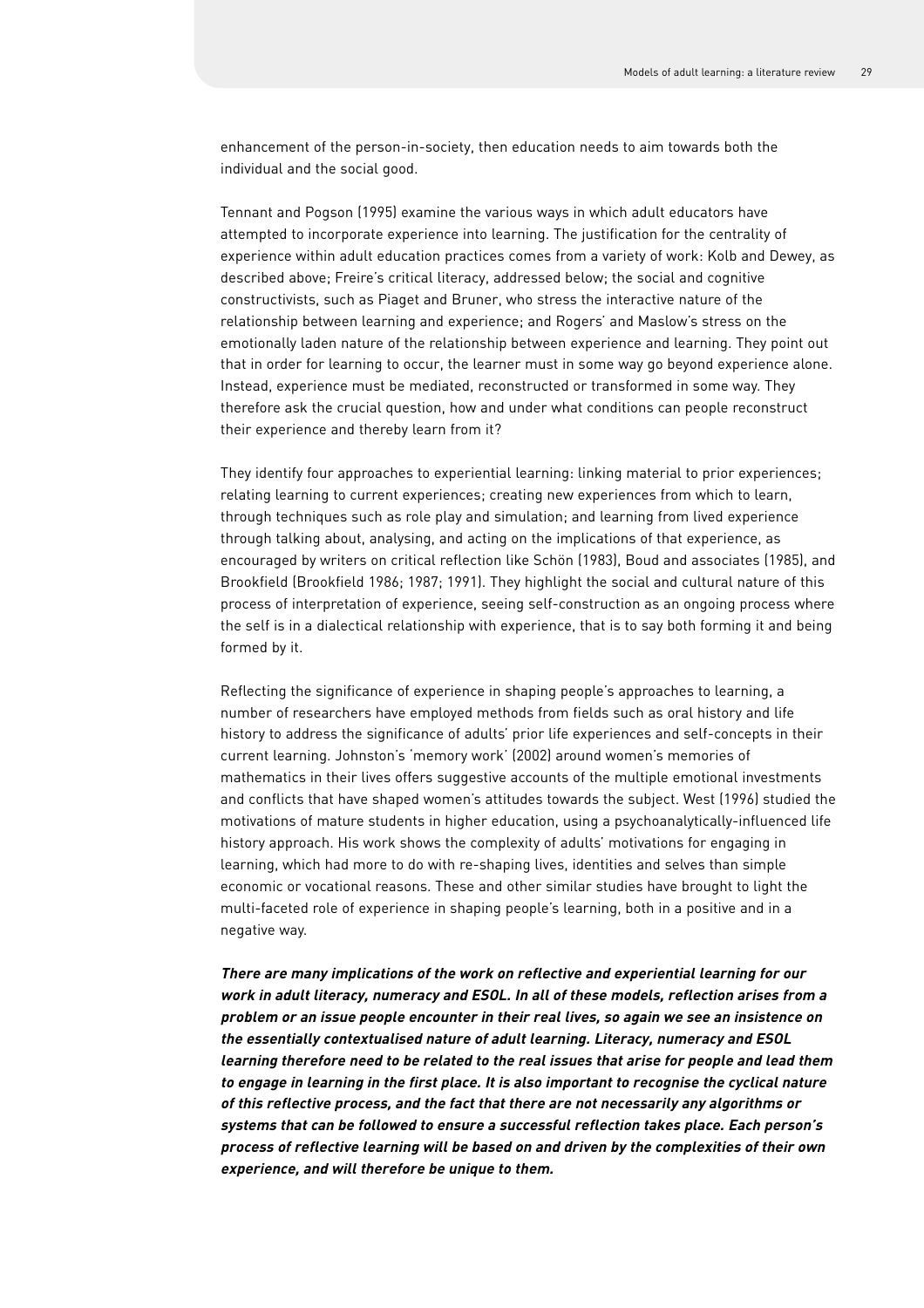#### Transformative learning

Critical reflection on experience is central to those models that focus particularly on the transformative potential of adult learning. These theories see learning primarily as a means of personal or social transformation.

Mezirow is the theorist most closely associated with personal transformational models of learning through his model of learning as 'perspective transformation' (Mezirow 1981; 1990; 1991). He outlines his thinking in the first chapter of the 1990 book, a chapter entitled, 'How critical reflection triggers transformative learning'. He suggests that reflection has three primary purposes: to guide action, to give coherence to the unfamiliar, and to reassess the justification of what is already known. It is this third purpose that is central to critical reflection, and works to examine and potentially transform the structure of assumptions within which we make meaning. This structure of assumptions is acquired through socialisation processes, and Mezirow suggests that in adulthood we reassess the assumptions that we acquired during our formative childhood years, often in response to disorienting dilemmas that challenge the notions of reality we had previously taken for granted.

There is a clear value-judgement associated with the end-goal of critical reflection. Mezirow states clearly (1990:14) that 'more inclusive, discriminating, permeable and integrative perspectives are superior perspectives', and therefore implies that the goal of adult learning is to develop these superior perspectives through processes of critical reflection, leading to perspective transformation.

This is clearly an approach heavily influenced by the humanistic psychological models described earlier. Mezirow's work has been criticised for being too focused on the individual, and for not taking into account the social and cultural factors that govern whether transformation can be possible (Clark and Wilson 1991; Collard and Law 1989). An alternative model of transformative learning is to be found in the work of the Brazilian literacy educator Paulo Freire, which sees learning as central to transformation at the social level (Freire 1972).

Freire's 'pedagogy of the oppressed' was developed through work with the poor and socially excluded in Brazil. Freire believed the role of education was to liberate people from systematic oppression, and developed a method that taught literacy not as a set of decontextualised skills but as a means of political participation and action.

Freirean methodologies start from people's lived experience, eliciting and working with words and concepts that are already familiar to people in their everyday lives. Education is not seen as something which the teacher brings along and deposits in the students – the 'banking' image of education – which Freire argues merely perpetuates the structures of oppression that have led to social exclusion in the first place. Instead, the teacher is expected to transcend the divide between themselves and the students by committing 'class suicide' as an educator and being reborn (through an 'Easter experience') as a joint educator/educatee with the students (Taylor 1993).

This rebirth is what enables all the people participating in the experience to engage in a real process of dialogue, starting with these words and concepts and drawing out the connections and broader meanings within which they are situated. It is through this dialogue that people develop both literacy and an awareness of the broader structural relations of power and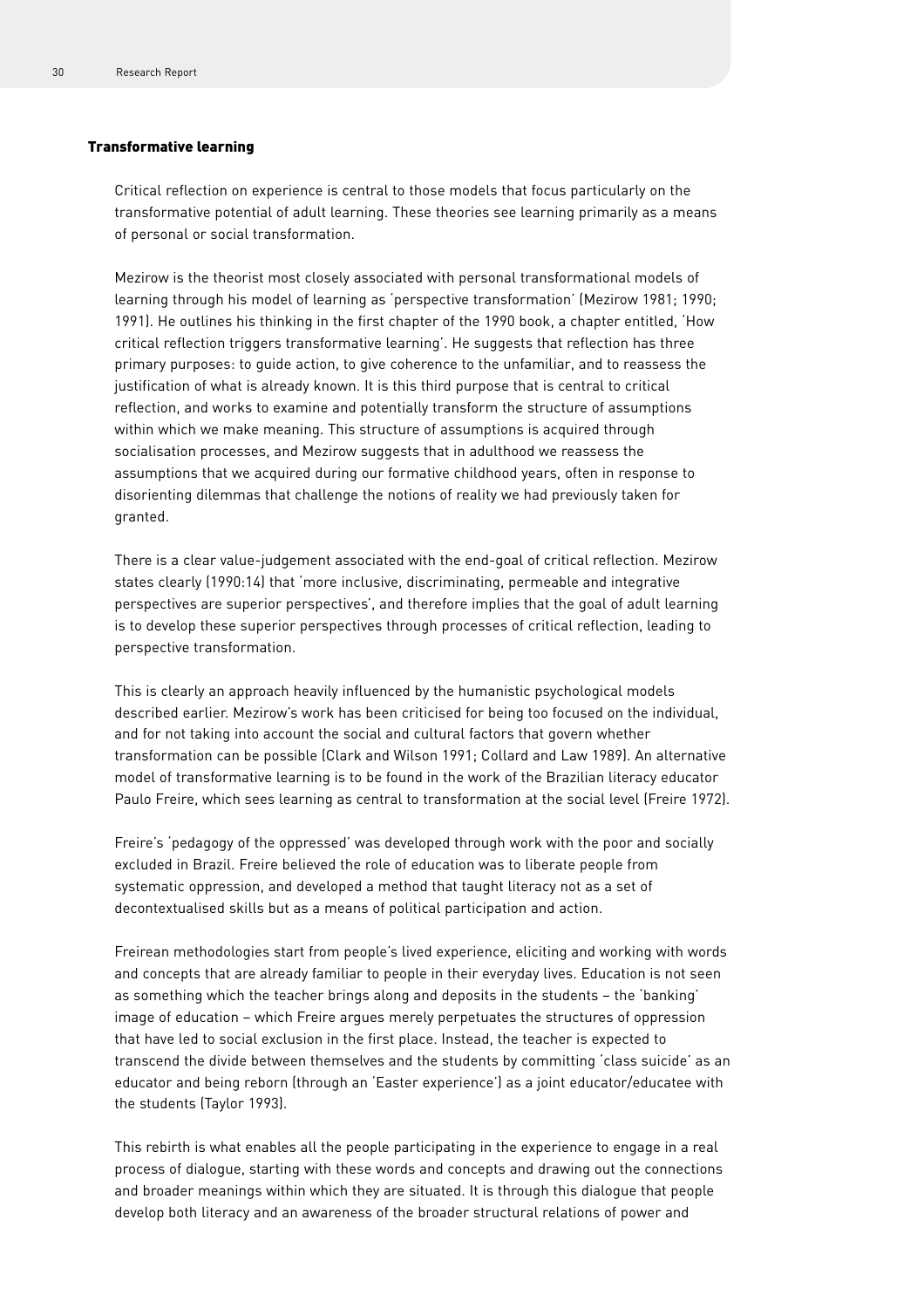inequality that have led to their social exclusion. Freire calls this awareness 'conscientização'. In his work, this term implies not merely 'conscientisation' in the sense of awareness, but also praxis – that is, acting to make a real difference in the world. The goal of such 'problemposing' education is to engage teachers and students in directly addressing these problems in ongoing liberatory action.

Freire's work has been criticised on a variety of fronts (see Taylor 1993). His writing can be dense and unclear, and verges in many places on the mystical. It is not certain how far Freirean literacy programmes in reality actually start from words and concepts that are central to learners' everyday lives, and to what extent they impose their own agendas. Although his programmes, and those inspired by his work, engaged many thousands in literacy education in Brazil and throughout the world, it is difficult to find evidence of Freirean programmes that were directly responsible for achieving significant social change.

However, his influence on the development of popular education, literacy education and adult education has been widespread and profound (see Coben 1998 for a thorough assessment of his contribution), and he is one of the principal inspirations behind the radical and critical tradition of adult education.

**Taking transformative models of adult learning seriously draws our attention to the potential role of literacy, numeracy and ESOL learning in both personal and social change.**

#### Postmodern perspectives

Postmodern and poststructuralist thought have been one of the main strands in social theory generally in recent years, but few have taken up these ideas within adult learning. Rather than attempting to develop a unified model of adult learning, the postmodern approach pays attention to diversity and fragmentation, seeing the attainment of a single narrative explaining any phenomenon as a way of imposing power that aims to silence dissenting voices, rather than as a representation of truth.

Usher, Bryant and Johnson's 'Adult Education and the Post-Modern Challenge' (1997) disputes the notion of critical reflection on experience as getting closer to 'truth' or to more integrated perspectives, and the notion that higher perspectives can be achieved by perspective transformation, as Mezirow suggests. They demonstrate that experience is always an open text, and that the meaning of experience can never be closed down by critical reflection. Instead, meaning continues to be explored, constructed and reconstructed differently, in an endlessly creative way.

This is a helpful corrective to those models that seek to impose a single model of reflection or learning on what is clearly a very complex process. However, these understandings can be misleading, in that their focus on fragmentation and multiplicity can exclude the patterns that do emerge from the complexity of adult learning interactions, and the ways in which different factors both reproduce and change the regular patterns and meanings of social life. While there may not be any single grand narrative that explains all the social processes involved, there are still real and tangible outcomes of adult learning in terms of encounters that can be described more or less accurately, meanings that people construct for themselves, and changes that people experience.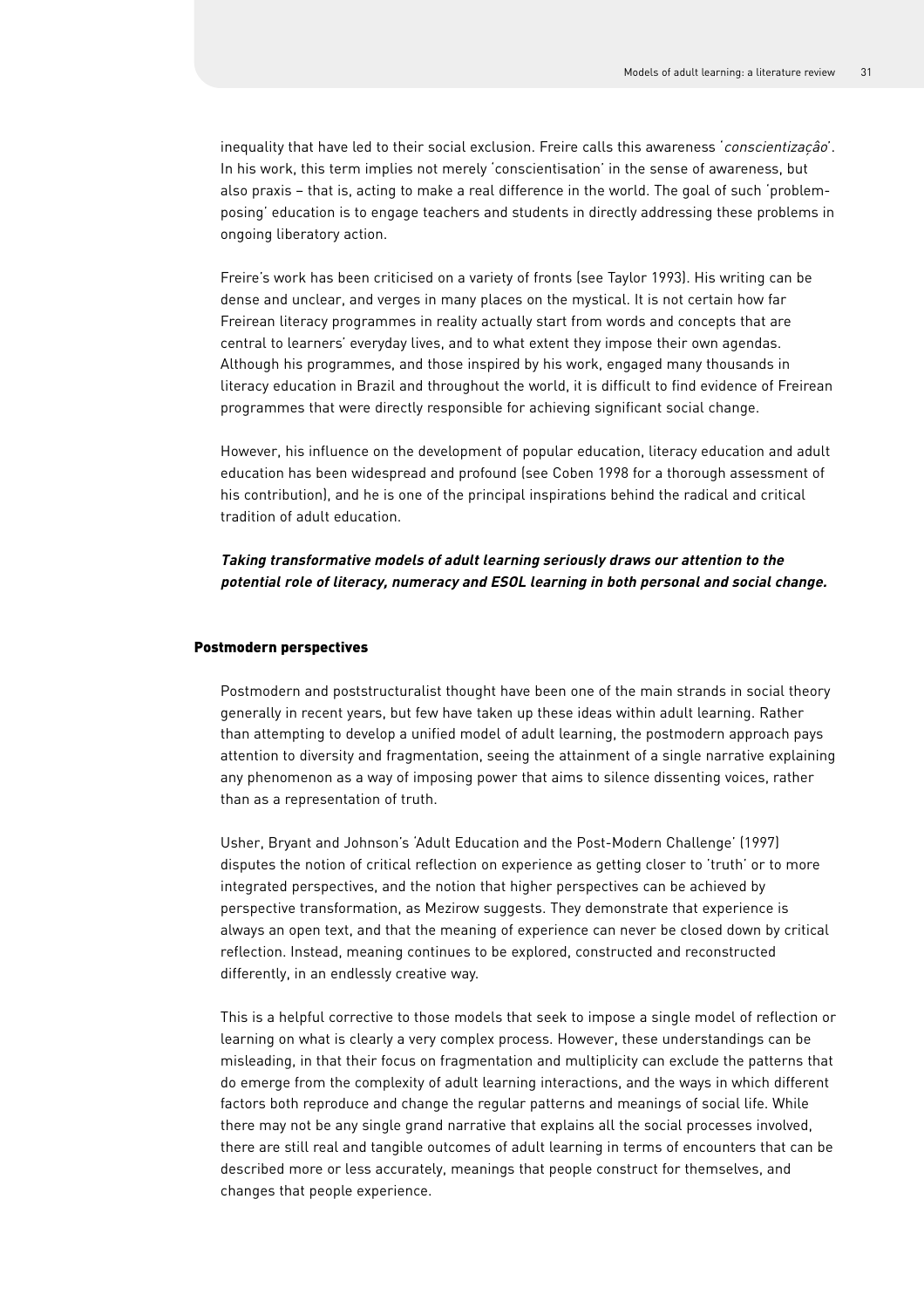While it is undoubtedly true that these changes are unstable and shift according to the context within which people find themselves, they are still experienced as real and significant by the people involved, and still have material and social consequences. Something that changes over time in dialectical process is not necessarily completely 'open'. The choice is not between learning as fixed or learning as open and fragmented, but between learning as product and learning as process.

**Most of the models of adult learning developed from within adult education move beyond examinations of learning as a decontextualised process to address questions relating to the meanings of, and motivations for, learning in people's lives. This may be in terms of self-direction, reflection, autonomy, problem-solving or transformation and recalls, from a different perspective, the intrinsically socially-situated nature of learning that emerged from the review of the psychological literature. The key point to take from this is that learning for adults is always related to their real lives, their real problems and their real issues, and that we therefore need to try to understand and make links with these, in order for adult literacy, numeracy and ESOL provision to be meaningful, relevant and effective.**

### Models of learning in contexts of rapid change

So far, although we have been talking about the central importance of the social and the situational in understanding learning, we have not directly engaged with broader ideas of what is going on in society. But since we argue that adult learning is intrinsically social, we must now consider ideas about notions of what is going on in the social setting in which learning takes place.

Although they only gave a partial picture, it is possible that individual-based cumulative theories of learning were adequate for previous societies, because rates of change were slower and the need for learning was less. Now, in a quickly changing world, we all have to learn, all the time, and our theories of adult learning reflect the need for this rapid learning in the contexts in which most of us are engaged. Changing work practices call for new models of understanding (Hochschild 1997; Sennett 1998). The needs of the 'knowledge economy' are widely perceived to include the need to adapt quickly to change through learning (Edwards et al. 1993). The so-called 'new work order' (Gee et al. 1996) entails rapidly-shifting communicative practices. In this part of the review we will briefly examine some work in two fields that have directly addressed these changing contexts: management learning, and online and distance learning.

Writers in the field of management learning have engaged directly with the issue of learning in a context of rapid change for some time. Burgoyne and Reynolds (1997) claim that the discipline of management learning started in the mid-1970s as a response to a perceived need for reform in management education, training and development. While the early research in management learning aimed to create a single rational framework for understanding the purposes, processes and effects of management education, training and development, in more recent years much more attention has been paid to the particular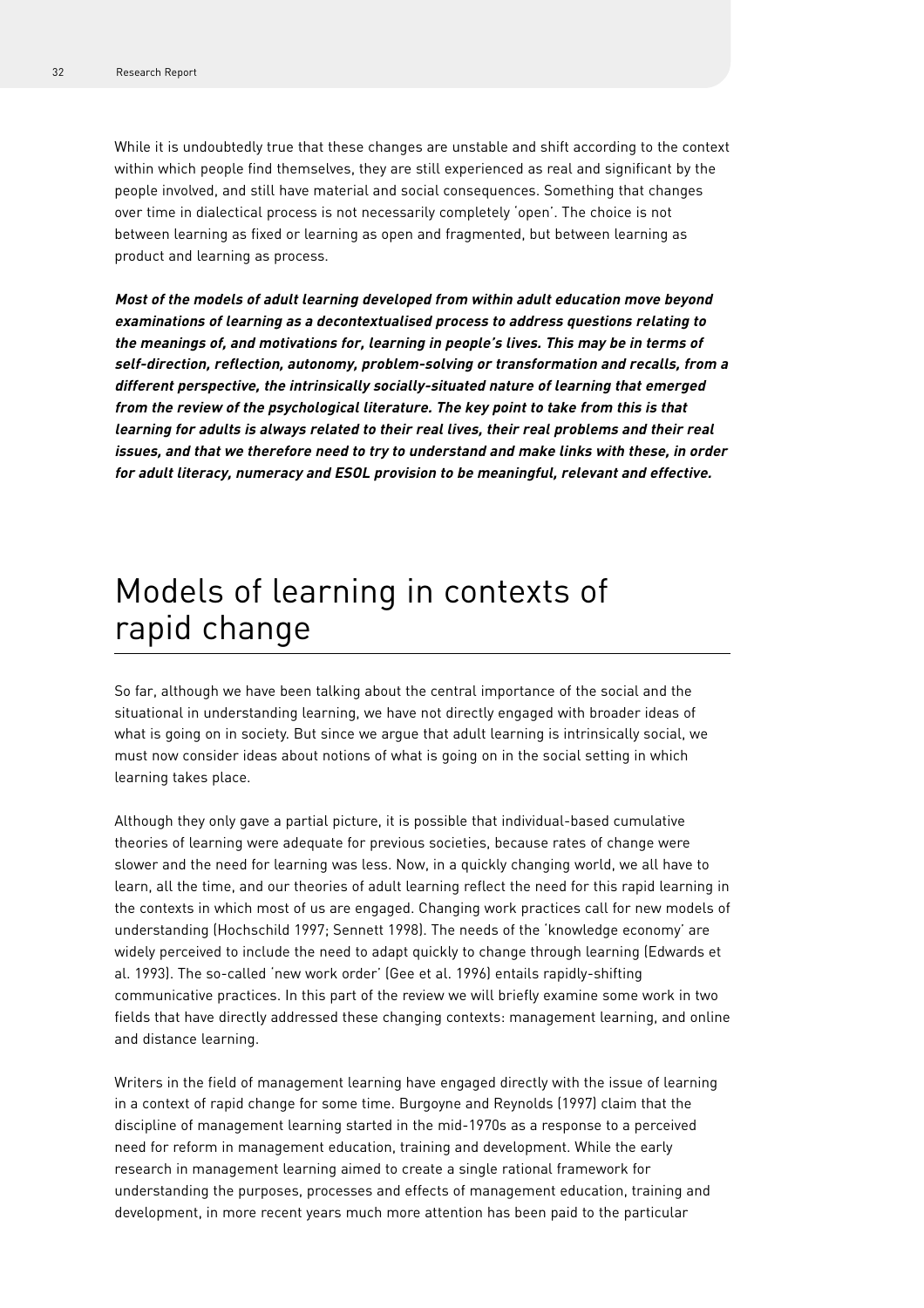dynamics of the different contexts in which these processes are played out.

One important recent idea has been that of the 'learning organisation' which, according to Tight (1996), arises directly from a concern about how organisations can survive in the midst of rapid change. Its precursors were in the work of Argyris and Schön (1978) on encouraging organisational learning through action research, coupled with the concerns about quality and value for money associated with concepts such as total quality management and total quality learning. The idea of the learning organisation applies many of the ideas from lifelong learning to the company situation. It is suggested that by encouraging every employee within an organisation to personally invest in seeking continual learning and improvement of quality, the company will develop a competitive edge and be more likely to succeed. Without encouraging this orientation, companies will struggle to cope with the speed of change in a global marketplace.

Vaill (1996), once again from the field of management learning, argues that the rapid social changes we continually experience mean that we live in a world of 'permanent white water' which requires constant learning. His central thesis is that our imaginative and creative initiatives and responses to the systems in which we live and interact are, in fact, continual learning. He draws on a complex systems model of human social life, suggesting that human systems are sociotechnical ones in which, at millions of operational points, human will and human judgements are exercised. These systems are under stress at a multitude of points, which builds turbulence and instability into the system.

It is therefore not in the nature of human social systems to run smoothly, and any attempt at rational design will inevitably be countered by unpredictable, emergent change, or unintended consequences. These permanent white water conditions are full of surprises, tend to produce novel problems, and feature events that are 'messy' and ill-structured, with everything in the system potentially being connected to everything else. He claims that this experience of always doing new things and dealing with new problems requires people in contemporary organisations to be (or to become) extremely effective learners.

Vaill critiques what he calls the dominant theory of learning, which he sees as resulting from people's formative experiences of learning in institutions: that learning is painful; that learning goals are given to us, and that learning is a means to an end that is not of our own choice; and that the person setting out to learn is less admirable than the person who has completed learning. He claims that these common ideas about learning impede the genuine practice of lifelong learning that he sees as being necessary, as well as resting on profound and far-reaching basic assumptions about the nature of learning of which most educators are unaware.

Learning opportunities in management settings, at workshops or conferences, are normally set up to mimic the school system, with some cosmetic alterations. However, the learning that emerges from these situations is not the sort of learning that is appropriate for permanent white water conditions. He proposes that we should instead be aiming to develop 'learning as a way of being', a form of learning that is self-directed, creative, exploratory and inventive, expressive, rewarding in the process (not just when a goal is reached), occurring at the levels of feelings and meanings (as much as ideas and skills), and being deinstitutionalised and genuinely continual. This learning process requires reflexivity about the process of learning, as well as about the content of what is learned.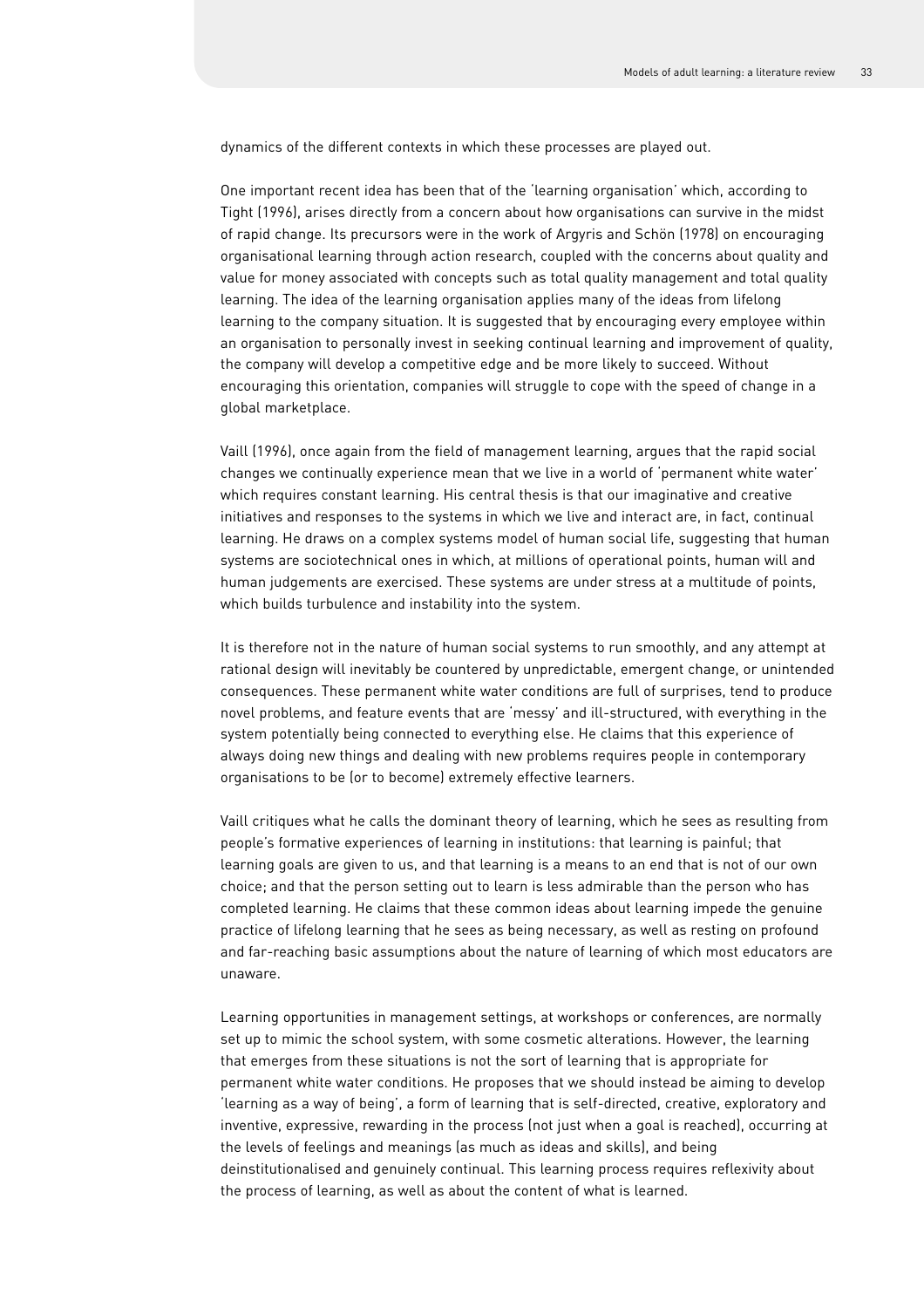Rapid technological change has specific implications for adult learning, explored in Lea and Nicoll's 'Distributed Learning: Social and Cultural Approaches to Practice' (Lea and Nicoll 2002). This book addresses the use of both new and old technologies as mediational means in distance learning settings, claiming that the historical distinction between face-to-face and distance learning has disappeared, and exploring the way this changes conceptions of learning. They stress that the changes associated with new technologies are not necessarily predictable, because these new technologies are not used in isolation, but are introduced into specific learning settings with existing social practices associated with them. Therefore, rather than suggesting that there can be any single set of changes in learning associated with new technologies, they underline the need to examine the social and cultural practices surrounding technologies in different learning environments, and to understand the specific changes that technology and distance learning bring to particular places and settings.

**Models of adult learning developed within contexts of rapid social change recall the broader socially-situated notions of adult learning that have emerged from examining the education and psychological literature. Since it is not merely business and technology but also society as a whole that is experiencing rapid change, adult education as a whole – and adult literacy, numeracy and ESOL within this – clearly has a responsibility to foster the sorts of learning that are best suited to dealing with this change.**

**The work described here would suggest that the best way to do this is to encourage exploratory rather than controlled forms of learning, where the learner is empowered to follow their own interests and desires in the learning process, in ways that relate meaningfully to the practices in which they are engaged.**

### Summary and conclusions

This review has presented a number of different models of adult learning from a variety of different fields. Behaviourist research demonstrates that one particular sort of performance, that which consists merely of behaviour change, can be trained by breaking down complex chains of behaviour into simpler steps and rewarding learners when they perform each step. Gradually learners approximate more and more closely to the desired behaviour.

However, these approaches cannot address the non-material aspects of learning and understanding that are at the heart of learning literacy, numeracy and ESOL. A cognitivist perspective shows that behaviour does not necessarily correlate with understanding, and that we need to find ways to build on people's existing knowledge to help them make sense of new information. Cognitive constructivism brings to light the learner's active role in this process, and the need to support learners in making their own meanings and connections.

Developmental theories add the understanding that people pass through different stages in their lives, in which they take on different social and cultural roles and responsibilities. Provision needs to take account of this and find ways to understand and respond to the sorts of practices and problems people engage with in their lives outside the classroom. At the same time, provision needs to recognise the socially- and culturally-shaped nature of these developmental models, and the implications of the pressures people experience to meet expectations about appropriate choices and behaviour at particular points in their lives. It is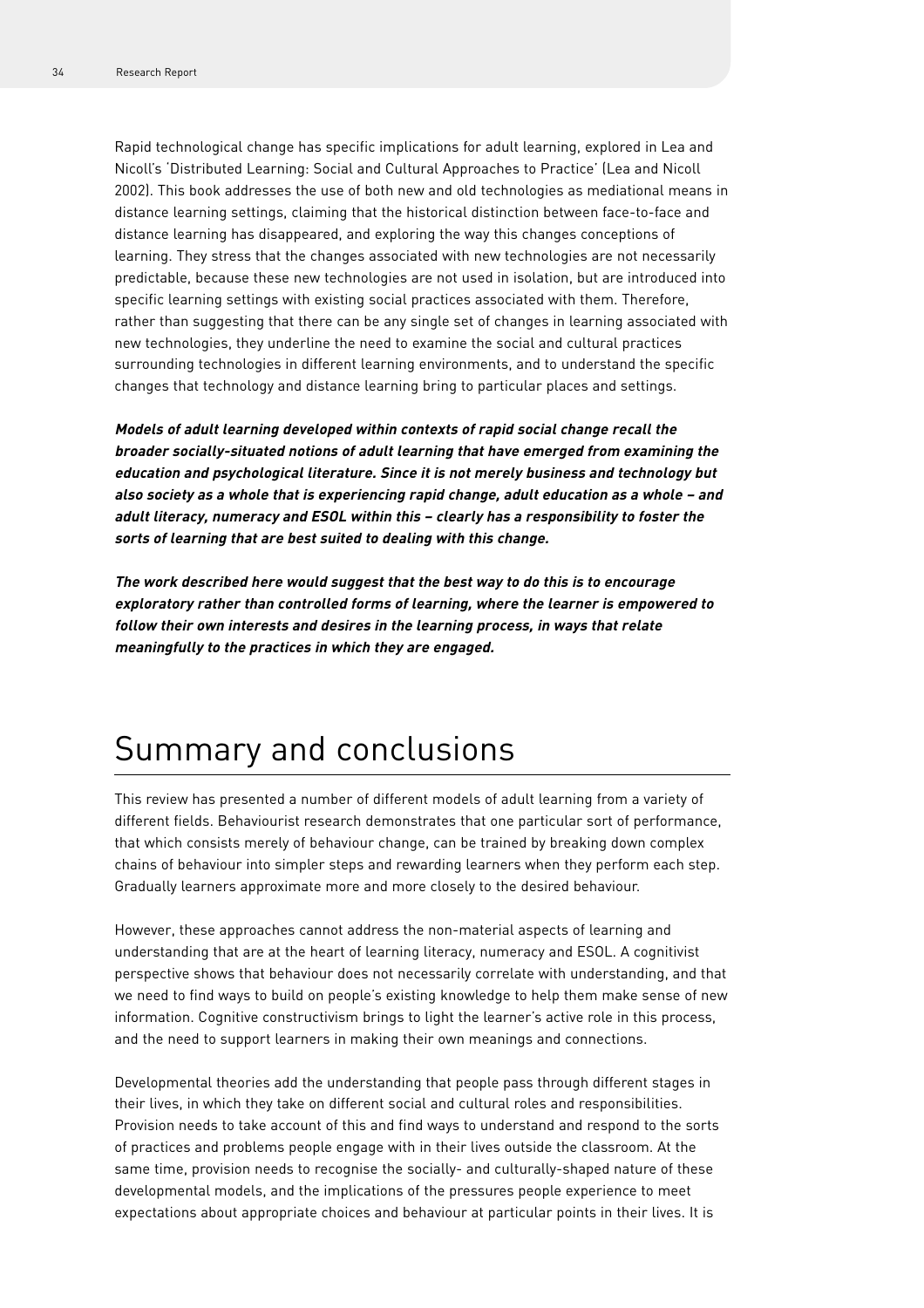important to resist inappropriate models of adult development, particularly those that assume there is a single developmental path and end-point towards which we should all be aiming.

Activity theory and social constructivism draw attention to the central role played by social interaction and by material and symbolic mediational tools in the learning process. This suggests that interaction with the learner, at the level that is right for them, and the use of appropriate mediational tools and strategies, are both necessary for learning. Studies in situated cognition underline the importance of the practices within which learning is located, offering a new understanding of learning as a form of participation in social practice, rather seeing it only in terms of behaviour or cognitive processes. This socially- and historicallyconstructed model of learning is supported from another field by advances in neuroscience, which give biophysical explanations for our capacity for learning and show how neural networks develop in a process of interaction within a wider social and cultural context.

Moving on to models from the field of adult education, the theory of andragogy suggests that adult learning is distinctive in a variety of ways. Adults are supposed to be self-directed and they need to know why they need to learn something. They have accumulated more and different experiences than children and their learning is linked to their social role and stage or life. They engage in problem-centred rather than subject-centred learning and they are internally, rather than externally, motivated. However, critics of andragogy suggest that taking note of the different contexts and practices in which adults engage is more important than identifying what is intrinsically different about adults.

Work on self-directed learning suggests that this is not merely a desirable property of an individual learner, but arises from a complex set of factors in social interaction. Ideas concerning learning to learn demonstrate that it is useful for adult literacy, numeracy and ESOL learners to have space and time to reflect on their learning processes, as well as on the particular topics addressed in class. Research has brought to light the significance of informal and incidental learning in people's lives and implies the need to be aware of adults' learning outside formal provision and to see unplanned learning within the classroom as a resource. The work on reflective and experiential learning shows the significance of real-life problems, situations and issues for people's learning and the uniqueness and unpredictability of each person's process of reflection.

Mezirow's personal transformative model suggests that reflection is crucial to personal transformation, but he does not address social and cultural possibilities for transformation or constraints upon it. Freire's work draws attention to the broader potential role of dialogical approaches to literacy learning for social transformation.

Postmodern and poststructuralist models of adult learning are useful in their attention to questions of fragmentation, diversity and meaning construction in learning. However, there is a difference between seeing learning as a complex evolving process, and understanding it as being completely open. Too much attention to difference and fragmentation in learning can cause us to lose sight of the significant patterns that emerge in people's learning and lives.

Finally, some models have confronted the issue of learning in contexts of rapid social and technological change, particularly in management learning and in online and distance education. These models reinforce the arguments for flexible approaches to learning and provision that engage centrally with the learner's own contexts and practices.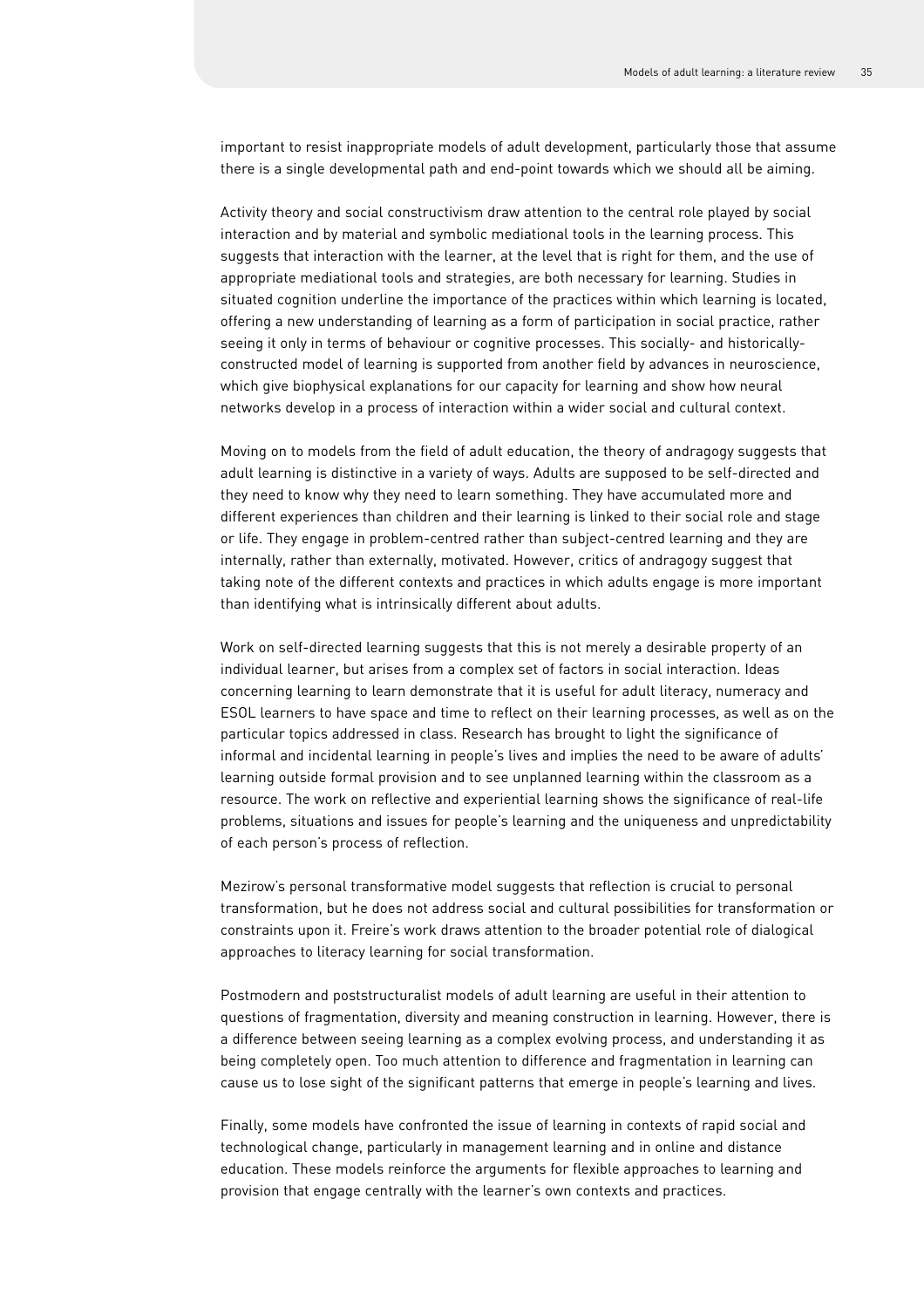It is clear that it would be partial and misleading to see adult learning only as an individual cognitive phenomenon, or even as something that can be fully controlled by a teacher transmitting particular curriculum content. Instead, learning is present in a dialectical interaction between individual, situational and social factors. The learner's contexts, purposes and practices are the most important factors in the process.

In summary, the inferences drawn from this review are as follows:

- 1. Adults have their own motivations for learning. Learners build on their existing knowledge and experience. They fit learning into their own purposes and become engaged in it. People's purposes for learning are related to their real lives and the practices and roles they engage in outside the classroom.
- 2. Adults have a drive towards self-direction and towards becoming autonomous learners. Learning is initiated by the learner and one role of the teacher is to provide a secure environment in which learning can take place.
- 3. Adults have the ability to learn about their own learning processes, and can benefit from discussion and reflection on this. They are able to learn how to learn. For instance, there are different learning styles that people synthesise. Teaching can enable learners to develop their range of learning styles.
- 4. Learning is a characteristic of all real-life activities, in which people take on different roles and participate in different ways. People learn by engaging in practice and their participation can be supported in new ways. Teaching can 'scaffold' these activities, enabling learners to develop new forms of expertise.
- 5. Adults reflect and build upon their experience. Reflective learning is generated when people encounter problems and issues in their real lives and think about ways of resolving them.
- 6. Reflective learning is unique to each person, since it arises out of the complexities of their own experience. A great deal of learning is incidental and idiosyncratically related to the learner: it cannot be planned in advance. While there are things that can be done to encourage reflective experiential learning, there is no set of steps that can be followed to guarantee it will happen.
- 7. Reflective learning enables people to reorganise experience and 'see' situations in new ways. In this way, adult learning is potentially transformative, both personally and socially.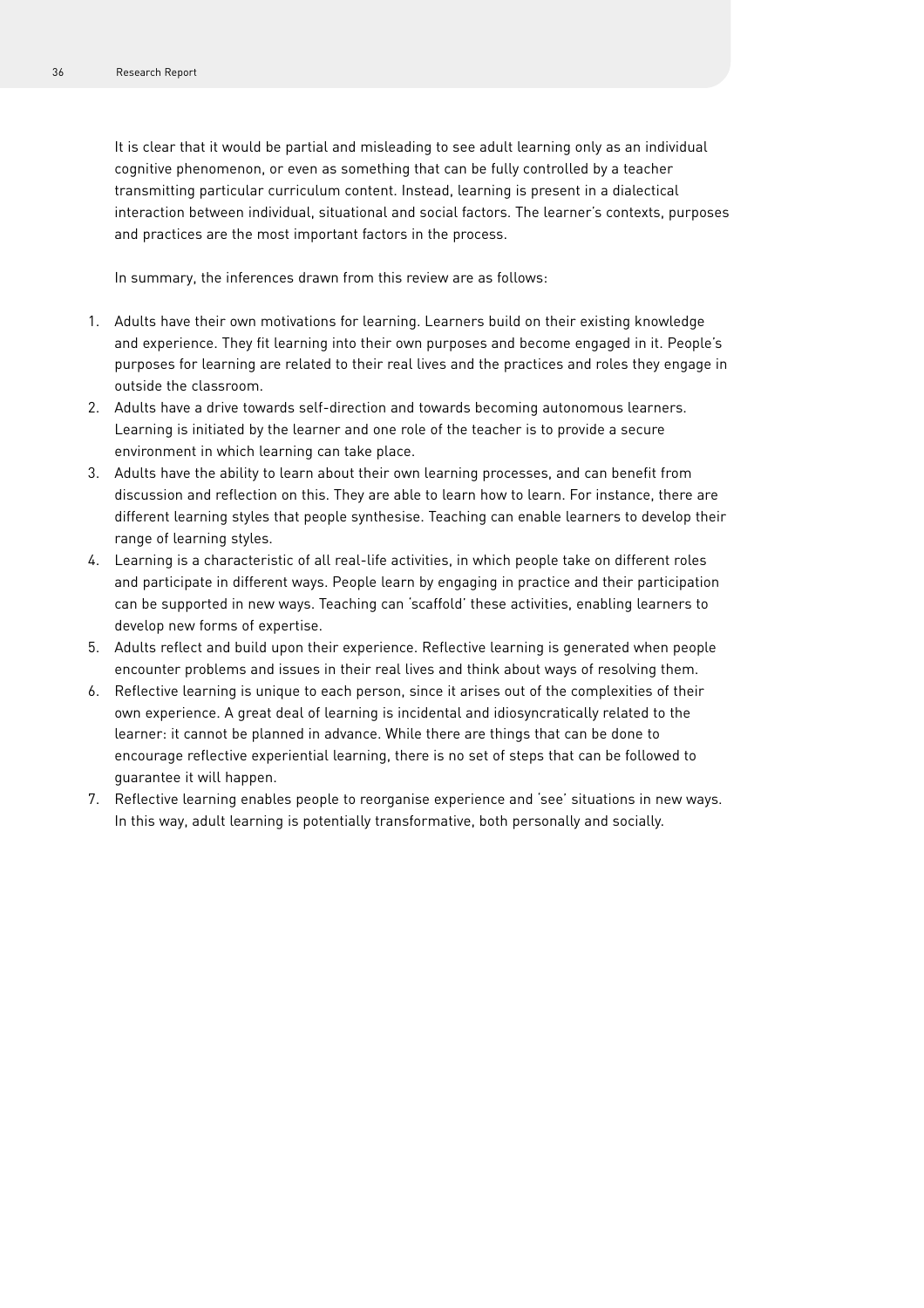### References

Argyris**,** C. and D. Schön (1978). **Organizational learning: a theory of action perspective**. Reading, MA: Addison-Wesley.

Ausubel, D. (1963). **The Psychology of Meaningful Verbal Learning**. New York: Grune & Stratton.

Bandura, A. (1977). **Social Learning Theory**. Englewood Cliffs, New Jersey: Prentice Hall.

Baxter Magolda, M. (1992). **Knowing and Reasoning in College: Gender-Related Patterns in Students' Intellectual Development**. San Francisco: Jossey-Bass.

Belenky, M. F., B. M. Clinchy, N. R. Goldberger and J. M. Tarule (1986). **Women's Ways of Knowing: The Development of Self, Voice and Mind**. New York: Basic Books.

Boud, D., R. Keogh and D. Walker, Eds. (1985). **Reflection: Turning Experience Into Learning**. London: Kogan Page.

Brockett, R. G. and R. Hiemstra (1991). **Self-direction in Adult Learning: Perspectives on Theory, Research, and Practice**. New York: Routledge.

Brookfield, S. D. (1986). **Understanding and Facilitating Adult Learning**. Buckingham: Open University Press.

(1987). **Developing Critical Thinkers**. San Francisco: Jossey-Bass.

(1991). 'The Development of Critical Reflection in Adulthood.' **New Education** 13(1): 39–48.

(1994). 'Adult Learning: An Overview.' **International Encyclopedia of Education.** A. Tuijnman, Ed. Oxford: Pergamon Press.

(2000). 'Adult cognition as a dimension of lifelong learning.' **Lifelong Learning: Education Across the Lifespan.** J. Field and M. Leicester, Eds. London: RoutledgeFalmer.

Bruner, J. (1960, 1977). **The Process of Education**. Cambridge, MA: Harvard University Press.

(1985). 'Vygotsky: a historical and conceptual perspective.' **Culture, Communication and Cognition: Vygotskian Perspectives.** J. V. Wertsch, Ed. Cambridge: Cambridge University Press.

Burgoyne, J. and M. Reynolds (1997). **Management Learning: Integrating Perspectives in Theory and Practice**. London: Thousand Oaks, New Delhi: Sage.

Calder, J. Ed. (1993). **Disaffection and Diversity: Overcoming Barriers for Adult Learners**. London: Falmer.

Candy, P. C. (1991). **Self-direction for Lifelong Learning: A Comprehensive Guide to Theory and Practice**. San Francisco: Jossey-Bass.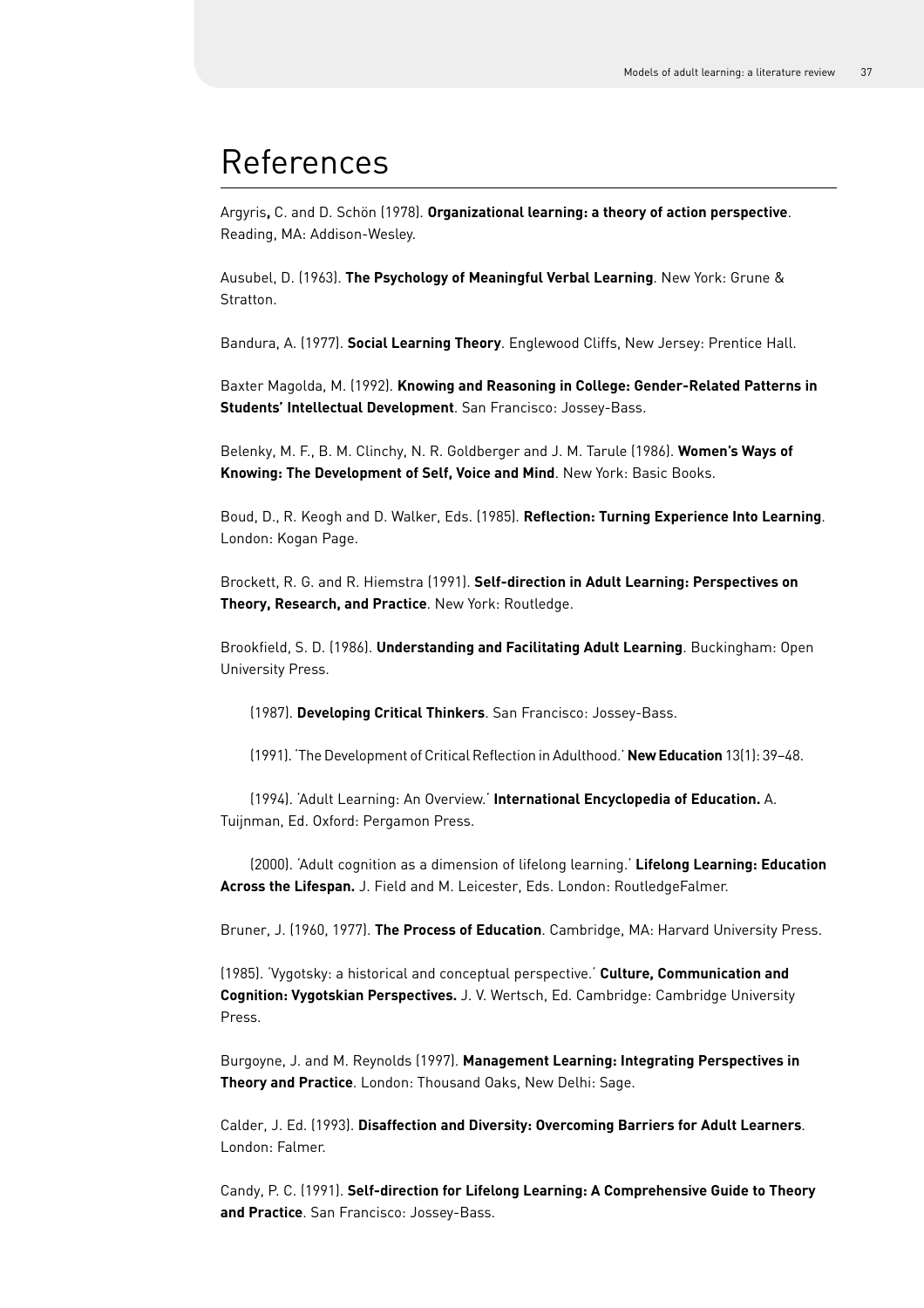Chaiklin, S. and J. Lave (1996). **Understanding Practice: Perspectives on Activity and Context**. Cambridge: Cambridge University Press.

Clark, M. C. and A. L. Wilson (1991). "Context and Rationality in Mezirow's Theory of Transformational Learning." **Adult Educational Quarterly** 41(2): 75–91.

Coben, D. (1998). **Radical Heroes: Gramsci, Freire and the Politics of Adult Education**. New York and London: Garland/Taylor and Francis.

Coben, D. and J. C. Llorente (2003). "Conceptualising education for all in Latin America." **Compare** 33(1): 101–113.

Coben, D., J. O'Donoghue and G. E. FitzSimons, Eds. (2000). **Perspectives on Adults Learning Mathematics: Research and Practice**. Dordrecht, The Netherlands: Kluwer Academic Publishers.

Coffield, F. Ed. (2000). **The Necessity of Informal Learning**. Bristol: The Policy Press.

Cohen, J. and M. Leicester, (2000). 'The evolution of the learning society: brain science, social science and lifelong learning.' **Lifelong Learning: Education Across the Lifespan.** J. Field and M. Leicester, Eds. London: RoutledgeFalmer.

Cole, M., Y. Engeström, and O. Vasquez, Eds. (1997). **Mind, Culture and Activity: Seminal Papers from the Laboratory of Comparative Human Cognition**. Cambridge: Cambridge University Press.

Collard, S. and M. Law (1989). "The Limits of Perspective Transformation: A Critique of Mezirow's Theory." **Adult Educational Quarterly** 39(2): 99–107.

Collins, M. (1988). 'Self-directed Learning or an Emancipatory Practice of Adult Education: Rethinking the Role of the Adult Educator.' Proceedings of the 29th Annual Adult Education Research Conference, Calgary: Faculty of Continuing Education, University of Calgary.

Dewey, J. (1933). **How We Think: A Restatement of the Relation of Reflective Thinking to the Educative Process**. 2nd edition. New York: D. C. Heath.

Edwards, R., A. Hanson and P. Raggatt, Eds. (1995). **Boundaries of Adult Learning**. London: Routledge.

Edwards, R., S. Sieminski, and D. Zeldin, Eds. (1993). **Adult Learners, Education and Training**. London: Routledge in association with the Open University.

Erikson, E. H. (1963). **Childhood and Society.** 2nd (revd) edition. New York: Norton.

(1978). **Adulthood**. New York: Norton.

(1982). **The Lifecycle Completed: A Review**. New York: Norton.

Erikson, E. H., J. M. Erikson and H. O. Kivnick (1986). **Vital Involvement in Old Age**. New York: Norton.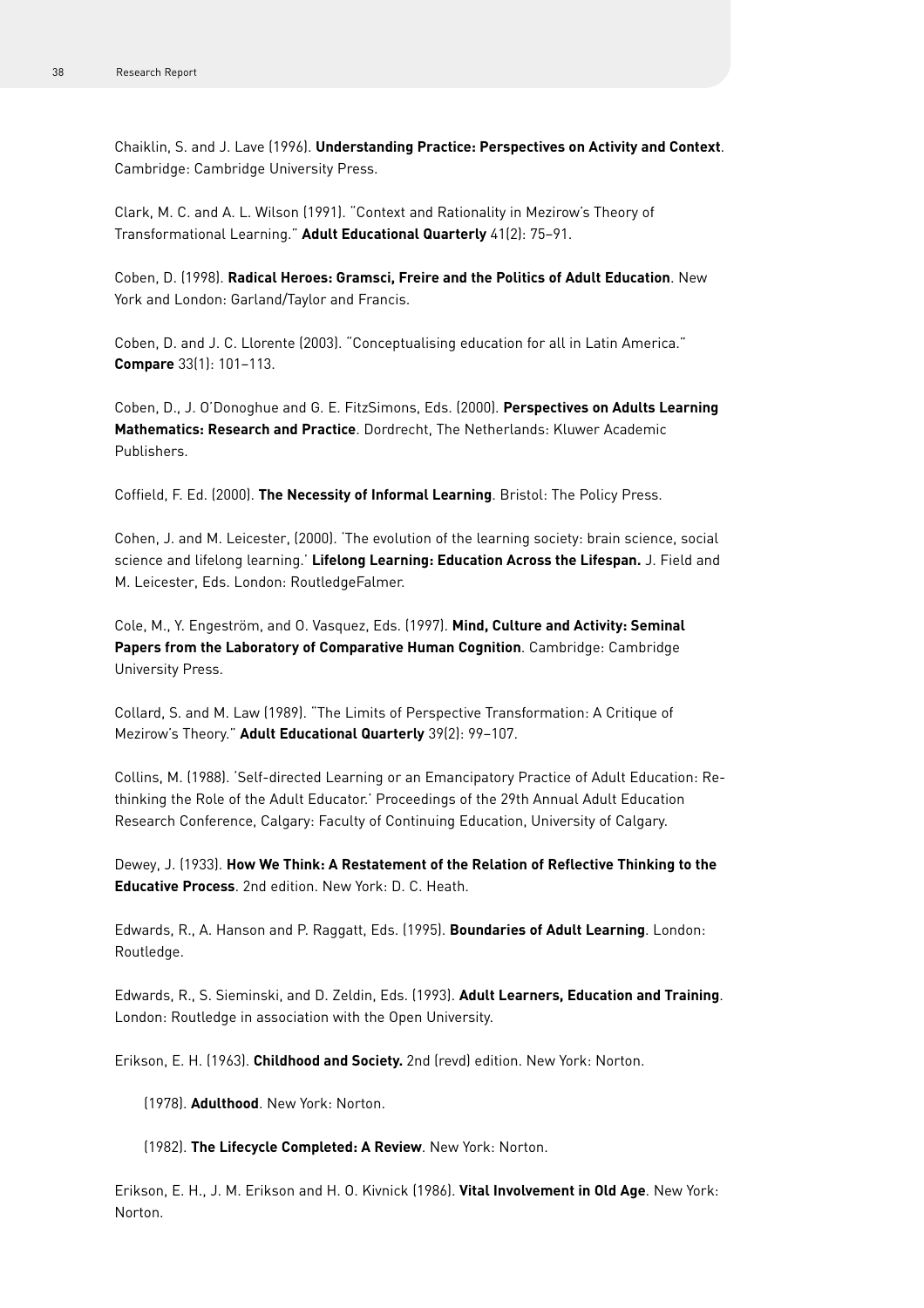Evans, J. (2000). **Adults' Mathematical Thinking and Emotions**. London and New York: RoutledgeFalmer.

Foley, G. Ed. (1999). **Learning in Social Action: A Contribution to Understanding Informal Education**. Leicester: NIACE.

Freire, P. (1972). **Pedagogy of the Oppressed**. London: Penguin.

Gagné, R. (1985). **The Conditions of Learning and Theory of Instruction**. 4th edition. New York: Holt, Rinehart and Winston.

Gee, J. P. (1992). **The Social Mind: Language, Ideology, and Social Practice**. New York: Bergin & Garvey.

Gee, J. P., G. Hull, and C. Lankshear (1996). **The New Work Order: Behind the Language of the New Capitalism**. St Leonards, NSW: Allen and Unwin.

Hammond, M. and R. Collins (1991). **Self-directed Learning: Critical Practice**. London: Kogan Page.

Hanson, A. (1996). The search for a separate theory of adult learning: does anyone really need andragogy? **Boundaries of Adult Learning**. R. Edwards, A. Hanson and P. Raggatt, Eds. London and New York: Routledge in association with the Open University.

Hochschild, A. (1997). **The Time Bind: When Work becomes Home and Home becomes Work**. New York: Metropolitan Books.

Houle, C. O. (1972). **The Design of Education**. San Francisco: Jossey-Bass.

Jarvis, P. (1987). **Adult Learning in the Social Context**. London: Croom Helm.

Johnston, B. (2002). "Capturing numeracy practices: memory work and time." **Ways of Knowing Journal** 2(1): 33–44.

Kidd, J. R. (1978). **How Adults Learn**, Englewood Cliffs: Cambridge/Prentice Hall.

King, P. M. and K. S. Kitchener (1994). **Developing Reflective Judgment**. San Francisco: Jossey-Bass.

Knowles, M. (1973). **The Adult Learner: A Neglected Species**. Houston, TX: Gulf Publishing Company.

(1980). **The Modern Practice of Adult Education: Andragogy versus Pedagogy.** Revised and updated edition. Chicago: Follett Publishing Company.

Knowles, M., E. F. Holton and R. A. Swanson (1998). **The Adult Learner: The Definitive Classic in Adult Education and Human Resource Development**. 5th edition. Houston, TX: Gulf Publishing Company.

Kohlberg, L. (1981). **Essays on Moral Development vol. 1: The Philosophy of Moral**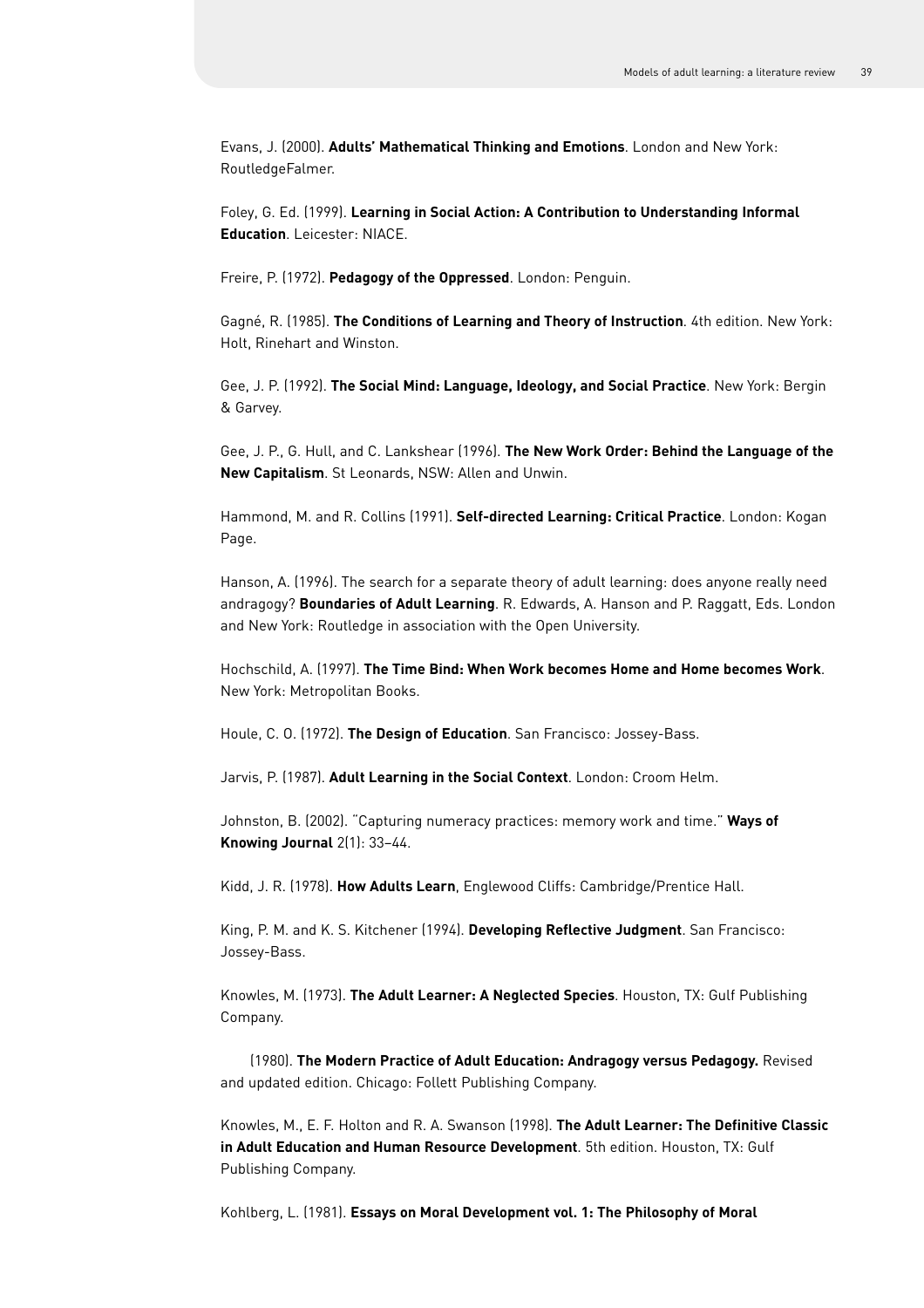**Development: Moral Stages and the Idea of Justice**. San Francisco and London: Harper & Row.

(1984). **Essays on Moral Development vol. 2: The Psychology of Moral Development: the Nature and Validity of Moral Stages**. San Francisco and London: Harper & Row.

Kolb, D. (1984). **Experiential Learning: Experience as the Source of Learning and Development**. New Jersey: Prentice Hall.

Lave, J. (1988). **Cognition in Practice: Mind, Mathematics and Culture in Everyday Life**. Cambridge: Cambridge University Press.

Lave, J. and E. Wenger (1991). **Situated Learning: Legitimate Peripheral Participation**. Cambridge: Cambridge University Press.

Lea, M. R. and K. Nicoll, Eds. (2002). **Distributed Learning: Social and Cultural Approaches to Practice**. London and New York: RoutledgeFalmer with the Open University.

Leont'ev, A. N. (1978). **Activity, consciousness, and personality**. Englewood Cliffs and London: Prentice Hall.

(1981). **Problems of the Development of the Mind**. Moscow: Progress Publishers.

Livingstone, D. W. (2000). "Researching Expanded Notions of Learning and Work and Underemployment: Findings of the First Canadian Survey of Informal Learning Practices." **International Review of Education** 46(6): 491–514.

Luria, A. R. (1976). **Cognitive Development, its Cultural and Social Foundations**. M. Cole, Ed. Cambridge, MA and London: Harvard University Press.

(1978). **The Selected Writings of A. R. Luria**. M Cole, Ed. White Plains, NY: M. E. Sharpe.

Maslow, A. (1970). **Motivation and Personality**. 2nd edition. New York: Harper and Row.

McGivney, V. (1999). **Informal Learning in the Community: A Trigger for Change and Development**. Leicester: National Institute of Adult Continuing Education.

Merriam, S. B. and R. S. Caffarella (1998). **Learning in Adulthood: A Comprehensive Guide**. 2nd edition. New York: Jossey-Bass.

Merriam, S. B. and M. C. Clark (1991). **Lifelines: Patterns of Work, Love, and Learning in Adulthood**. San Francisco: Jossey-Bass.

Mezirow, J. (1981). 'A Critical Theory of Adult Learning and Education.' **Adult Education** 32(1):  $3 - 24$ .

Ed. (1990). **Fostering Critical Reflection in Adulthood**. San Francisco: Jossey-Bass.

(1991). **Transformative Dimensions of Adult Learning**. San Francisco: Jossey-Bass.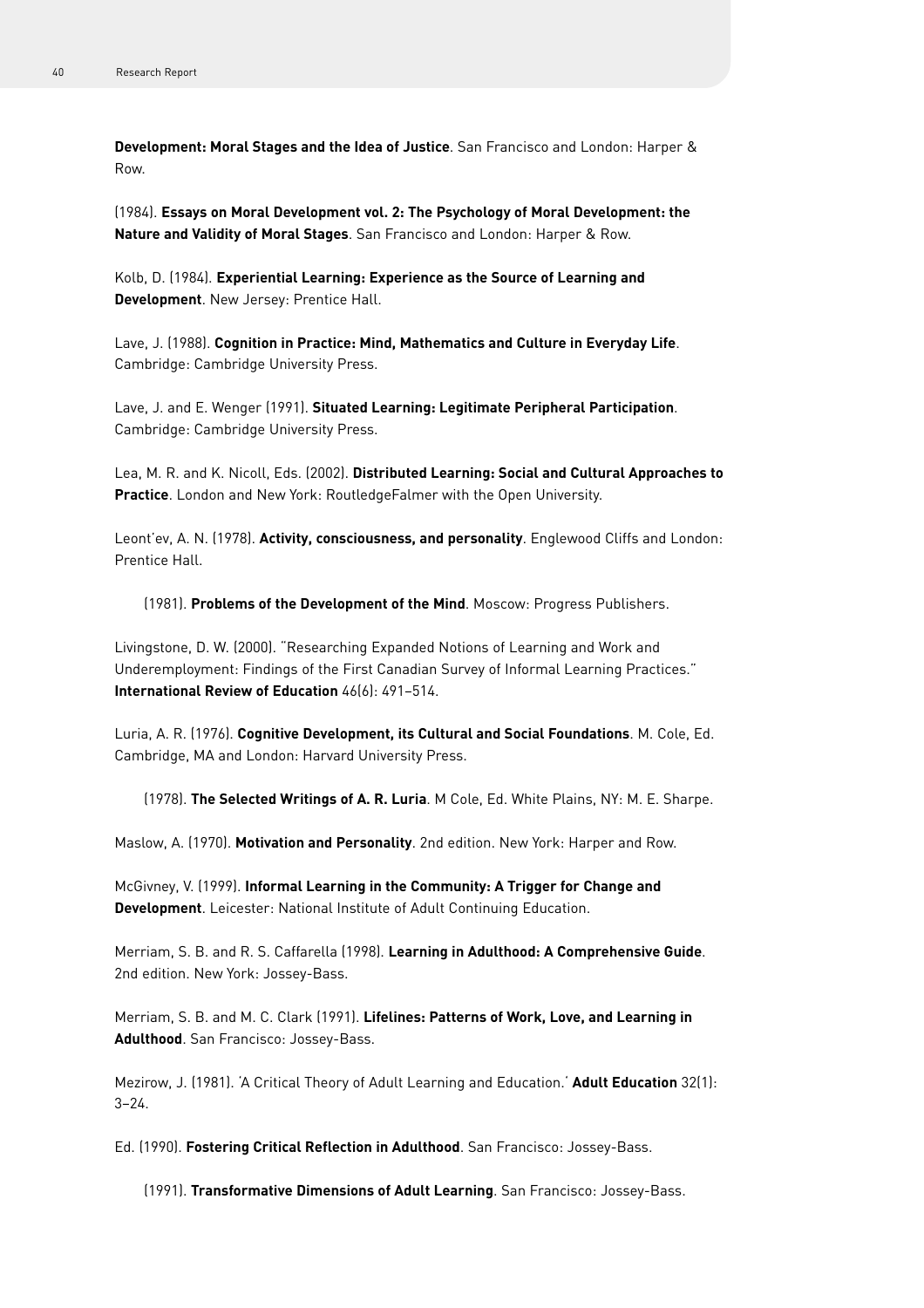Miettinen, R. (2000). 'The concept of experiential learning and John Dewey's theory of reflective thought and action.' **International Journal of Lifelong Education** 19(1): 54–72.

Miller, N. E. and J. Dollard (1941) **Social Learning and Imitation**. New Haven: Yale University Press.

Murtaugh, M. (1985). 'The practice of arithmetic by American grocery shoppers.' **Anthropology and Education Quarterly** 16: 186–192.

Neugarten, B. (1976). 'Adaptation and the life cycle.' **American Journal of Psychiatry** 136: 887–893.

Nunes, T., A. D. Schliemann, and D. W. Carraher (1993). **Street Mathematics and School Mathematics**. Cambridge: Cambridge University Press.

Perry, W. G. (1970). **Forms of Intellectual and Ethical Development in the College Years**. Austin, TX: Holt, Rinehart & Winston.

Piaget, J. (1950). **Introduction à l'épistémologie génétique**. Paris: Presses Universitaires de France.

(1970) **The Science of Education and the Psychology of the Child**. New York: Grossman.

Riegel, K. F. (1976). "The dialectics of human development." **American Psychologist** 31: 689–700.

Rogers, C. and H. J. Freiberg, (1994). **Freedom to Learn**. 3rd edition. New York: Prentice Hall.

Rogoff, B. and J. Lave (1984). **Everyday Cognition: Its Development in Social Context**. Cambridge, MA: Harvard University Press.

Schön, D. (1983). **The Reflective Practitioner: How Professionals Think in Action**. New York: Basic Books.

Scribner, S. (1983/1997). Mind in action: a functional approach to thinking. **Mind, Culture and Activity: Seminal Papers from the Laboratory of Human Cognition.** M. Cole, Y. Engeström and O. Vasquez, Eds. Cambridge: Cambridge University Press.

Scribner, S. and M. Cole (1981). **The Psychology of Literacy**, Cambridge, MA: Harvard University Press.

Sennett, R. (1998). **The Corrosion of Character: The Personal Consequences of Work in the New Capitalism**, London and New York: Norton.

Singleton, J. Ed. (1998). **Learning in Likely Places: Varieties of Apprenticeship in Japan**. Cambridge: Cambridge University Press.

Skinner, B. F. (1974). **About Behaviorism**. New York: Random House.

Smith, R. M. (1983). **Learning How to Learn: Applied Learning Theory for Adults**. Milton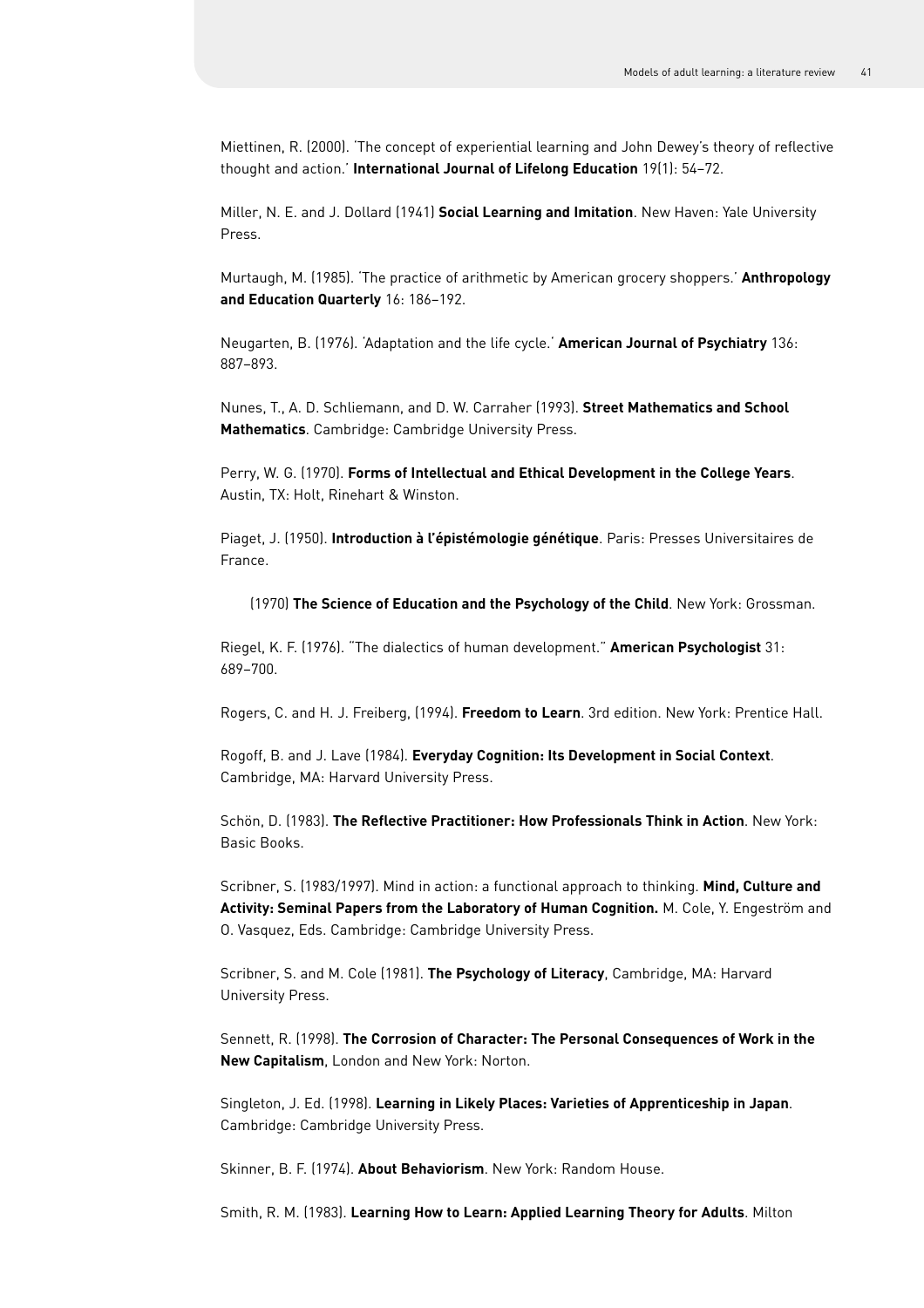Keynes: Open University Press.

Ed. (1987). **Theory Building for Learning How to Learn**. Chicago: Educational Studies Press.

Ed. (1990). **Learning to Learn Across the Lifespan**. San Francisco: Jossey-Bass.

Sternberg, R. (1985). **Beyond IQ: A Triarchic Theory of Human Intelligence**. Cambridge and New York: Cambridge University Press.

Stewart, I. and J. Cohen (1997). **Figments of Reality**. Cambridge: Cambridge University Press.

Taylor, P. V. (1993). **The Texts of Paulo Freire**. Buckingham: Open University Press.

Tennant, M. and P. Pogson (1995). **Learning and Change in the Adult Years: A Developmental Perspective**. San Francisco: Jossey-Bass.

Tight, M. (1996). **Key Concepts in Adult Education and Training**. London and New York: Routledge.

Tough, A. (1979). **The Adult's Learning Projects: A Fresh Approach to Theory and Practice in Adult Learning**. Toronto: The Ontario Institute for Studies in Education.

Usher, R. S., I. Bryant and R. Johnston (1997). **Adult Education and the Post-Modern Challenge**, London and New York: Routledge.

Vaill, P. B. (1996). **Learning as a Way of Being: Strategies for Survival in a World of Permanent White Water**. San Francisco: Jossey-Bass.

Vygotsky, L. S. (1962). **Thought and Language**, Cambridge, MA: MIT Press.

(1978). **Mind in Society**. Cambridge, MA: Harvard University Press.

Wenger, E. (1998). **Communities of Practice: Learning, Meaning and Identity**. Cambridge: Cambridge University Press.

Wertsch, J. V. (1985a). **Culture, Communication, and Cognition: Vygotskyan Perspectives**. Cambridge: Cambridge University Press.

(1985b). **Vygotsky and the Social Formation of Mind**. Cambridge, MA: Harvard University Press.

(1991). **Voices of the Mind: A Sociocultural Approach to Mediated Action**. Hemel Hempstead: Harvester Wheatsheaf.

West, L. (1996). **Beyond Fragments: Adults, Motivation and Higher Education – A Biographical Analysis**. Bristol, PA and London: Taylor & Francis.